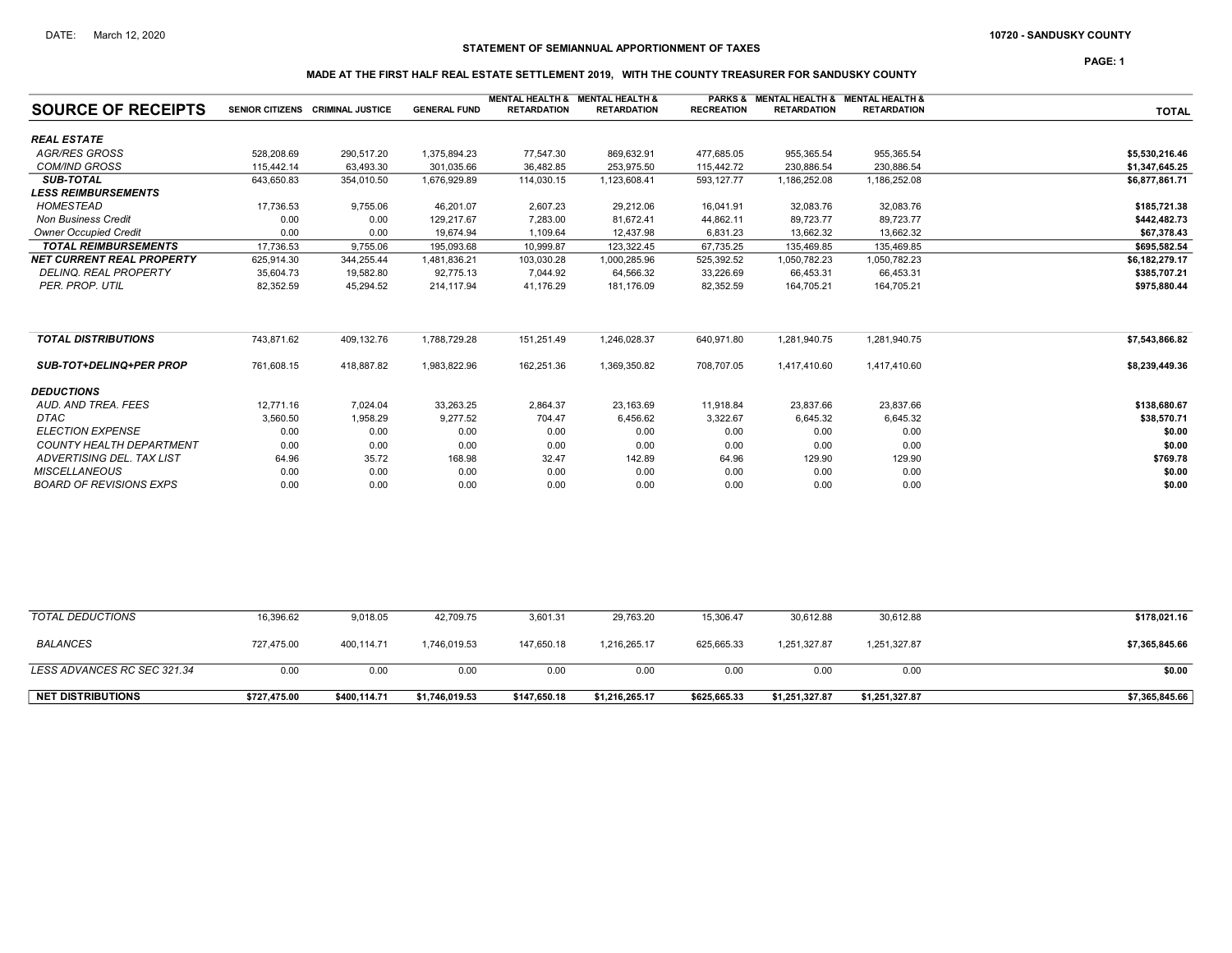## STATEMENT OF SEMIANNUAL APPORTIONMENT OF TAXES

PAGE: 2

## MADE AT THE FIRST HALF REAL ESTATE SETTLEMENT 2019, WITH THE COUNTY TREASURER FOR BELLEVUE CSD

| <b>SOURCE OF RECEIPTS</b>        | <b>GENERAL FUND</b> | <b>PERMANENT</b> | <b>IMPROVEMENT CURRENT EXPENSE</b> | <b>PERMANENT</b> | IMPROVEMENT BOND (\$23,410,000) | <b>EMERGENCY</b><br>(\$925,000) | BOND (\$2,800,000) | <b>EMERGENCY</b><br>(\$1,350,000) | <b>TOTAL</b>   |
|----------------------------------|---------------------|------------------|------------------------------------|------------------|---------------------------------|---------------------------------|--------------------|-----------------------------------|----------------|
| <b>REAL ESTATE</b>               |                     |                  |                                    |                  |                                 |                                 |                    |                                   |                |
| <b>AGR/RES GROSS</b>             | 224,867.63          | 26.147.41        | 840,828.31                         | 69,013.90        | 230,096.96                      | 146,425.11                      | 36,607.33          | 214,409.20                        | \$1,788,395.85 |
| <b>COM/IND GROSS</b>             | 54.341.52           | 6.318.77         | 238,583.07                         | 24,068.81        | 55,604.94                       | 35,385.12                       | 8,846.46           | 51.813.81                         | \$474,962.50   |
| <b>SUB-TOTAL</b>                 | 279,209.15          | 32,466.18        | 1,079,411.38                       | 93,082.71        | 285,701.90                      | 181,810.23                      | 45,453.79          | 266,223.01                        | \$2,263,358.35 |
| <b>LESS REIMBURSEMENTS</b>       |                     |                  |                                    |                  |                                 |                                 |                    |                                   |                |
| <b>HOMESTEAD</b>                 | 8,425.74            | 979.76           | 31,505.66                          | 2,585.95         | 8,621.67                        | 5,486.51                        | 1.371.65           | 8,033.85                          | \$67,010.79    |
| <b>Non Business Credit</b>       | 21,396.43           | 2,487.96         | 80,005.85                          | 6,566.75         | 21,894.01                       | 13,932.54                       | 3,483.23           | 20,401.30                         | \$170,168.07   |
| <b>Owner Occupied Credit</b>     | 3.616.55            | 420.53           | 13,526.22                          | 1,110.60         | 3,700.65                        | 2,354.95                        | 588.76             | 3,448.36                          | \$28,766.62    |
| <b>TOTAL REIMBURSEMENTS</b>      | 33,438.72           | 3,888.25         | 125,037.73                         | 10,263.30        | 34,216.33                       | 21,774.00                       | 5,443.64           | 31,883.51                         | \$265,945.48   |
| <b>NET CURRENT REAL PROPERTY</b> | 245,770.43          | 28,577.93        | 954,373.65                         | 82,819.41        | 251,485.57                      | 160,036.23                      | 40,010.15          | 234,339.50                        | \$1,997,412.87 |
| <b>DELINQ. REAL PROPERTY</b>     | 13,529.91           | 1,573.24         | 51,998.58                          | 4,446.37         | 13,844.54                       | 8,810.17                        | 2,202.60           | 12,900.63                         | \$109,306.04   |
| PER. PROP. UTIL                  | 11,214.59           | 1,303.97         | 61,027.51                          | 5,215.99         | 11,475.23                       | 7,302.48                        | 1,825.64           | 10,692.82                         | \$110,058.23   |
| <b>TOTAL DISTRIBUTIONS</b>       | 270,514.93          | 31,455.14        | 1,067,399.74                       | 92,481.77        | 276,805.34                      | 176,148.88                      | 44,038.39          | 257,932.95                        | \$2,216,777.14 |
| <b>SUB-TOT+DELINQ+PER PROP</b>   | 303,953.65          | 35,343.39        | 1,192,437.47                       | 102,745.07       | 311,021.67                      | 197,922.88                      | 49,482.03          | 289,816.46                        | \$2,482,722.62 |
| <b>DEDUCTIONS</b>                |                     |                  |                                    |                  |                                 |                                 |                    |                                   |                |
| AUD, AND TREA, FEES              | 4.900.00            | 569.77           | 19,224.94                          | 1,656.75         | 5,013.95                        | 3,190.70                        | 797.67             | 4,672.09                          | \$40,025.87    |
| <b>DTAC</b>                      | 1,353.00            | 157.32           | 5,199.86                           | 444.64           | 1,384.47                        | 881.01                          | 220.25             | 1,290.06                          | \$10,930.61    |
| <b>ELECTION EXPENSE</b>          | 1,834.41            | 0.00             | 0.00                               | 0.00             | 0.00                            | 0.00                            | 0.00               | 0.00                              | \$1,834.41     |
| <b>COUNTY HEALTH DEPARTMENT</b>  | 0.00                | 0.00             | 0.00                               | 0.00             | 0.00                            | 0.00                            | 0.00               | 0.00                              | \$0.00         |
| ADVERTISING DEL. TAX LIST        | 169.63              | 0.00             | 0.00                               | 0.00             | 0.00                            | 0.00                            | 0.00               | 0.00                              | \$169.63       |
| <b>MISCELLANEOUS</b>             | 0.00                | 0.00             | 0.00                               | 0.00             | 0.00                            | 0.00                            | 0.00               | 0.00                              | \$0.00         |
| <b>BOARD OF REVISIONS EXPS</b>   | 0.00                | 0.00             | 0.00                               | 0.00             | 0.00                            | 0.00                            | 0.00               | 0.00                              | \$0.00         |

| TOTAL DEDUCTIONS            | 8,257.04    | 727.09     | 24.424.80    | 2,101.39    | 6,398.42    | 4,071.71    | 1,017.92   | 5,962.15    | \$52,960.52    |
|-----------------------------|-------------|------------|--------------|-------------|-------------|-------------|------------|-------------|----------------|
| <b>BALANCES</b>             | 262.257.89  | 30.728.05  | 1,042,974.94 | 90.380.38   | 270.406.92  | 172.077.17  | 43,020.47  | 251,970.80  | \$2,163,816.62 |
| LESS ADVANCES RC SEC 321.34 | 216,000.00  | 25,000.00  | 853,000.00   | 73,000.00   | 221,000.00  | 140,000.00  | 35,000.00  | 206,000.00  | \$1,769,000.00 |
| <b>NET DISTRIBUTIONS</b>    | \$46,257.89 | \$5,728.05 | \$189,974.94 | \$17,380.38 | \$49,406.92 | \$32,077.17 | \$8,020.47 | \$45,970.80 | \$394,816.62   |

COMMENTS

PLEASE SIGN AND RETURN TO THIS OFFICE, REVISED CODE, SEC. 321.34. 'IT IS HEREBY CERTIFIED THAT THE ABOVE FUNDS FOR RETIREMENT OF BONDS HAVE BEEN RECEIVED AND PAID INTO THE BOND RETIREMENT FUND'

SIGNATURE OF OFFICER **EXECUTE A RELATION COUNTY AUDITOR** COUNTY AUDITOR **DEPUTY AUDITOR**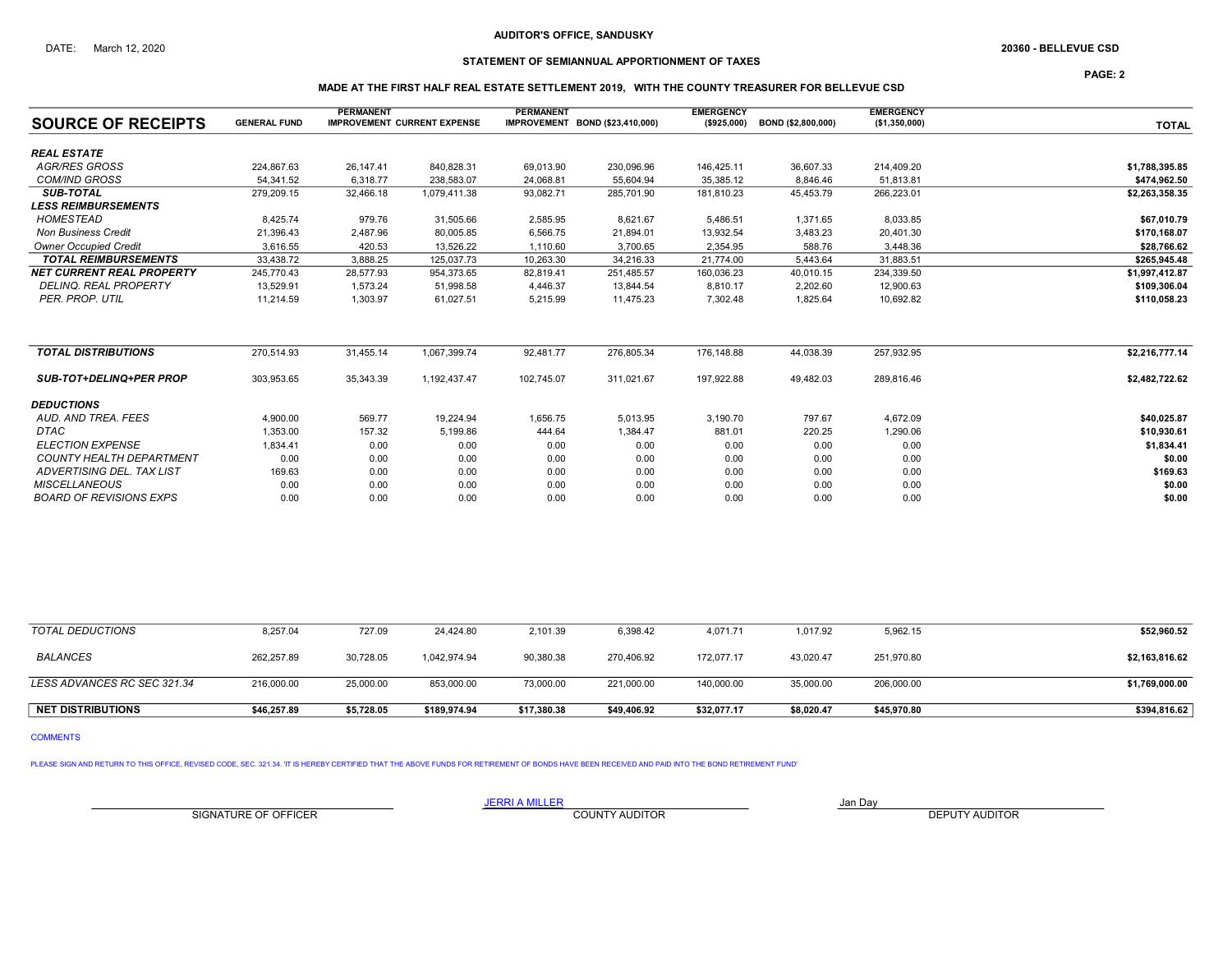## STATEMENT OF SEMIANNUAL APPORTIONMENT OF TAXES

PAGE: 3

## MADE AT THE FIRST HALF REAL ESTATE SETTLEMENT 2019, WITH THE COUNTY TREASURER FOR CLYDE EVSD

| <b>SOURCE OF RECEIPTS</b>        |            | <b>GENERAL FUND CURRENT EXPENSE CURRENT EXPENSE CURRENT EXPENSE</b> |            |            | <b>PERMANENT</b><br><b>IMPROVEMENT CURRENT EXPENSE</b> |            | BOND (\$2,500,000) | <b>EMERGENCY</b><br>(\$1,265,000) | <b>EMERGENCY</b><br>( \$539,000) | <b>TOTAL</b>   |
|----------------------------------|------------|---------------------------------------------------------------------|------------|------------|--------------------------------------------------------|------------|--------------------|-----------------------------------|----------------------------------|----------------|
|                                  |            |                                                                     |            |            |                                                        |            |                    |                                   |                                  |                |
| <b>REAL ESTATE</b>               |            |                                                                     |            |            |                                                        |            |                    |                                   |                                  |                |
| <b>AGR/RES GROSS</b>             | 303,069.01 | 689,561.54                                                          | 82,880.95  | 310,098.68 | 56,995.52                                              | 252,600.24 | 53,241.53          | 409,551.87                        | 172,012.12                       | \$2,330,011.46 |
| <b>COM/IND GROSS</b>             | 80.023.05  | 318.341.62                                                          | 38.262.42  | 143.658.84 | 31.966.68                                              | 122.538.72 | 14.058.01          | 108.139.07                        | 45.418.73                        | \$902.407.14   |
| <b>SUB-TOTAL</b>                 | 383,092.06 | 1,007,903.16                                                        | 121,143.37 | 453,757.52 | 88,962.20                                              | 375,138.96 | 67.299.54          | 517.690.94                        | 217,430.85                       | \$3,232,418.60 |
| <b>LESS REIMBURSEMENTS</b>       |            |                                                                     |            |            |                                                        |            |                    |                                   |                                  |                |
| <b>HOMESTEAD</b>                 | 11,570.38  | 26.345.49                                                           | 3,166.57   | 11,847.74  | 2,178.45                                               | 9,651.69   | 2,032.59           | 15.635.49                         | 6.566.88                         | \$88,995.28    |
| <b>Non Business Credit</b>       | 28,957.66  | 65,886.30                                                           | 7,919.13   | 29,629.36  | 5,445.82                                               | 24,135.47  | 5,087.12           | 39,131.92                         | 16,435.43                        | \$222,628.21   |
| <b>Owner Occupied Credit</b>     | 4.818.93   | 10.968.06                                                           | 1.318.27   | 4,932.39   | 906.72                                                 | 4,017.99   | 846.56             | 6.512.06                          | 2.735.06                         | \$37,056.04    |
| <b>TOTAL REIMBURSEMENTS</b>      | 45,346.97  | 103,199.85                                                          | 12,403.97  | 46,409.49  | 8,530.99                                               | 37,805.15  | 7,966.27           | 61,279.47                         | 25,737.37                        | \$348,679.53   |
| <b>NET CURRENT REAL PROPERTY</b> | 337,745.09 | 904,703.31                                                          | 108,739.40 | 407,348.03 | 80,431.21                                              | 337,333.81 | 59,333.27          | 456,411.47                        | 191,693.48                       | \$2,883,739.07 |
| <b>DELINQ, REAL PROPERTY</b>     | 24,802.90  | 75,539.72                                                           | 9,079.38   | 34,040.51  | 7,036.54                                               | 28,502.32  | 4,357.25           | 33,517.36                         | 14,077.37                        | \$230,953.35   |
| PER. PROP. UTIL                  | 18,167.58  | 102,130.44                                                          | 12,275.27  | 36,825.85  | 7,365.16                                               | 28,233.27  | 3,191.51           | 24,550.56                         | 10,311.19                        | \$243,050.83   |
| <b>TOTAL DISTRIBUTIONS</b>       | 380.715.57 | 1,082,373.47                                                        | 130,094.05 | 478,214.39 | 94,832.91                                              | 394,069.40 | 66,882.03          | 514,479.39                        | 216,082.04                       | \$3,357,743.25 |
| <b>SUB-TOT+DELINQ+PER PROP</b>   | 426.062.54 | 1.185.573.32                                                        | 142.498.02 | 524,623.88 | 103.363.90                                             | 431.874.55 | 74.848.30          | 575.758.86                        | 241.819.41                       | \$3,706,422.78 |
| <b>DEDUCTIONS</b>                |            |                                                                     |            |            |                                                        |            |                    |                                   |                                  |                |
| AUD. AND TREA. FEES              | 6,863.26   | 19,095.89                                                           | 2,295.17   | 8,450.13   | 1,664.84                                               | 6,956.12   | 1,205.73           | 9,274.73                          | 3,895.40                         | \$59,701.27    |
| <b>DTAC</b>                      | 2,480.28   | 7,553.99                                                            | 907.94     | 3,404.07   | 703.66                                                 | 2,850.23   | 435.71             | 3,351.73                          | 1,407.72                         | \$23,095.33    |
| <b>ELECTION EXPENSE</b>          | 6,922.60   | 0.00                                                                | 0.00       | 0.00       | 0.00                                                   | 0.00       | 0.00               | 0.00                              | 0.00                             | \$6,922.60     |
| <b>COUNTY HEALTH DEPARTMENT</b>  | 0.00       | 0.00                                                                | 0.00       | 0.00       | 0.00                                                   | 0.00       | 0.00               | 0.00                              | 0.00                             | \$0.00         |
| <b>ADVERTISING DEL. TAX LIST</b> | 543.97     | 0.00                                                                | 0.00       | 0.00       | 0.00                                                   | 0.00       | 0.00               | 0.00                              | 0.00                             | \$543.97       |
| <b>MISCELLANEOUS</b>             | 0.00       | 0.00                                                                | 0.00       | 0.00       | 0.00                                                   | 0.00       | 0.00               | 0.00                              | 0.00                             | \$0.00         |
| <b>BOARD OF REVISIONS EXPS</b>   | 0.00       | 0.00                                                                | 0.00       | 0.00       | 0.00                                                   | 0.00       | 0.00               | 0.00                              | 0.00                             | \$0.00         |

| <b>TOTAL DEDUCTIONS</b>     | 16,810.11   | 26,649.88    | 3,203.11    | 11,854.20   | 2,368.50    | 9,806.35    | 1,641.44    | 12,626.46   | 5,303.12    | \$90,263.17    |
|-----------------------------|-------------|--------------|-------------|-------------|-------------|-------------|-------------|-------------|-------------|----------------|
| <b>BALANCES</b>             | 363,905.46  | 1,055,723.59 | 126,890.94  | 466,360.19  | 92,464.41   | 384,263.05  | 65,240.59   | 501,852.93  | 210,778.92  | \$3,267,480.08 |
| LESS ADVANCES RC SEC 321.34 | 297,000.00  | 832.000.00   | 100.000.00  | 369,000,00  | 72,000.00   | 304.000.00  | 52,000.00   | 402,000.00  | 169,000.00  | \$2,597,000.00 |
| <b>NET DISTRIBUTIONS</b>    | \$66.905.46 | \$223.723.59 | \$26,890.94 | \$97.360.19 | \$20,464.41 | \$80.263.05 | \$13.240.59 | \$99.852.93 | \$41.778.92 | \$670,480.08   |

COMMENTS

PLEASE SIGN AND RETURN TO THIS OFFICE, REVISED CODE, SEC. 321.34. 'IT IS HEREBY CERTIFIED THAT THE ABOVE FUNDS FOR RETIREMENT OF BONDS HAVE BEEN RECEIVED AND PAID INTO THE BOND RETIREMENT FUND'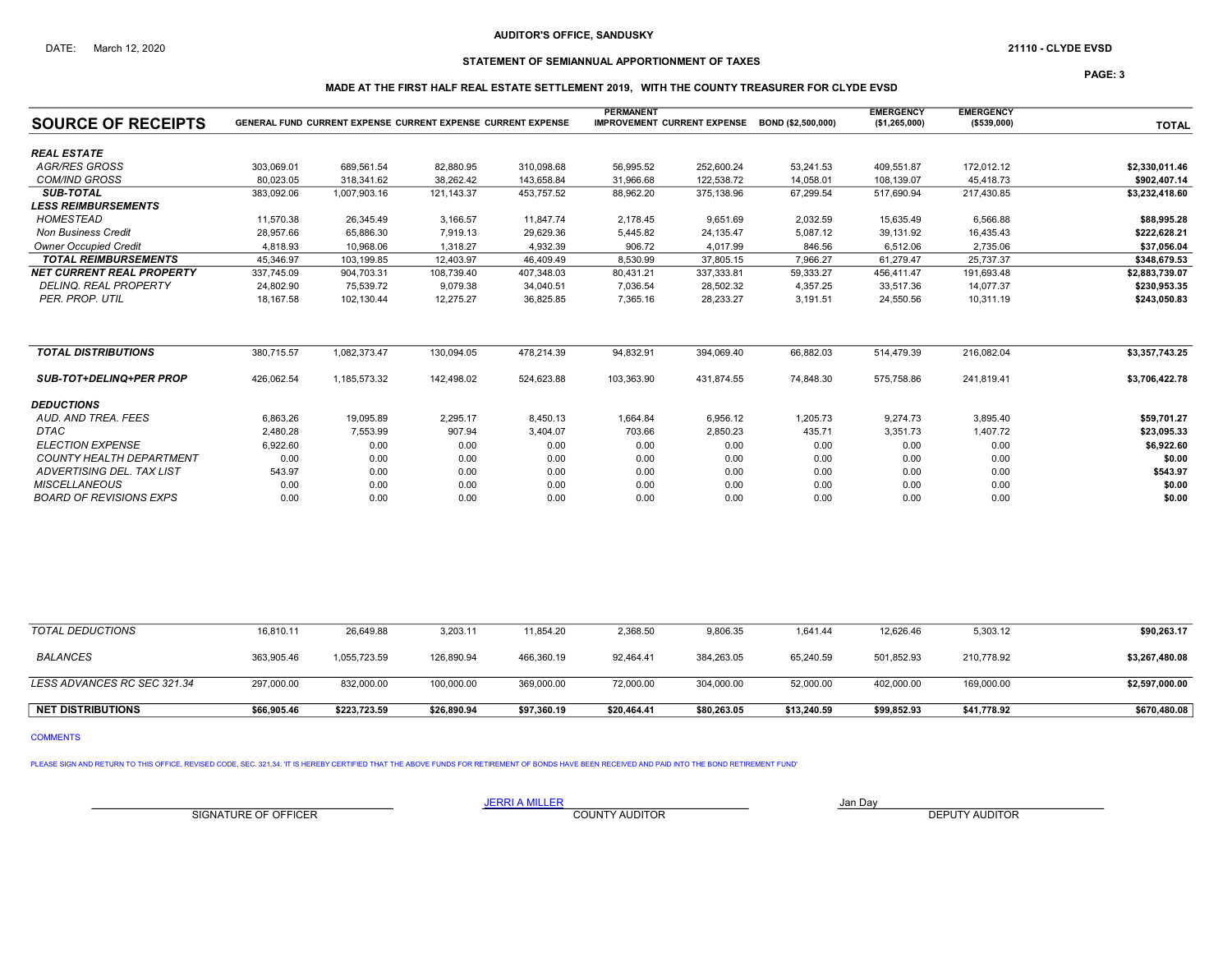# STATEMENT OF SEMIANNUAL APPORTIONMENT OF TAXES

PAGE: 4

## MADE AT THE FIRST HALF REAL ESTATE SETTLEMENT 2019, WITH THE COUNTY TREASURER FOR FREMONT CSD

|                                  |                     |              |              |                                                                  |            | <b>PERMANENT</b>   |                |
|----------------------------------|---------------------|--------------|--------------|------------------------------------------------------------------|------------|--------------------|----------------|
| <b>SOURCE OF RECEIPTS</b>        | BOND (\$58,636,592) |              |              | GENERAL FUND CURRENT EXPENSE CURRENT EXPENSE BOND (\$18,635,000) |            | <b>IMPROVEMENT</b> | <b>TOTAL</b>   |
| <b>REAL ESTATE</b>               |                     |              |              |                                                                  |            |                    |                |
| <b>AGR/RES GROSS</b>             | 1,090,107.37        | 988,869.04   | 2,981,823.06 | 738,197.67                                                       | 447,342.79 | 294,300.02         | \$6,540,639.95 |
| <b>COM/IND GROSS</b>             | 332.547.74          | 301.662.82   | 1,022,635.23 | 258,391.67                                                       | 136,466.35 | 95,837.53          | \$2,147,541.34 |
| <b>SUB-TOTAL</b>                 | 1,422,655.11        | 1,290,531.86 | 4,004,458.29 | 996,589.34                                                       | 583,809.14 | 390, 137.55        | \$8,688,181.29 |
| <b>LESS REIMBURSEMENTS</b>       |                     |              |              |                                                                  |            |                    |                |
| <b>HOMESTEAD</b>                 | 40,822.56           | 37,030.99    | 111,670.57   | 27,646.06                                                        | 16,752.31  | 11,021.43          | \$244,943.92   |
| <b>Non Business Credit</b>       | 0.00                | 93,432.26    | 281,734.45   | 69,747.82                                                        | 42,266.75  | 27,806.63          | \$514,987.91   |
| <b>Owner Occupied Credit</b>     | 0.00                | 15.287.54    | 46,099.57    | 11,412.78                                                        | 6,915.75   | 4,549.86           | \$84,265.50    |
| <b>TOTAL REIMBURSEMENTS</b>      | 40,822.56           | 145,750.79   | 439,504.59   | 108,806.66                                                       | 65,934.81  | 43,377.92          | \$844,197.33   |
| <b>NET CURRENT REAL PROPERTY</b> | 1,381,832.55        | 1,144,781.07 | 3,564,953.70 | 887,782.68                                                       | 517,874.33 | 346,759.63         | \$7,843,983.96 |
| DELINQ. REAL PROPERTY            | 84,615.36           | 76,757.05    | 242,530.14   | 60,554.09                                                        | 34,723.25  | 23,437.80          | \$522,617.69   |
| PER. PROP. UTIL                  | 86,322.84           | 78,305.37    | 428,817.45   | 91,356.48                                                        | 35,424.21  | 25,169.79          | \$745,396.14   |
| <b>TOTAL DISTRIBUTIONS</b>       | 1,552,770.75        | 1,299,843.49 | 4,236,301.29 | 1,039,693.25                                                     | 588,021.79 | 395,367.22         | \$9,111,997.79 |
| <b>SUB-TOT+DELINQ+PER PROP</b>   | 1,593,593.31        | 1,445,594.28 | 4,675,805.88 | 1,148,499.91                                                     | 653,956.60 | 438,745.14         | \$9,956,195.12 |
| <b>DEDUCTIONS</b>                |                     |              |              |                                                                  |            |                    |                |
| AUD. AND TREA. FEES              | 27,999.17           | 25,398.58    | 86,870.01    | 20,962.17                                                        | 11,489.95  | 7,746.44           | \$180,466.32   |
| DTAC                             | 8,461.53            | 7.675.70     | 24,253.06    | 6,055.42                                                         | 3,472.34   | 2,343.79           | \$52,261.84    |
| <b>ELECTION EXPENSE</b>          | 0.00                | 8,650.85     | 0.00         | 0.00                                                             | 0.00       | 0.00               | \$8,650.85     |
| COUNTY HEALTH DEPARTMENT         | 0.00                | 0.00         | 0.00         | 0.00                                                             | 0.00       | 0.00               | \$0.00         |
| ADVERTISING DEL. TAX LIST        | 0.00                | 1,498.70     | 0.00         | 0.00                                                             | 0.00       | 0.00               | \$1,498.70     |
| <b>MISCELLANEOUS</b>             | 0.00                | 0.00         | 0.00         | 0.00                                                             | 0.00       | 0.00               | \$0.00         |
| <b>BOARD OF REVISIONS EXPS</b>   | 0.00                | 0.00         | 0.00         | 0.00                                                             | 0.00       | 0.00               | \$0.00         |

| TOTAL DEDUCTIONS            | 36.460.70    | 43.223.83    | 111.123.07     | 27.017.59    | 14,962.29    | 10,090.23    | \$242,877.71   |
|-----------------------------|--------------|--------------|----------------|--------------|--------------|--------------|----------------|
| <b>BALANCES</b>             | 1,516,310.05 | 1,256,619.66 | 4.125.178.22   | 1.012.675.66 | 573.059.50   | 385,276.99   | \$8,869,120.08 |
| LESS ADVANCES RC SEC 321.34 | 1,098,000.00 | 889,000.00   | 2,615,000.00   | 663,000.00   | 402,000.00   | 267,000.00   | \$5,934,000.00 |
| <b>NET DISTRIBUTIONS</b>    | \$418.310.05 | \$367,619.66 | \$1,510,178.22 | \$349,675.66 | \$171,059.50 | \$118,276.99 | \$2,935,120.08 |

COMMENTS

PLEASE SIGN AND RETURN TO THIS OFFICE, REVISED CODE, SEC. 321.34. 'IT IS HEREBY CERTIFIED THAT THE ABOVE FUNDS FOR RETIREMENT OF BONDS HAVE BEEN RECEIVED AND PAID INTO THE BOND RETIREMENT FUND'

SIGNATURE OF OFFICER **EXECUTE A RELATION COUNTY AUDITOR** COUNTY AUDITOR **DEPUTY AUDITOR**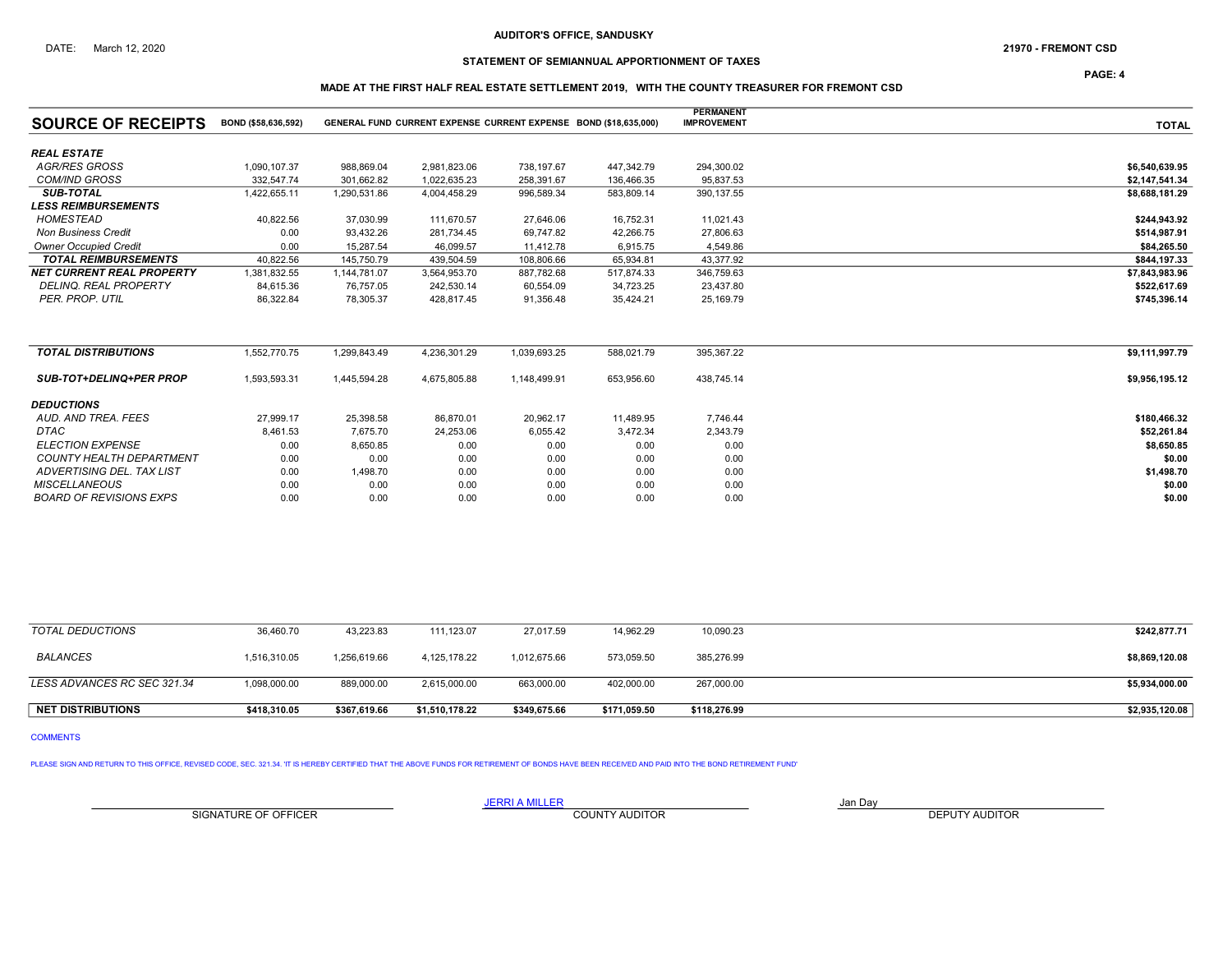## STATEMENT OF SEMIANNUAL APPORTIONMENT OF TAXES

PAGE: 5

## MADE AT THE FIRST HALF REAL ESTATE SETTLEMENT 2019, WITH THE COUNTY TREASURER FOR GIBSONBURG EVSD

| <b>SOURCE OF RECEIPTS</b>        | <b>GENERAL FUND CURRENT EXPENSE CURRENT EXPENSE</b> | <b>CLASSROOM</b><br><b>FACILITIES</b> | <b>TOTAL</b> |           |            |            |            |           |            |           |                |
|----------------------------------|-----------------------------------------------------|---------------------------------------|--------------|-----------|------------|------------|------------|-----------|------------|-----------|----------------|
| <b>REAL ESTATE</b>               |                                                     |                                       |              |           |            |            |            |           |            |           |                |
| <b>AGR/RES GROSS</b>             | 188.974.85                                          | 363,020.73                            | 45,522.42    | 20,190.52 | 136,567.65 | 179,813.19 | 187,285.43 | 20,997.45 | 110,235.18 | 17,281.07 | \$1,269,888.49 |
| <b>COM/IND GROSS</b>             | 13.854.23                                           | 40.179.53                             | 5.076.12     | 2,537.97  | 15.228.30  | 21,535.63  | 22.843.77  | 1,539.41  | 8,081.65   | 1,868.55  | \$132,745.16   |
| <b>SUB-TOTAL</b>                 | 202.829.08                                          | 403,200.26                            | 50,598.54    | 22,728.49 | 151,795.95 | 201.348.82 | 210.129.20 | 22,536.86 | 118,316.83 | 19,149.62 | \$1,402,633.65 |
| <b>LESS REIMBURSEMENTS</b>       |                                                     |                                       |              |           |            |            |            |           |            |           |                |
| <b>HOMESTEAD</b>                 | 5.160.65                                            | 9.947.43                              | 1.247.51     | 553.99    | 3.742.48   | 4.931.29   | 5.137.25   | 573.41    | 3.010.38   | 473.42    | \$34,777.81    |
| <b>Non Business Credit</b>       | 17,633.84                                           | 33,877.09                             | 4,248.16     | 1,884.24  | 12,744.53  | 16,780.48  | 17.477.87  | 1,959.34  | 10,286.39  | 1,612.66  | \$118,504.60   |
| <b>Owner Occupied Credit</b>     | 2.314.67                                            | 4.448.91                              | 557.89       | 247.48    | 1,673.68   | 2,203.94   | 2.295.61   | 257.21    | 1.350.22   | 211.76    | \$15,561.37    |
| <b>TOTAL REIMBURSEMENTS</b>      | 25,109.16                                           | 48,273.43                             | 6,053.56     | 2,685.71  | 18,160.69  | 23,915.71  | 24,910.73  | 2,789.96  | 14,646.99  | 2,297.84  | \$168,843.78   |
| <b>NET CURRENT REAL PROPERTY</b> | 177,719.92                                          | 354,926.83                            | 44,544.98    | 20,042.78 | 133,635.26 | 177,433.11 | 185,218.47 | 19,746.90 | 103,669.84 | 16,851.78 | \$1,233,789.87 |
| DELINQ. REAL PROPERTY            | 10,244.33                                           | 19,994.61                             | 2,508.18     | 1,119.10  | 7,524.56   | 9,941.78   | 10,364.52  | 1,138.27  | 5,975.85   | 950.77    | \$69,761.97    |
| PER. PROP. UTIL                  | 33,285.44                                           | 168,276.11                            | 18,491.69    | 9,245.83  | 55,475.51  | 73,042.82  | 69,344.48  | 3,698.33  | 19,416.49  | 4,623.15  | \$454,899.85   |
| <b>TOTAL DISTRIBUTIONS</b>       | 221.249.69                                          | 543.197.55                            | 65,544.85    | 30,407.71 | 196,635.33 | 260.417.71 | 264,927.47 | 24,583.50 | 129,062.18 | 22,425.70 | \$1,758,451.69 |
| <b>SUB-TOT+DELINQ+PER PROP</b>   | 246,358.85                                          | 591,470.98                            | 71,598.41    | 33,093.42 | 214,796.02 | 284,333.42 | 289,838.20 | 27,373.46 | 143,709.17 | 24,723.54 | \$1,927,295.47 |
| <b>DEDUCTIONS</b>                |                                                     |                                       |              |           |            |            |            |           |            |           |                |
| AUD, AND TREA, FEES              | 3,966.24                                            | 9,522.48                              | 1,152.79     | 532.78    | 3,458.18   | 4,577.69   | 4,666.32   | 440.70    | 2,313.74   | 398.07    | \$31,028.99    |
| <b>DTAC</b>                      | 1,024.42                                            | 1,999.48                              | 250.83       | 111.92    | 752.46     | 994.18     | 1,036.45   | 113.83    | 597.60     | 95.07     | \$6,976.24     |
| <b>ELECTION EXPENSE</b>          | 1,656.65                                            | 0.00                                  | 0.00         | 0.00      | 0.00       | 0.00       | 0.00       | 0.00      | 0.00       | 0.00      | \$1,656.65     |
| <b>COUNTY HEALTH DEPARTMENT</b>  | 0.00                                                | 0.00                                  | 0.00         | 0.00      | 0.00       | 0.00       | 0.00       | 0.00      | 0.00       | 0.00      | \$0.00         |
| ADVERTISING DEL. TAX LIST        | 225.70                                              | 0.00                                  | 0.00         | 0.00      | 0.00       | 0.00       | 0.00       | 0.00      | 0.00       | 0.00      | \$225.70       |
| <b>MISCELLANEOUS</b>             | 0.00                                                | 0.00                                  | 0.00         | 0.00      | 0.00       | 0.00       | 0.00       | 0.00      | 0.00       | 0.00      | \$0.00         |
| <b>BOARD OF REVISIONS EXPS</b>   | 0.00                                                | 0.00                                  | 0.00         | 0.00      | 0.00       | 0.00       | 0.00       | 0.00      | 0.00       | 0.00      | \$0.00         |

| TOTAL DEDUCTIONS            | 6,873.01    | 11,521.96    | ,403.62     | 644.70     | 4,210.64    | 5,571.87    | 5,702.77    | 554.53     | 2,911.34    | 493.14     | \$39,887.58    |
|-----------------------------|-------------|--------------|-------------|------------|-------------|-------------|-------------|------------|-------------|------------|----------------|
| BALANCES                    | 214,376.68  | 531,675.59   | 64,141.23   | 29,763.01  | 192.424.69  | 254,845.84  | 259,224.70  | 24,028.97  | 126,150.84  | 21,932.56  | \$1,718,564.11 |
| LESS ADVANCES RC SEC 321.34 | 159.000.00  | 361,000.00   | 44.000.00   | 20,000.00  | 132.000.00  | 175.000.00  | 180,000.00  | 17,000.00  | 92,000.00   | 15,000.00  | \$1,195,000.00 |
| <b>NET DISTRIBUTIONS</b>    | \$55,376.68 | \$170,675.59 | \$20,141.23 | \$9,763.01 | \$60,424.69 | \$79,845.84 | \$79,224.70 | \$7,028.97 | \$34,150.84 | \$6,932.56 | \$523,564.11   |

COMMENTS

PLEASE SIGN AND RETURN TO THIS OFFICE, REVISED CODE, SEC. 321.34. 'IT IS HEREBY CERTIFIED THAT THE ABOVE FUNDS FOR RETIREMENT OF BONDS HAVE BEEN RECEIVED AND PAID INTO THE BOND RETIREMENT FUND'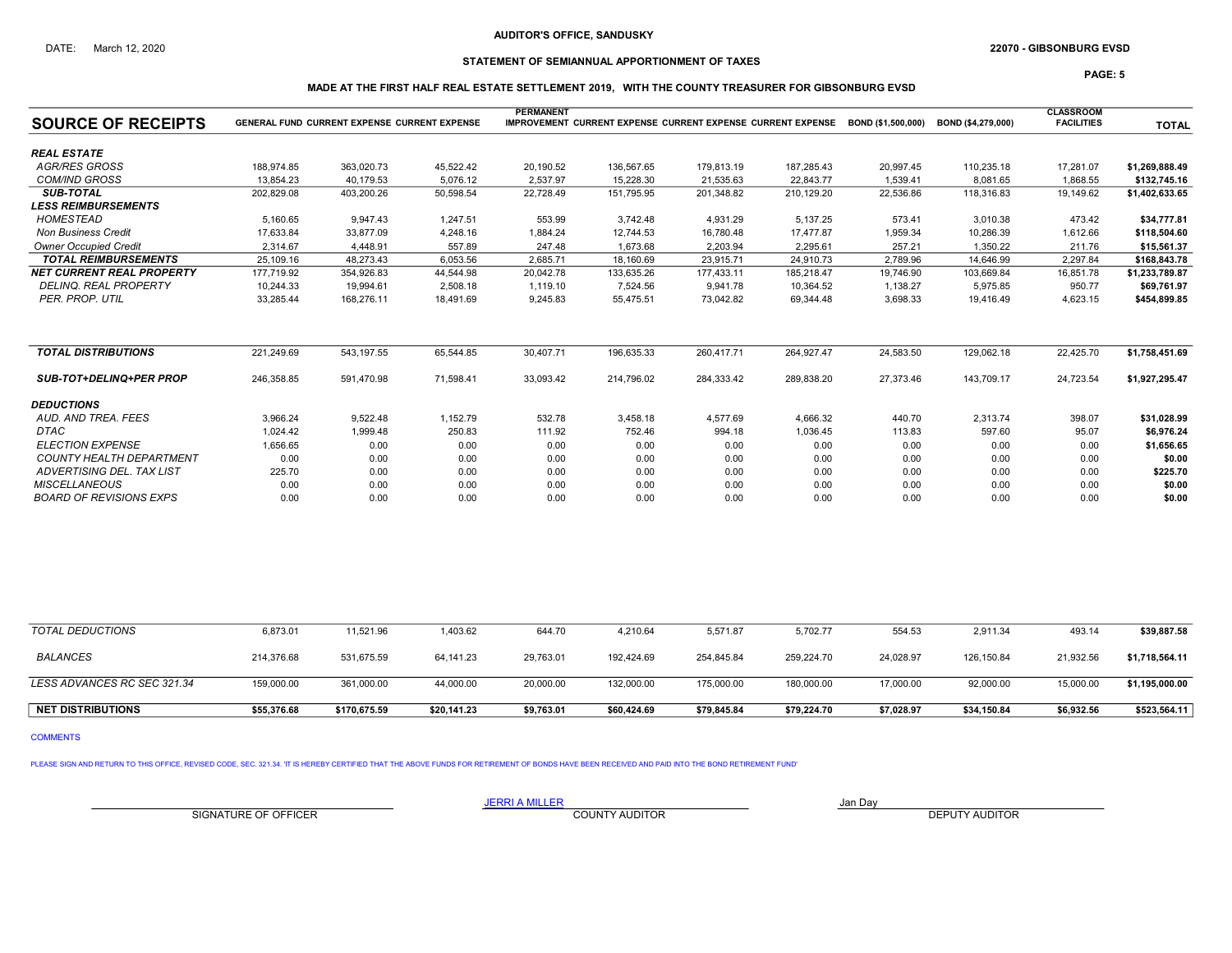# DATE: March 12, 2020 22760 - LAKOTA LSD (SANDUSKY CO.)

# STATEMENT OF SEMIANNUAL APPORTIONMENT OF TAXES

PAGE: 6

# MADE AT THE FIRST HALF REAL ESTATE SETTLEMENT 2019, WITH THE COUNTY TREASURER FOR LAKOTA LSD (SANDUSKY CO.)

| <b>SOURCE OF RECEIPTS</b>        |            | GENERAL FUND CURRENT EXPENSE CURRENT EXPENSE CURRENT EXPENSE CURRENT EXPENSE BOND (\$12,230,000) |            | <b>TOTAL</b> |            |            |                |
|----------------------------------|------------|--------------------------------------------------------------------------------------------------|------------|--------------|------------|------------|----------------|
| <b>REAL ESTATE</b>               |            |                                                                                                  |            |              |            |            |                |
| <b>AGR/RES GROSS</b>             | 185.271.12 | 286.295.07                                                                                       | 121,549.78 | 112,307.19   | 159,919.29 | 144.994.32 | \$1,010,336.77 |
| <b>COM/IND GROSS</b>             | 2,197.12   | 3,820.99                                                                                         | 1,622.88   | 1,483.15     | 2,354.69   | 1,719.47   | \$13,198.30    |
| <b>SUB-TOTAL</b>                 | 187.468.24 | 290,116.06                                                                                       | 123,172.66 | 113,790.34   | 162,273.98 | 146,713.79 | \$1,023,535.07 |
| <b>LESS REIMBURSEMENTS</b>       |            |                                                                                                  |            |              |            |            |                |
| HOMESTEAD                        | 3,829.71   | 5,918.00                                                                                         | 2,512.54   | 2,321.49     | 3,305.68   | 2,997.18   | \$20,884.60    |
| <b>Non Business Credit</b>       | 16,259.38  | 25,125.24                                                                                        | 10,667.21  | 9,856.08     | 14,034.52  | 12,724.69  | \$88,667.12    |
| <b>Owner Occupied Credit</b>     | 1,619.69   | 2,503.62                                                                                         | 1,062.95   | 982.09       | 1,398.86   | 1,267.58   | \$8,834.79     |
| <b>TOTAL REIMBURSEMENTS</b>      | 21,708.78  | 33,546.86                                                                                        | 14,242.70  | 13,159.66    | 18,739.06  | 16,989.45  | \$118,386.51   |
| <b>NET CURRENT REAL PROPERTY</b> | 165,759.46 | 256,569.20                                                                                       | 108,929.96 | 100,630.68   | 143,534.92 | 129,724.34 | \$905,148.56   |
| <b>DELINQ. REAL PROPERTY</b>     | 8,023.11   | 12,397.92                                                                                        | 5,263.68   | 4,863.43     | 6,925.25   | 6,278.94   | \$43,752.33    |
| PER. PROP. UTIL                  | 16,476.95  | 49,789.04                                                                                        | 21,133.48  | 17,909.73    | 25,073.62  | 12,895.01  | \$143,277.83   |
| <b>TOTAL DISTRIBUTIONS</b>       | 190,259.52 | 318,756.16                                                                                       | 135,327.12 | 123,403.84   | 175,533.79 | 148,898.29 | \$1,092,178.72 |
|                                  |            |                                                                                                  |            |              |            |            |                |
| <b>SUB-TOT+DELINQ+PER PROP</b>   | 211,968.30 | 352,303.02                                                                                       | 149,569.82 | 136,563.50   | 194,272.85 | 165,887.74 | \$1,210,565.23 |
| <b>DEDUCTIONS</b>                |            |                                                                                                  |            |              |            |            |                |
| AUD. AND TREA. FEES              | 3,413.57   | 5,673.35                                                                                         | 2,408.60   | 2,199.19     | 3,128.48   | 2,671.45   | \$19,494.64    |
| <b>DTAC</b>                      | 802.33     | 1,239.79                                                                                         | 526.37     | 486.34       | 692.52     | 627.89     | \$4,375.24     |
| <b>ELECTION EXPENSE</b>          | 675.81     | 0.00                                                                                             | 0.00       | 0.00         | 0.00       | 0.00       | \$675.81       |
| <b>COUNTY HEALTH DEPARTMENT</b>  | 0.00       | 0.00                                                                                             | 0.00       | 0.00         | 0.00       | 0.00       | \$0.00         |
| ADVERTISING DEL. TAX LIST        | 163.61     | 0.00                                                                                             | 0.00       | 0.00         | 0.00       | 0.00       | \$163.61       |
| <b>MISCELLANEOUS</b>             | 0.00       | 0.00                                                                                             | 0.00       | 0.00         | 0.00       | 0.00       | \$0.00         |
| <b>BOARD OF REVISIONS EXPS</b>   | 0.00       | 0.00                                                                                             | 0.00       | 0.00         | 0.00       | 0.00       | \$0.00         |

| <b>NET DISTRIBUTIONS</b>    | \$41.204.20 | \$70.843.02 | \$30.392.15 | \$27,718.31 | \$38.712.79 | \$32,598.95 | \$241,469.42   |
|-----------------------------|-------------|-------------|-------------|-------------|-------------|-------------|----------------|
| LESS ADVANCES RC SEC 321.34 | 144.000.00  | 241.000.00  | 102.000.00  | 93.000.00   | 133.000.00  | 113,000.00  | \$826,000.00   |
| <b>BALANCES</b>             | 185.204.20  | 311,843.02  | 132,392.15  | 120,718.31  | 171.712.79  | 145,598.95  | \$1,067,469.42 |
| TOTAL DEDUCTIONS            | 5,055.32    | 6,913.14    | 2,934.97    | 2,685.53    | 3,821.00    | 3,299.34    | \$24,709.30    |

COMMENTS

PLEASE SIGN AND RETURN TO THIS OFFICE, REVISED CODE, SEC. 321.34. 'IT IS HEREBY CERTIFIED THAT THE ABOVE FUNDS FOR RETIREMENT OF BONDS HAVE BEEN RECEIVED AND PAID INTO THE BOND RETIREMENT FUND'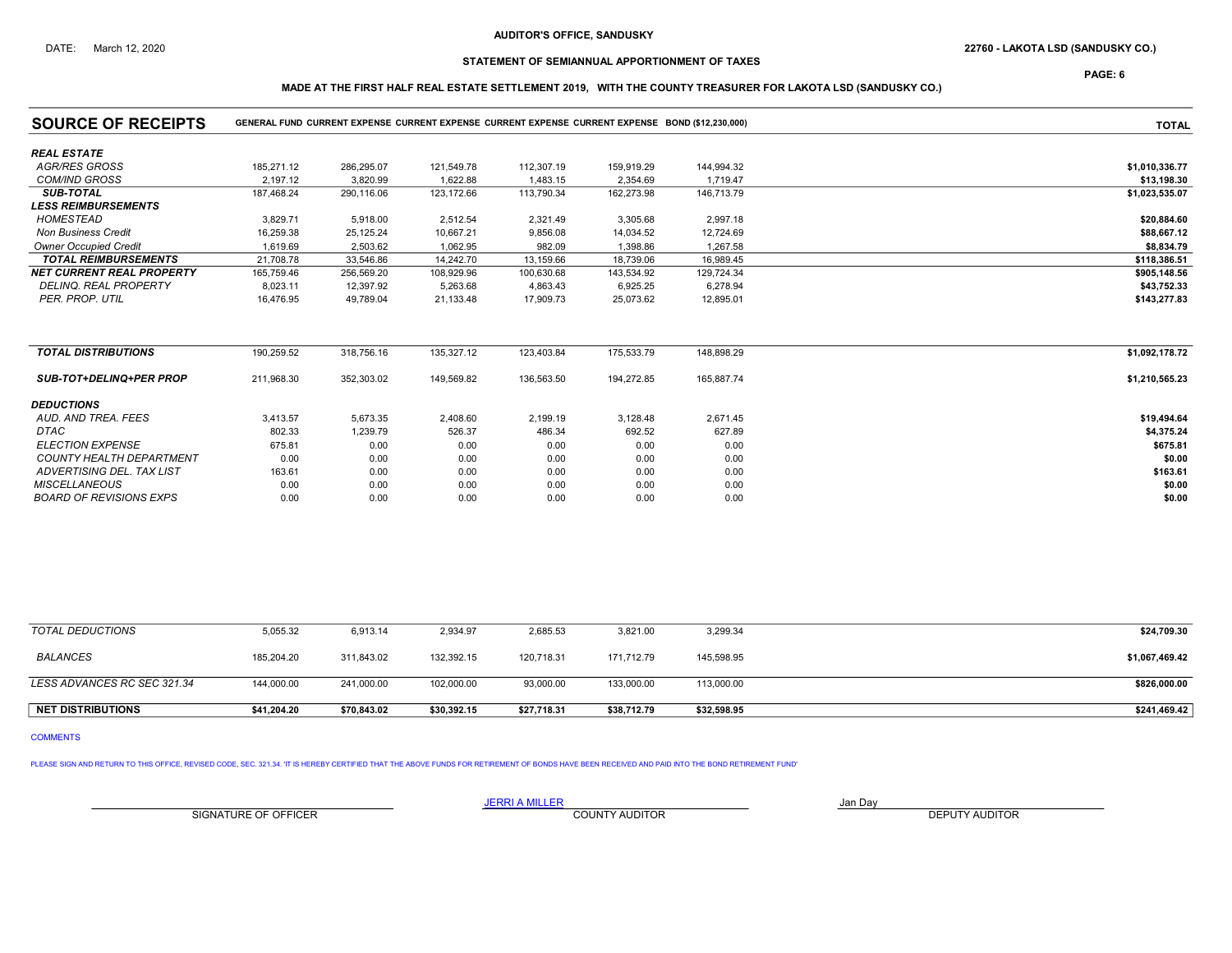## STATEMENT OF SEMIANNUAL APPORTIONMENT OF TAXES

PAGE: 7

## MADE AT THE FIRST HALF REAL ESTATE SETTLEMENT 2019, WITH THE COUNTY TREASURER FOR MARGARETTA LSD

| <b>SOURCE OF RECEIPTS</b>         |             | GENERAL FUND CURRENT EXPENSE CURRENT EXPENSE CURRENT EXPENSE CURRENT EXPENSE |            |            |            | <b>PERMANENT</b><br><b>IMPROVEMENT CURRENT EXPENSE</b> |            | <b>EMERGENCY</b><br>(\$1,205,950) | <b>TOTAL</b>   |
|-----------------------------------|-------------|------------------------------------------------------------------------------|------------|------------|------------|--------------------------------------------------------|------------|-----------------------------------|----------------|
| <b>REAL ESTATE</b>                |             |                                                                              |            |            |            |                                                        |            |                                   |                |
| <b>AGR/RES GROSS</b>              | 110,963.63  | 89.809.29                                                                    | 39,952.23  | 57,302.95  | 65,457.50  | 16,779.53                                              | 99,854.98  | 68,135.83                         | \$548.255.94   |
| <b>COM/IND GROSS</b>              | 5,343.40    | 11.280.77                                                                    | 4,739.36   | 5,338.27   | 5,378.12   | 1,195.13                                               | 6,174.87   | 3,281.02                          | \$42,730.94    |
| <b>SUB-TOTAL</b>                  | 116,307.03  | 101.090.06                                                                   | 44,691.59  | 62,641.22  | 70,835.62  | 17,974.66                                              | 106.029.85 | 71.416.85                         | \$590,986.88   |
| <i><b>LESS REIMBURSEMENTS</b></i> |             |                                                                              |            |            |            |                                                        |            |                                   |                |
| <b>HOMESTEAD</b>                  | 2.846.40    | 2.324.38                                                                     | 1.033.20   | 1.477.57   | 1,685.71   | 431.59                                                 | 2.565.49   | 1,747.79                          | \$14,112.13    |
| <b>Non Business Credit</b>        | 10,374.69   | 8,396.84                                                                     | 3,735.39   | 5,357.62   | 6,120.04   | 1,568.83                                               | 9,336.07   | 6,370.45                          | \$51,259.93    |
| <b>Owner Occupied Credit</b>      | 1,062.59    | 861.27                                                                       | 383.10     | 549.20     | 627.23     | 160.75                                                 | 956.45     | 652.47                            | \$5,253.06     |
| <b>TOTAL REIMBURSEMENTS</b>       | 14,283.68   | 11,582.49                                                                    | 5,151.69   | 7,384.39   | 8,432.98   | 2,161.17                                               | 12,858.01  | 8.770.71                          | \$70,625.12    |
| <b>NET CURRENT REAL PROPERTY</b>  | 102,023.35  | 89.507.57                                                                    | 39,539.90  | 55,256.83  | 62,402.64  | 15,813.49                                              | 93.171.84  | 62.646.14                         | \$520,361.76   |
| <b>DELINQ. REAL PROPERTY</b>      | 9,189.09    | 7,628.25                                                                     | 3,385.81   | 4,816.16   | 5,481.76   | 1,400.17                                               | 8,306.68   | 5,642.44                          | \$45,850.36    |
| PER. PROP. UTIL                   | 151, 152.71 | 570,140.25                                                                   | 182,975.25 | 177.671.23 | 178,996.83 | 39,777.78                                              | 205.515.36 | 92.813.23                         | \$1,599,042.64 |
| <b>TOTAL DISTRIBUTIONS</b>        | 262,365.15  | 667,276.07                                                                   | 225,900.96 | 237,744.22 | 246,881.23 | 56,991.44                                              | 306,993.88 | 161,101.81                        | \$2,165,254.76 |
| <b>SUB-TOT+DELINQ+PER PROP</b>    | 276,648.83  | 678,858.56                                                                   | 231,052.65 | 245,128.61 | 255,314.21 | 59,152.61                                              | 319,851.89 | 169,872.52                        | \$2,235,879.88 |
| <b>DEDUCTIONS</b>                 |             |                                                                              |            |            |            |                                                        |            |                                   |                |
| AUD. AND TREA. FEES               | 4,454.78    | 10,929.38                                                                    | 3,720.01   | 3,946.75   | 4,110.83   | 952.46                                                 | 5,150.15   | 2,735.42                          | \$35,999.78    |
| DTAC                              | 918.92      | 762.82                                                                       | 338.58     | 481.62     | 548.18     | 140.02                                                 | 830.66     | 564.24                            | \$4,585.04     |
| <b>ELECTION EXPENSE</b>           | 57.89       | 0.00                                                                         | 0.00       | 0.00       | 0.00       | 0.00                                                   | 0.00       | 0.00                              | \$57.89        |
| <b>COUNTY HEALTH DEPARTMENT</b>   | 0.00        | 0.00                                                                         | 0.00       | 0.00       | 0.00       | 0.00                                                   | 0.00       | 0.00                              | \$0.00         |
| ADVERTISING DEL. TAX LIST         | 97.16       | 0.00                                                                         | 0.00       | 0.00       | 0.00       | 0.00                                                   | 0.00       | 0.00                              | \$97.16        |
| <b>MISCELLANEOUS</b>              | 0.00        | 0.00                                                                         | 0.00       | 0.00       | 0.00       | 0.00                                                   | 0.00       | 0.00                              | \$0.00         |
| <b>BOARD OF REVISIONS EXPS</b>    | 0.00        | 0.00                                                                         | 0.00       | 0.00       | 0.00       | 0.00                                                   | 0.00       | 0.00                              | \$0.00         |

| <b>NET DISTRIBUTIONS</b>    | \$167,436.40 | \$557,883.87 | \$182,242.37 | \$181,015.85 | \$183,622.22 | \$42.198.96 | \$216,013.07 | \$103,102.15 | \$1,633,514.89 |
|-----------------------------|--------------|--------------|--------------|--------------|--------------|-------------|--------------|--------------|----------------|
|                             |              |              |              |              |              |             |              |              |                |
| LESS ADVANCES RC SEC 321.34 | 89,400.00    | 97,700.00    | 39,600.00    | 52,300.00    | 58,600.00    | 13,700.00   | 85,000.00    | 54,700.00    | \$491,000.00   |
| <b>BALANCES</b>             | 256,836.40   | 655,583.87   | 221.842.37   | 233,315.85   | 242.222.22   | 55,898.96   | 301,013.07   | 157,802.15   | \$2,124,514.89 |
| TOTAL DEDUCTIONS            | 5,528.75     | 11,692.20    | 4,058.59     | 4,428.37     | 4,659.01     | 1,092.48    | 5,980.81     | 3,299.66     | \$40,739.87    |

COMMENTS

PLEASE SIGN AND RETURN TO THIS OFFICE, REVISED CODE, SEC. 321.34. 'IT IS HEREBY CERTIFIED THAT THE ABOVE FUNDS FOR RETIREMENT OF BONDS HAVE BEEN RECEIVED AND PAID INTO THE BOND RETIREMENT FUND'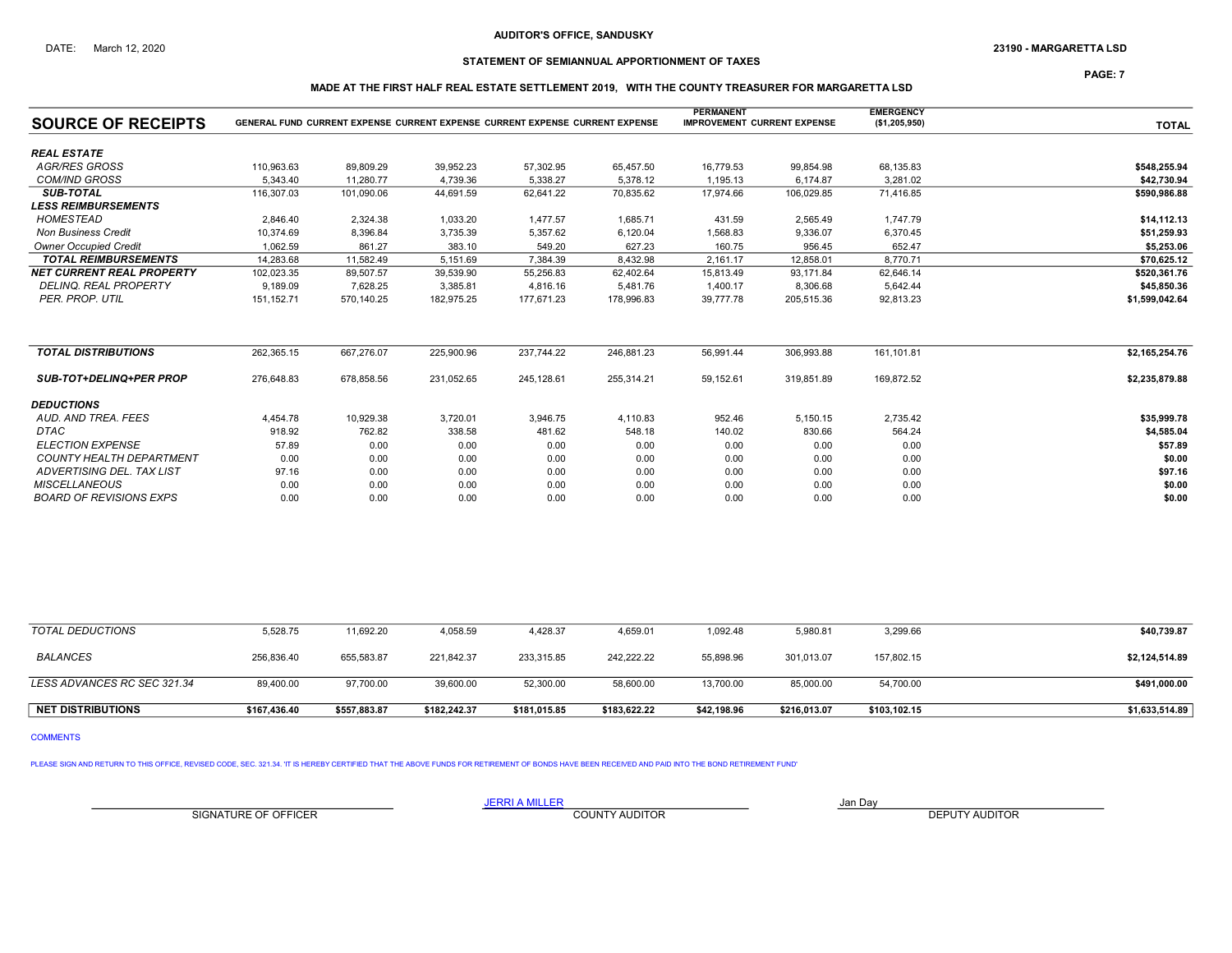# STATEMENT OF SEMIANNUAL APPORTIONMENT OF TAXES

PAGE: 8

## MADE AT THE FIRST HALF REAL ESTATE SETTLEMENT 2019, WITH THE COUNTY TREASURER FOR OLD FORT LSD

|                                  |           |           |                                                                     |           |                  | <b>CLASSROOM CURRENT EXPENSE</b> |           | <b>IMPROVEMENT</b> |              |
|----------------------------------|-----------|-----------|---------------------------------------------------------------------|-----------|------------------|----------------------------------|-----------|--------------------|--------------|
| <b>SOURCE OF RECEIPTS</b>        |           |           | <b>GENERAL FUND CURRENT EXPENSE CURRENT EXPENSE CURRENT EXPENSE</b> |           | BOND (\$610,000) | <b>FACILITIES</b>                | (DUAL)    | (DUAL)             | <b>TOTAL</b> |
| <b>REAL ESTATE</b>               |           |           |                                                                     |           |                  |                                  |           |                    |              |
| <b>AGR/RES GROSS</b>             | 22,668.51 | 38,600.03 | 12,529.34                                                           | 14,617.66 | 2,313.21         | 1,355.36                         | 13,052.13 | 5,430.12           | \$110,566.36 |
| <b>COM/IND GROSS</b>             | 1.20      | 5.40      | 1.47                                                                | 1.71      | 0.12             | 0.12                             | 1.05      | 0.49               | \$11.56      |
| <b>SUB-TOTAL</b>                 | 22,669.71 | 38,605.43 | 12,530.81                                                           | 14,619.37 | 2,313.33         | 1,355.48                         | 13,053.18 | 5,430.61           | \$110,577.92 |
| <b>LESS REIMBURSEMENTS</b>       |           |           |                                                                     |           |                  |                                  |           |                    |              |
| <b>HOMESTEAD</b>                 | 436.80    | 743.81    | 241.44                                                              | 281.68    | 44.57            | 26.12                            | 251.51    | 104.64             | \$2,130.57   |
| <b>Non Business Credit</b>       | 2,012.75  | 3,427.32  | 1,112.49                                                            | 1,297.91  | 205.39           | 120.34                           | 1,158.91  | 482.14             | \$9,817.25   |
| <b>Owner Occupied Credit</b>     | 186.08    | 316.86    | 102.85                                                              | 119.99    | 18.99            | 11.13                            | 107.14    | 44.58              | \$907.62     |
| <b>TOTAL REIMBURSEMENTS</b>      | 2.635.63  | 4.487.99  | 1.456.78                                                            | 1.699.58  | 268.95           | 157.59                           | 1.517.56  | 631.36             | \$12.855.44  |
| <b>NET CURRENT REAL PROPERTY</b> | 20,034.08 | 34.117.44 | 11.074.03                                                           | 12,919.79 | 2,044.38         | 1,197.89                         | 11,535.62 | 4,799.25           | \$97,722.48  |
| <b>DELINQ. REAL PROPERTY</b>     | 225.82    | 384.53    | 124.82                                                              | 145.62    | 23.04            | 13.50                            | 130.03    | 54.09              | \$1,101.45   |
| PER. PROP. UTIL                  | 10.474.08 | 47,240.23 | 12,825.43                                                           | 14,963.03 | 1,068.80         | 1,068.80                         | 9,191.54  | 4,275.11           | \$101,107.02 |
| <b>TOTAL DISTRIBUTIONS</b>       | 30,733.98 | 81,742.20 | 24,024.28                                                           | 28,028.44 | 3,136.22         | 2,280.19                         | 20,857.19 | 9,128.45           | \$199,930.95 |
| <b>SUB-TOT+DELINQ+PER PROP</b>   | 33,369.61 | 86,230.19 | 25,481.06                                                           | 29,728.02 | 3,405.17         | 2,437.78                         | 22,374.75 | 9,759.81           | \$212,786.39 |
| <b>DEDUCTIONS</b>                |           |           |                                                                     |           |                  |                                  |           |                    |              |
| AUD. AND TREA. FEES              | 537.19    | 1,388.14  | 410.19                                                              | 478.56    | 54.82            | 39.25                            | 360.17    | 157.12             | \$3,425.44   |
| DTAC                             | 22.60     | 38.45     | 12.48                                                               | 14.56     | 2.30             | 1.35                             | 13.00     | 5.41               | \$110.15     |
| <b>ELECTION EXPENSE</b>          | 48.24     | 0.00      | 0.00                                                                | 0.00      | 0.00             | 0.00                             | 0.00      | 0.00               | \$48.24      |
| <b>COUNTY HEALTH DEPARTMENT</b>  | 0.00      | 0.00      | 0.00                                                                | 0.00      | 0.00             | 0.00                             | 0.00      | 0.00               | \$0.00       |
| ADVERTISING DEL. TAX LIST        | 2.16      | 0.00      | 0.00                                                                | 0.00      | 0.00             | 0.00                             | 0.00      | 0.00               | \$2.16       |
| <b>MISCELLANEOUS</b>             | 0.00      | 0.00      | 0.00                                                                | 0.00      | 0.00             | 0.00                             | 0.00      | 0.00               | \$0.00       |
| <b>BOARD OF REVISIONS EXPS</b>   | 0.00      | 0.00      | 0.00                                                                | 0.00      | 0.00             | 0.00                             | 0.00      | 0.00               | \$0.00       |

| TOTAL DEDUCTIONS            | 610.19      | 1,426.59    | 422.67     | 493.12      | 57.12      | 40.60      | 373.17     | 162.53     | \$3,585.99   |
|-----------------------------|-------------|-------------|------------|-------------|------------|------------|------------|------------|--------------|
| <b>BALANCES</b>             | 30.123.79   | 80.315.61   | 23.601.61  | 27,535.32   | 3.079.10   | 2,239.59   | 20.484.02  | 8,965.92   | \$196,344.96 |
| LESS ADVANCES RC SEC 321.34 | 20,000.00   | 49,000.00   | 14,000.00  | 17,000.00   | 2,000.00   | 1,000.00   | 13,000.00  | 5,000.00   | \$121,000.00 |
| <b>NET DISTRIBUTIONS</b>    | \$10,123.79 | \$31,315.61 | \$9,601.61 | \$10,535.32 | \$1,079.10 | \$1,239.59 | \$7,484.02 | \$3,965.92 | \$75,344.96  |

COMMENTS

PLEASE SIGN AND RETURN TO THIS OFFICE, REVISED CODE, SEC. 321.34. 'IT IS HEREBY CERTIFIED THAT THE ABOVE FUNDS FOR RETIREMENT OF BONDS HAVE BEEN RECEIVED AND PAID INTO THE BOND RETIREMENT FUND'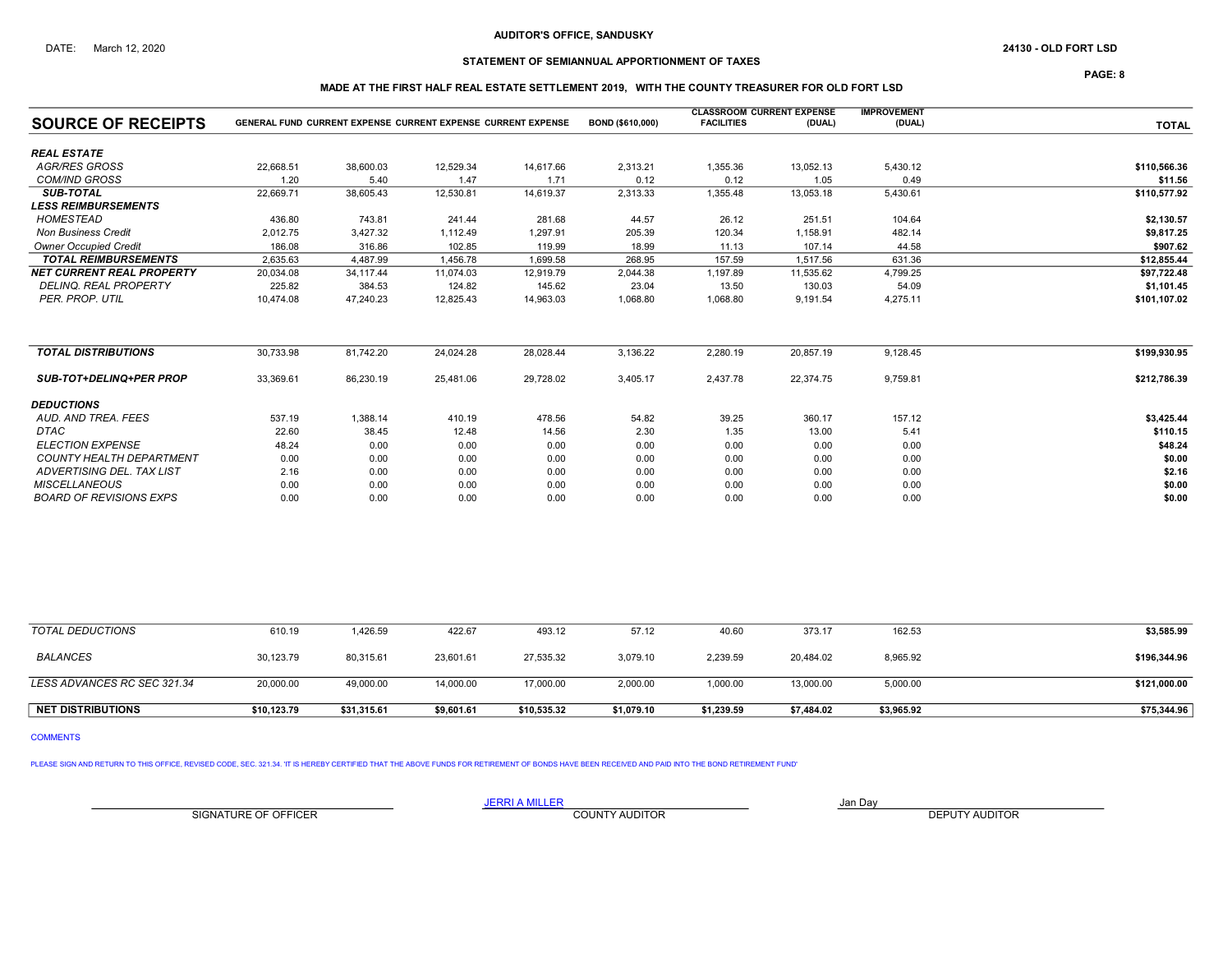# STATEMENT OF SEMIANNUAL APPORTIONMENT OF TAXES

PAGE: 9

## MADE AT THE FIRST HALF REAL ESTATE SETTLEMENT 2019, WITH THE COUNTY TREASURER FOR WOODMORE LSD

| <b>SOURCE OF RECEIPTS</b>        |            | <b>GENERAL FUND CURRENT EXPENSE CURRENT EXPENSE CURRENT EXPENSE</b> |            |            | <b>PERMANENT</b><br><b>IMPROVEMENT</b> | <b>EMERGENCY</b><br>(\$829,000) | <b>EMERGENCY</b> | (\$600,000) BOND (\$15,709,840) | <b>PERMANENT</b><br><b>IMPROVEMENT</b> | <b>TOTAL</b>   |
|----------------------------------|------------|---------------------------------------------------------------------|------------|------------|----------------------------------------|---------------------------------|------------------|---------------------------------|----------------------------------------|----------------|
| <b>REAL ESTATE</b>               |            |                                                                     |            |            |                                        |                                 |                  |                                 |                                        |                |
| <b>AGR/RES GROSS</b>             | 170,706.83 | 456,749.08                                                          | 152,128.88 | 73,947.32  | 108,828.41                             | 179,240.83                      | 128,030.05       | 196,311.12                      | 18,273.63                              | \$1,484,216.15 |
| <b>COM/IND GROSS</b>             | 17.720.00  | 65,133.66                                                           | 25,579.91  | 12,754.63  | 12,754.63                              | 18,605.95                       | 13.290.00        | 20.377.83                       | 2,125.72                               | \$188,342.33   |
| <b>SUB-TOTAL</b>                 | 188.426.83 | 521.882.74                                                          | 177,708.79 | 86,701.95  | 121,583.04                             | 197.846.78                      | 141,320.05       | 216.688.95                      | 20,399.35                              | \$1,672,558.48 |
| <b>LESS REIMBURSEMENTS</b>       |            |                                                                     |            |            |                                        |                                 |                  |                                 |                                        |                |
| HOMESTEAD                        | 4,045.60   | 10,824.63                                                           | 3,605.40   | 1,752.49   | 2,579.17                               | 4,247.90                        | 3,034.23         | 4,652.44                        | 433.07                                 | \$35,174.93    |
| <b>Non Business Credit</b>       | 15,948.84  | 42,673.29                                                           | 14,213.14  | 6,908.77   | 10,167.66                              | 16,746.15                       | 11,961.62        | 18,341.01                       | 1,707.27                               | \$138,667.75   |
| <b>Owner Occupied Credit</b>     | 2,257.73   | 6,040.89                                                            | 2,012.02   | 978.01     | 1,439.34                               | 2,370.60                        | 1,693.29         | 2,596.37                        | 241.69                                 | \$19,629.94    |
| <b>TOTAL REIMBURSEMENTS</b>      | 22.252.17  | 59,538.81                                                           | 19,830.56  | 9,639.27   | 14,186.17                              | 23,364.65                       | 16.689.14        | 25.589.82                       | 2.382.03                               | \$193.472.62   |
| <b>NET CURRENT REAL PROPERTY</b> | 166,174.66 | 462.343.93                                                          | 157,878.23 | 77,062.68  | 107,396.87                             | 174,482.13                      | 124,630.91       | 191.099.13                      | 18.017.32                              | \$1,479,085.86 |
| <b>DELINQ, REAL PROPERTY</b>     | 5.237.20   | 14.342.79                                                           | 4.849.48   | 2,363.23   | 3,365.94                               | 5,499.02                        | 3.927.90         | 6.022.73                        | 564.89                                 | \$46,173.18    |
| PER. PROP. UTIL                  | 58,827.79  | 341.197.07                                                          | 95,593.97  | 44,120.06  | 44,120.06                              | 61,768.23                       | 44,120.06        | 67.651.47                       | 7,353.08                               | \$764,751.79   |
| <b>TOTAL DISTRIBUTIONS</b>       | 230,239.65 | 817,883.79                                                          | 258,321.68 | 123,545.97 | 154,882.87                             | 241.749.38                      | 172,678.87       | 264,773.33                      | 25,935.29                              | \$2,290,010.83 |
| <b>SUB-TOT+DELINQ+PER PROP</b>   | 252,491.82 | 877,422.60                                                          | 278,152.24 | 133,185.24 | 169,069.04                             | 265,114.03                      | 189,368.01       | 290,363.15                      | 28,317.32                              | \$2,483,483.45 |
| <b>DEDUCTIONS</b>                |            |                                                                     |            |            |                                        |                                 |                  |                                 |                                        |                |
| AUD, AND TREA, FEES              | 4,067.14   | 14,131.74                                                           | 4,480.04   | 2,145.13   | 2,723.29                               | 4,270.49                        | 3,050.32         | 4,677.21                        | 456.16                                 | \$40,001.52    |
| <b>DTAC</b>                      | 523.71     | 1,434.28                                                            | 484.96     | 236.32     | 336.60                                 | 549.91                          | 392.79           | 602.27                          | 56.49                                  | \$4,617.33     |
| <b>ELECTION EXPENSE</b>          | 1,062.01   | 0.00                                                                | 0.00       | 0.00       | 0.00                                   | 0.00                            | 0.00             | 0.00                            | 0.00                                   | \$1,062.01     |
| <b>COUNTY HEALTH DEPARTMENT</b>  | 0.00       | 0.00                                                                | 0.00       | 0.00       | 0.00                                   | 0.00                            | 0.00             | 0.00                            | 0.00                                   | \$0.00         |
| ADVERTISING DEL. TAX LIST        | 110.98     | 0.00                                                                | 0.00       | 0.00       | 0.00                                   | 0.00                            | 0.00             | 0.00                            | 0.00                                   | \$110.98       |
| <b>MISCELLANEOUS</b>             | 0.00       | 0.00                                                                | 0.00       | 0.00       | 0.00                                   | 0.00                            | 0.00             | 0.00                            | 0.00                                   | \$0.00         |
| <b>BOARD OF REVISIONS EXPS</b>   | 0.00       | 0.00                                                                | 0.00       | 0.00       | 0.00                                   | 0.00                            | 0.00             | 0.00                            | 0.00                                   | \$0.00         |

| TOTAL DEDUCTIONS            | 5,763.84    | 15,566.02    | 4,965.00     | 2,381.45    | 3,059.89    | 4.820.40    | 3,443.11    | 5,279.48     | 512.65      | \$45,791.84    |
|-----------------------------|-------------|--------------|--------------|-------------|-------------|-------------|-------------|--------------|-------------|----------------|
| <b>BALANCES</b>             | 224.475.81  | 802,317.77   | 253,356.68   | 121.164.52  | 151.822.98  | 236.928.98  | 169.235.76  | 259.493.85   | 25,422.64   | \$2,244,218.99 |
| LESS ADVANCES RC SEC 321.34 | 138,000.00  | 419,000.00   | 139,000.00   | 67,000.00   | 90,000.00   | 145,000.00  | 103,000.00  | 159,000.00   | 15,000.00   | \$1,275,000.00 |
| <b>NET DISTRIBUTIONS</b>    | \$86,475.81 | \$383,317.77 | \$114,356.68 | \$54,164.52 | \$61,822.98 | \$91,928.98 | \$66,235.76 | \$100,493.85 | \$10,422.64 | \$969,218.99   |

COMMENTS

PLEASE SIGN AND RETURN TO THIS OFFICE, REVISED CODE, SEC. 321.34. 'IT IS HEREBY CERTIFIED THAT THE ABOVE FUNDS FOR RETIREMENT OF BONDS HAVE BEEN RECEIVED AND PAID INTO THE BOND RETIREMENT FUND'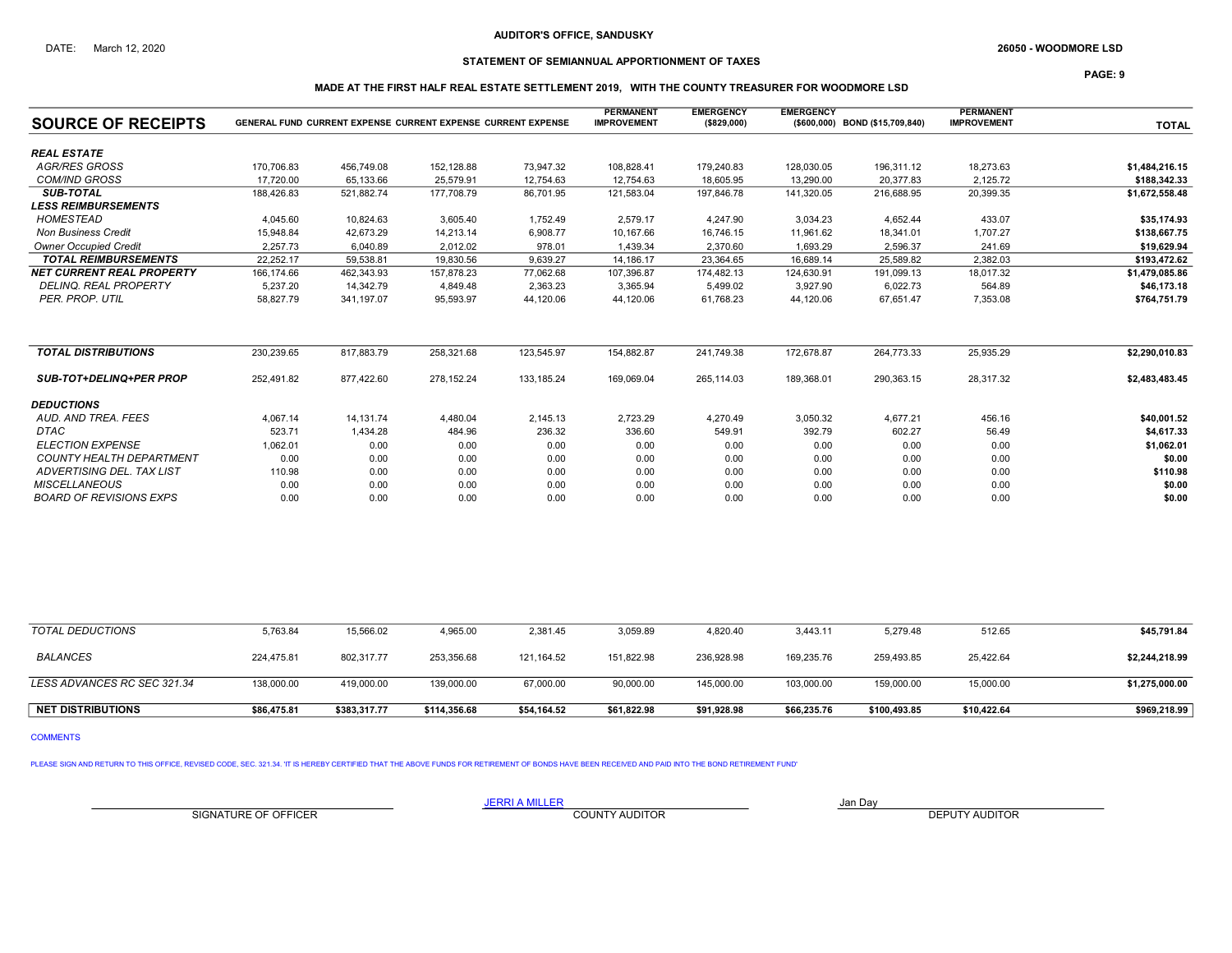# STATEMENT OF SEMIANNUAL APPORTIONMENT OF TAXES

## MADE AT THE FIRST HALF REAL ESTATE SETTLEMENT 2019, WITH THE COUNTY TREASURER FOR EHOVE JVSD

|                                  |                        | <b>PERMANENT</b> |                                                    |            |              |
|----------------------------------|------------------------|------------------|----------------------------------------------------|------------|--------------|
| <b>SOURCE OF RECEIPTS</b>        | <b>CURRENT EXPENSE</b> |                  | <b>IMPROVEMENT CURRENT EXPENSE CURRENT EXPENSE</b> |            | <b>TOTAL</b> |
|                                  |                        |                  |                                                    |            |              |
| <b>REAL ESTATE</b>               |                        |                  |                                                    |            |              |
| <b>AGR/RES GROSS</b>             | 32,348.67              | 34,241.03        | 60,717.03                                          | 97,006.69  | \$224,313.42 |
| <b>COM/IND GROSS</b>             | 6,590.48               | 6,674.92         | 10,446.58                                          | 19,772.09  | \$43,484.07  |
| <b>SUB-TOTAL</b>                 | 38,939.15              | 40,915.95        | 71,163.61                                          | 116,778.78 | \$267,797.49 |
| <b>LESS REIMBURSEMENTS</b>       |                        |                  |                                                    |            |              |
| <b>HOMESTEAD</b>                 | 1,108.49               | 1,173.23         | 2,080.15                                           | 3,324.08   | \$7,685.95   |
| <b>Non Business Credit</b>       | 0.00                   | 0.00             | 5,750.03                                           | 9,186.74   | \$14,936.77  |
| <b>Owner Occupied Credit</b>     | 0.00                   | 0.00             | 869.23                                             | 1,389.06   | \$2,258.29   |
| <b>TOTAL REIMBURSEMENTS</b>      | 1.108.49               | 1,173.23         | 8,699.41                                           | 13,899.88  | \$24,881.01  |
| <b>NET CURRENT REAL PROPERTY</b> | 37,830.66              | 39,742.72        | 62,464.20                                          | 102,878.90 | \$242,916.48 |
| <b>DELINQ, REAL PROPERTY</b>     | 2,163.41               | 2,278.24         | 3,985.79                                           | 6,487.93   | \$14,915.37  |
| PER. PROP. UTIL                  | 14,563.11              | 14,563.11        | 56,795.76                                          | 43,689.23  | \$129,611.21 |
|                                  |                        |                  |                                                    |            |              |
|                                  |                        |                  |                                                    |            |              |
| <b>TOTAL DISTRIBUTIONS</b>       | 54,557.18              | 56,584.07        | 123,245.75                                         | 153,056.06 | \$387,443.06 |
| SUB-TOT+DELINQ+PER PROP          | 55,665.67              | 57,757.30        | 131,945.16                                         | 166,955.94 | \$412,324.07 |
|                                  |                        |                  |                                                    |            |              |
| <b>DEDUCTIONS</b>                |                        |                  |                                                    |            |              |
| AUD, AND TREA, FEES              | 897.01                 | 930.66           | 2,125.52                                           | 2,690.24   | \$6,643.43   |
| DTAC                             | 216.33                 | 227.82           | 398.58                                             | 648.78     | \$1,491.51   |
| <b>ELECTION EXPENSE</b>          | 0.00                   | 0.00             | 0.00                                               | 0.00       | \$0.00       |
| <b>COUNTY HEALTH DEPARTMENT</b>  | 0.00                   | 0.00             | 0.00                                               | 0.00       | \$0.00       |
| ADVERTISING DEL. TAX LIST        | 0.00                   | 0.00             | 25.05                                              | 0.00       | \$25.05      |
| <b>MISCELLANEOUS</b>             | 0.00                   | 0.00             | 0.00                                               | 0.00       | \$0.00       |
| <b>BOARD OF REVISIONS EXPS</b>   | 0.00                   | 0.00             | 0.00                                               | 0.00       | \$0.00       |
|                                  |                        |                  |                                                    |            |              |

| TOTAL DEDUCTIONS            | 1,113.34    | .158.48     | 2,549.15    | 3,339.02    | \$8,159.99   |
|-----------------------------|-------------|-------------|-------------|-------------|--------------|
| <b>BALANCES</b>             | 53,443.84   | 55,425.59   | 120,696.60  | 149,717.04  | \$379,283.07 |
| LESS ADVANCES RC SEC 321.34 | 33.000.00   | 35,000.00   | 58,000.00   | 90,000.00   | \$216,000.00 |
| <b>NET DISTRIBUTIONS</b>    | \$20,443.84 | \$20,425.59 | \$62,696.60 | \$59,717.04 | \$163,283.07 |

# COMMENTS

PLEASE SIGN AND RETURN TO THIS OFFICE, REVISED CODE, SEC. 321.34. 'IT IS HEREBY CERTIFIED THAT THE ABOVE FUNDS FOR RETIREMENT OF BONDS HAVE BEEN RECEIVED AND PAID INTO THE BOND RETIREMENT FUND'

JERRI A MILLER COUNTY AUDITOR **Fix A SERVICE A MILLER** Jan Day SIGNATURE OF OFFICER **EXECUTE A RELATION COUNTY AUDITOR** COUNTY AUDITOR **DEPUTY AUDITOR** 

PAGE: 10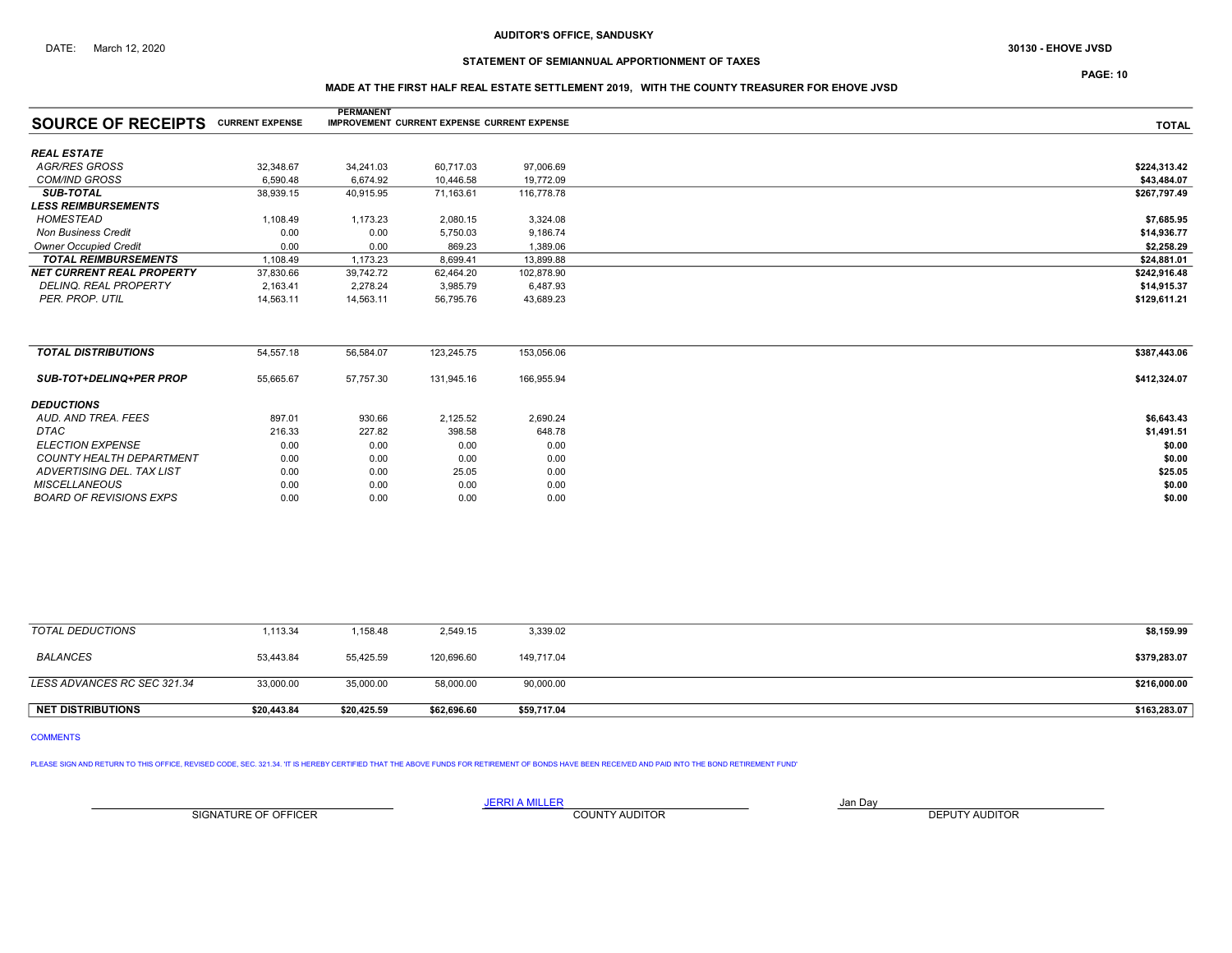## DATE: March 12, 2020 **PENTA COUNTY JVSD** 30300 - PENTA COUNTY JVSD

# STATEMENT OF SEMIANNUAL APPORTIONMENT OF TAXES

PAGE: 11

## MADE AT THE FIRST HALF REAL ESTATE SETTLEMENT 2019, WITH THE COUNTY TREASURER FOR PENTA COUNTY JVSD

|                                                                           |           |           |           | <b>PERMANENT IMP-</b> |              |
|---------------------------------------------------------------------------|-----------|-----------|-----------|-----------------------|--------------|
| <b>SOURCE OF RECEIPTS</b> CURRENT EXPENSE CURRENT EXPENSE CURRENT EXPENSE |           |           |           | <b>ONGOING</b>        | <b>TOTAL</b> |
| <b>REAL ESTATE</b>                                                        |           |           |           |                       |              |
| <b>AGR/RES GROSS</b>                                                      | 23,277.61 | 31,036.84 | 31,036.84 | 35,007.59             | \$120,358.88 |
| <b>COM/IND GROSS</b>                                                      | 2,591.64  | 3,455.23  | 3,455.23  | 4,319.12              | \$13,821.22  |
| <b>SUB-TOTAL</b>                                                          | 25,869.25 | 34,492.07 | 34,492.07 | 39,326.71             | \$134,180.10 |
| <b>LESS REIMBURSEMENTS</b>                                                |           |           |           |                       |              |
| <b>HOMESTEAD</b>                                                          | 551.67    | 735.56    | 735.56    | 829.66                | \$2,852.45   |
| <b>Non Business Credit</b>                                                | 2,174.78  | 2,899.73  | 2,899.73  | 3,270.73              | \$11,244.97  |
| <b>Owner Occupied Credit</b>                                              | 307.85    | 410.48    | 410.48    | 463.01                | \$1,591.82   |
| <b>TOTAL REIMBURSEMENTS</b>                                               | 3,034.30  | 4,045.77  | 4,045.77  | 4,563.40              | \$15,689.24  |
| <b>NET CURRENT REAL PROPERTY</b>                                          | 22,834.95 | 30,446.30 | 30,446.30 | 34,763.31             | \$118,490.86 |
| DELINQ. REAL PROPERTY                                                     | 717.42    | 956.55    | 956.55    | 1,086.77              | \$3,717.29   |
| PER. PROP. UTIL                                                           | 8,824.13  | 11,765.51 | 11,765.51 | 14,706.91             | \$47,062.06  |
|                                                                           |           |           |           |                       |              |
| <b>TOTAL DISTRIBUTIONS</b>                                                | 32,376.50 | 43,168.36 | 43,168.36 | 50,556.99             | \$169,270.21 |
| <b>SUB-TOT+DELINQ+PER PROP</b>                                            | 35,410.80 | 47,214.13 | 47,214.13 | 55,120.39             | \$184,959.45 |
| <b>DEDUCTIONS</b>                                                         |           |           |           |                       |              |
| AUD, AND TREA, FEES                                                       | 570.37    | 760.53    | 760.53    | 887.88                | \$2,979.31   |
| <b>DTAC</b>                                                               | 71.71     | 95.67     | 95.67     | 108.69                | \$371.74     |
| <b>ELECTION EXPENSE</b>                                                   | 0.00      | 0.00      | 0.00      | 0.00                  | \$0.00       |
| <b>COUNTY HEALTH DEPARTMENT</b>                                           | 0.00      | 0.00      | 0.00      | 0.00                  | \$0.00       |
| ADVERTISING DEL. TAX LIST                                                 | 6.82      | 0.00      | 0.00      | 0.00                  | \$6.82       |
| <b>MISCELLANEOUS</b>                                                      | 0.00      | 0.00      | 0.00      | 0.00                  | \$0.00       |
| <b>BOARD OF REVISIONS EXPS</b>                                            | 0.00      | 0.00      | 0.00      | 0.00                  | \$0.00       |

| TOTAL DEDUCTIONS            | 648.90      | 856.20      | 856.20      | 996.57      | \$3,357.87   |
|-----------------------------|-------------|-------------|-------------|-------------|--------------|
| BALANCES                    | 31,727.60   | 42,312.16   | 42,312.16   | 49,560.42   | \$165,912.34 |
| LESS ADVANCES RC SEC 321.34 | 19,000.00   | 25,000.00   | 25,000.00   | 29,000.00   | \$98,000.00  |
| <b>NET DISTRIBUTIONS</b>    | \$12,727.60 | \$17,312.16 | \$17.312.16 | \$20,560.42 | \$67,912.34  |

COMMENTS

PLEASE SIGN AND RETURN TO THIS OFFICE, REVISED CODE, SEC. 321.34. 'IT IS HEREBY CERTIFIED THAT THE ABOVE FUNDS FOR RETIREMENT OF BONDS HAVE BEEN RECEIVED AND PAID INTO THE BOND RETIREMENT FUND'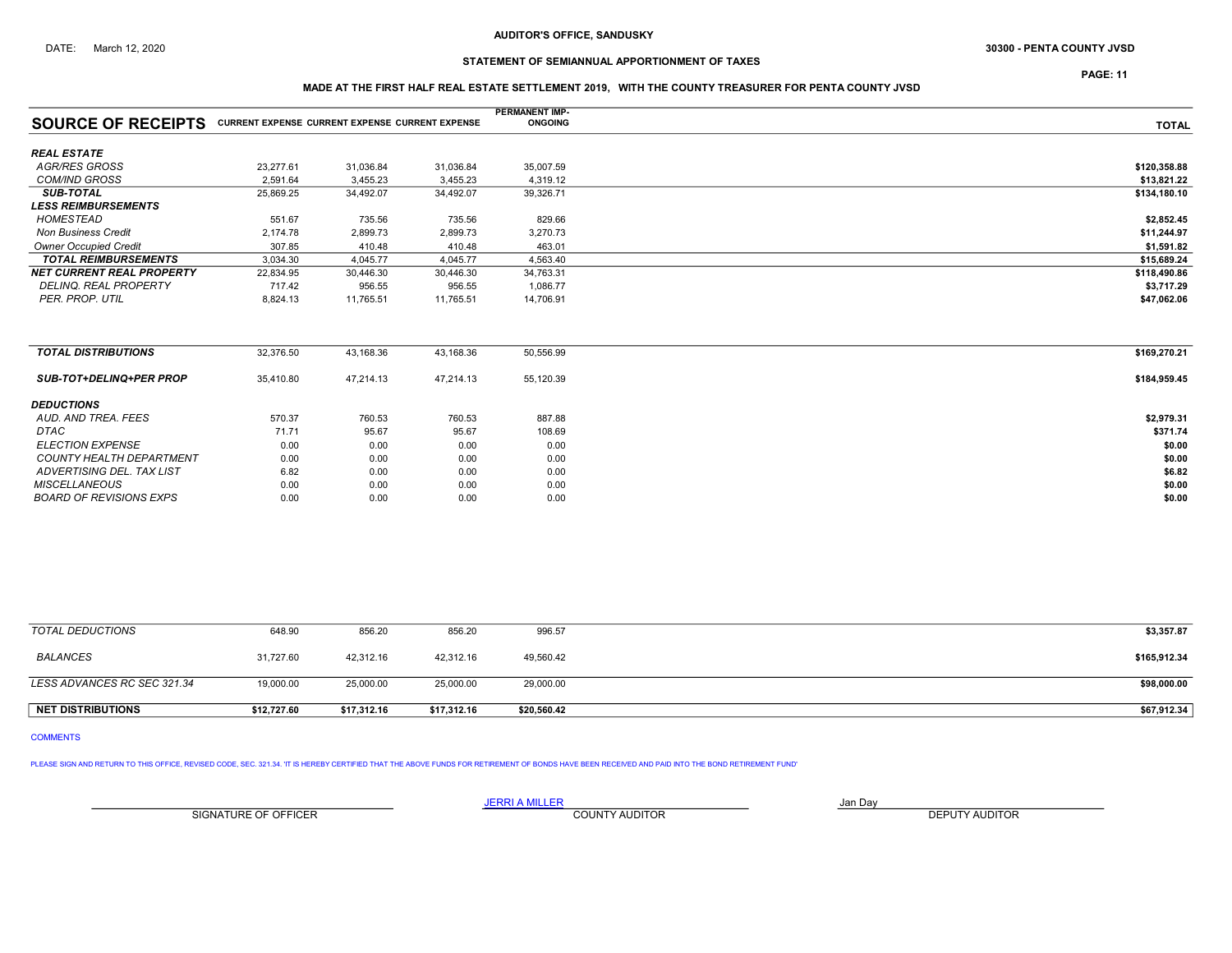PAGE: 12

## MADE AT THE FIRST HALF REAL ESTATE SETTLEMENT 2019, WITH THE COUNTY TREASURER FOR VANGUARD JVSD

| <b>SOURCE OF RECEIPTS CURRENT EXPENSE</b> |            | <b>TOTAL</b> |
|-------------------------------------------|------------|--------------|
| REAL ESTATE                               |            |              |
| AGR/RES GROSS                             | 663.601.30 | \$663,601.30 |
| <b>COM/IND GROSS</b>                      | 156,446.01 | \$156,446.01 |
| <b>SUB-TOTAL</b>                          | 820.047.31 | \$820.047.31 |
| <i><b>LESS REIMBURSEMENTS</b></i>         |            |              |
| HOMESTEAD                                 | 22.878.77  | \$22,878.77  |
| <b>Non Business Credit</b>                | 62.265.36  | \$62,265.36  |
| <b>Owner Occupied Credit</b>              | 9,560.55   | \$9,560.55   |
| <b>TOTAL REIMBURSEMENTS</b>               | 94.704.68  | \$94,704.68  |
| NET CURRENT REAL PROPERTY                 | 725,342.63 | \$725,342.63 |
| DELINQ. REAL PROPERTY                     | 47,383.73  | \$47,383.73  |
| PER. PROP. UTIL                           | 61,631.21  | \$61,631.21  |
|                                           |            |              |

| <b>TOTAL DISTRIBUTIONS</b>     | 834,357.57 | \$834,357.57 |
|--------------------------------|------------|--------------|
| <b>SUB-TOT+DELINQ+PER PROP</b> | 929,062.25 | \$929,062.25 |
| <b>DEDUCTIONS</b>              |            |              |
| AUD. AND TREA. FEES            | 15,769.10  | \$15,769.10  |
| DTAC                           | 4,738.35   | \$4,738.35   |
| <b>ELECTION EXPENSE</b>        | 0.00       | \$0.00       |
| COUNTY HEALTH DEPARTMENT       | 0.00       | \$0.00       |
| ADVERTISING DEL. TAX LIST      | 91.51      | \$91.51      |
| MISCELLANEOUS                  | 0.00       | \$0.00       |
| BOARD OF REVISIONS EXPS        | 0.00       | \$0.00       |

| TOTAL DEDUCTIONS            | 20,598.96    | \$20,598.96  |
|-----------------------------|--------------|--------------|
| BALANCES                    | 813,758.61   | \$813,758.61 |
| LESS ADVANCES RC SEC 321.34 | 595,000.00   | \$595,000.00 |
| NET DISTRIBUTIONS           | \$218,758.61 | \$218,758.61 |

COMMENTS

PLEASE SIGN AND RETURN TO THIS OFFICE, REVISED CODE, SEC. 321.34. 'IT IS HEREBY CERTIFIED THAT THE ABOVE FUNDS FOR RETIREMENT OF BONDS HAVE BEEN RECEIVED AND PAID INTO THE BOND RETIREMENT FUND'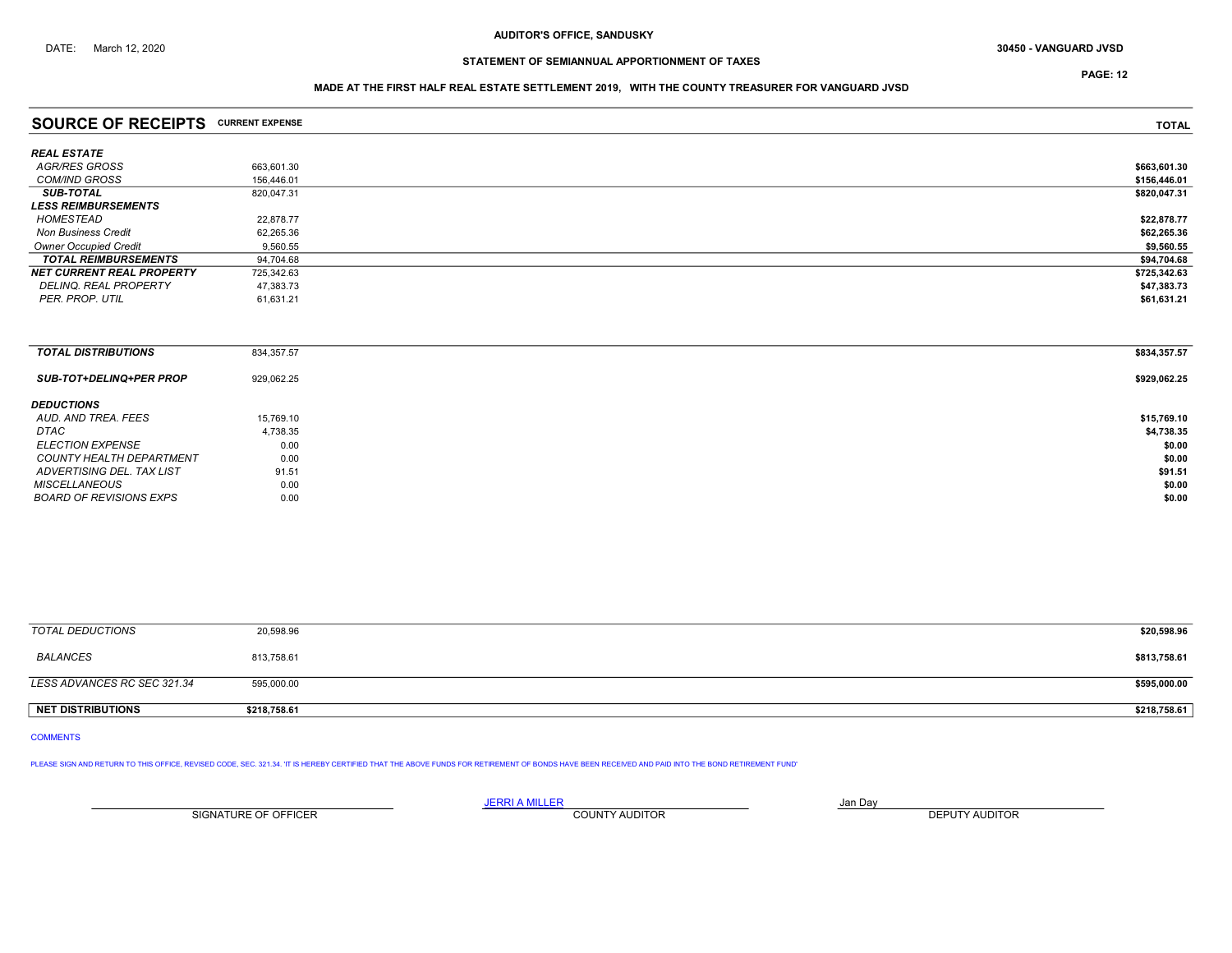## STATEMENT OF SEMIANNUAL APPORTIONMENT OF TAXES

PAGE: 13

## MADE AT THE FIRST HALF REAL ESTATE SETTLEMENT 2019, WITH THE COUNTY TREASURER FOR BALLVILLE TWP

|                                  | <b>ROAD</b>        |           |                               |           |                                     |               | <b>ROAD</b>        |              |
|----------------------------------|--------------------|-----------|-------------------------------|-----------|-------------------------------------|---------------|--------------------|--------------|
| <b>SOURCE OF RECEIPTS</b>        | <b>IMPROVEMENT</b> |           | FIRE & E.M.S. CURRENT EXPENSE |           | <b>GENERAL FUND ROAD AND BRIDGE</b> | FIRE & E.M.S. | <b>IMPROVEMENT</b> | <b>TOTAL</b> |
| <b>REAL ESTATE</b>               |                    |           |                               |           |                                     |               |                    |              |
| AGR/RES GROSS                    | 17,262.28          | 18,424.48 | 95,514.04                     | 76,456.84 | 114,688.17                          | 103,574.73    | 69,049.79          | \$494,970.33 |
| <b>COM/IND GROSS</b>             | 986.67             | 986.67    | 4,933.17                      | 3,946.67  | 5,919.92                            | 5,919.92      | 3,946.67           | \$26,639.69  |
| <b>SUB-TOTAL</b>                 | 18,248.95          | 19,411.15 | 100,447.21                    | 80,403.51 | 120,608.09                          | 109,494.65    | 72,996.46          | \$521,610.02 |
| <b>LESS REIMBURSEMENTS</b>       |                    |           |                               |           |                                     |               |                    |              |
| <b>HOMESTEAD</b>                 | 649.03             | 692.70    | 3,591.14                      | 2,874.62  | 4,311.97                            | 3,894.16      | 2,596.12           | \$18,609.74  |
| <b>Non Business Credit</b>       | 0.00               | 0.00      | 0.00                          | 7,126.48  | 10,689.98                           | 9,654.11      | 6,436.07           | \$33,906.64  |
| <b>Owner Occupied Credit</b>     | 0.00               | 0.00      | 0.00                          | 1,334.61  | 2,001.98                            | 1,807.99      | 1,205.33           | \$6,349.91   |
| <b>TOTAL REIMBURSEMENTS</b>      | 649.03             | 692.70    | 3,591.14                      | 11,335.71 | 17,003.93                           | 15,356.26     | 10,237.52          | \$58,866.29  |
| <b>NET CURRENT REAL PROPERTY</b> | 17,599.92          | 18,718.45 | 96,856.07                     | 69,067.80 | 103,604.16                          | 94,138.39     | 62,758.94          | \$462,743.73 |
| <b>DELINQ. REAL PROPERTY</b>     | 571.64             | 602.92    | 3.105.89                      | 2,485.96  | 3,729.00                            | 3,429.78      | 2,286.53           | \$16,211.72  |
| PER. PROP. UTIL                  | 2,261.06           | 2,261.06  | 11,305.31                     | 9,044.29  | 13,566.36                           | 13,566.36     | 9,044.24           | \$61,048.68  |
| <b>TOTAL DISTRIBUTIONS</b>       | 20,432.62          | 21,582.43 | 111,267.27                    | 80,598.05 | 120,899.52                          | 111,134.53    | 74,089.71          | \$540,004.13 |
| <b>SUB-TOT+DELINQ+PER PROP</b>   | 21,081.65          | 22,275.13 | 114,858.41                    | 91,933.76 | 137,903.45                          | 126,490.79    | 84,327.23          | \$598,870.42 |
| <b>DEDUCTIONS</b>                |                    |           |                               |           |                                     |               |                    |              |
| AUD. AND TREA. FEES              | 339.55             | 358.78    | 1,850.06                      | 1,480.82  | 2,221.22                            | 2,037.38      | 1,358.25           | \$9,646.06   |
| <b>DTAC</b>                      | 57.17              | 60.30     | 310.60                        | 248.59    | 372.89                              | 342.97        | 228.65             | \$1,621.17   |
| <b>ELECTION EXPENSE</b>          | 0.00               | 0.00      | 0.00                          | 3,939.20  | 0.00                                | 0.00          | 0.00               | \$3,939.20   |
| <b>COUNTY HEALTH DEPARTMENT</b>  | 0.00               | 0.00      | 0.00                          | 2,087.61  | 0.00                                | 0.00          | 0.00               | \$2,087.61   |
| ADVERTISING DEL. TAX LIST        | 0.00               | 0.00      | 0.00                          | 33.38     | 0.00                                | 0.00          | 0.00               | \$33.38      |
| <b>MISCELLANEOUS</b>             | 0.00               | 0.00      | 0.00                          | 0.00      | 0.00                                | 0.00          | 0.00               | \$0.00       |
| <b>BOARD OF REVISIONS EXPS</b>   | 0.00               | 0.00      | 0.00                          | 0.00      | 0.00                                | 0.00          | 0.00               | \$0.00       |

| <b>NET DISTRIBUTIONS</b>    | \$20.035.90 | \$21,163.35 | \$109,106.61 | \$72,808.45 | \$118.305.41 | \$108,754.18 | \$72,502.81 | \$522,676.71 |
|-----------------------------|-------------|-------------|--------------|-------------|--------------|--------------|-------------|--------------|
| LESS ADVANCES RC SEC 321.34 | 0.00        | 0.00        | 0.00         | 0.00        | 0.00         | 0.00         | 0.00        | \$0.00       |
| <b>BALANCES</b>             | 20,035.90   | 21,163.35   | 109,106.61   | 72,808.45   | 118,305.41   | 108.754.18   | 72,502.81   | \$522,676.71 |
| TOTAL DEDUCTIONS            | 396.72      | 419.08      | 2,160.66     | 7,789.60    | 2,594.11     | 2,380.35     | 1,586.90    | \$17,327.42  |

COMMENTS

PLEASE SIGN AND RETURN TO THIS OFFICE, REVISED CODE, SEC. 321.34. 'IT IS HEREBY CERTIFIED THAT THE ABOVE FUNDS FOR RETIREMENT OF BONDS HAVE BEEN RECEIVED AND PAID INTO THE BOND RETIREMENT FUND'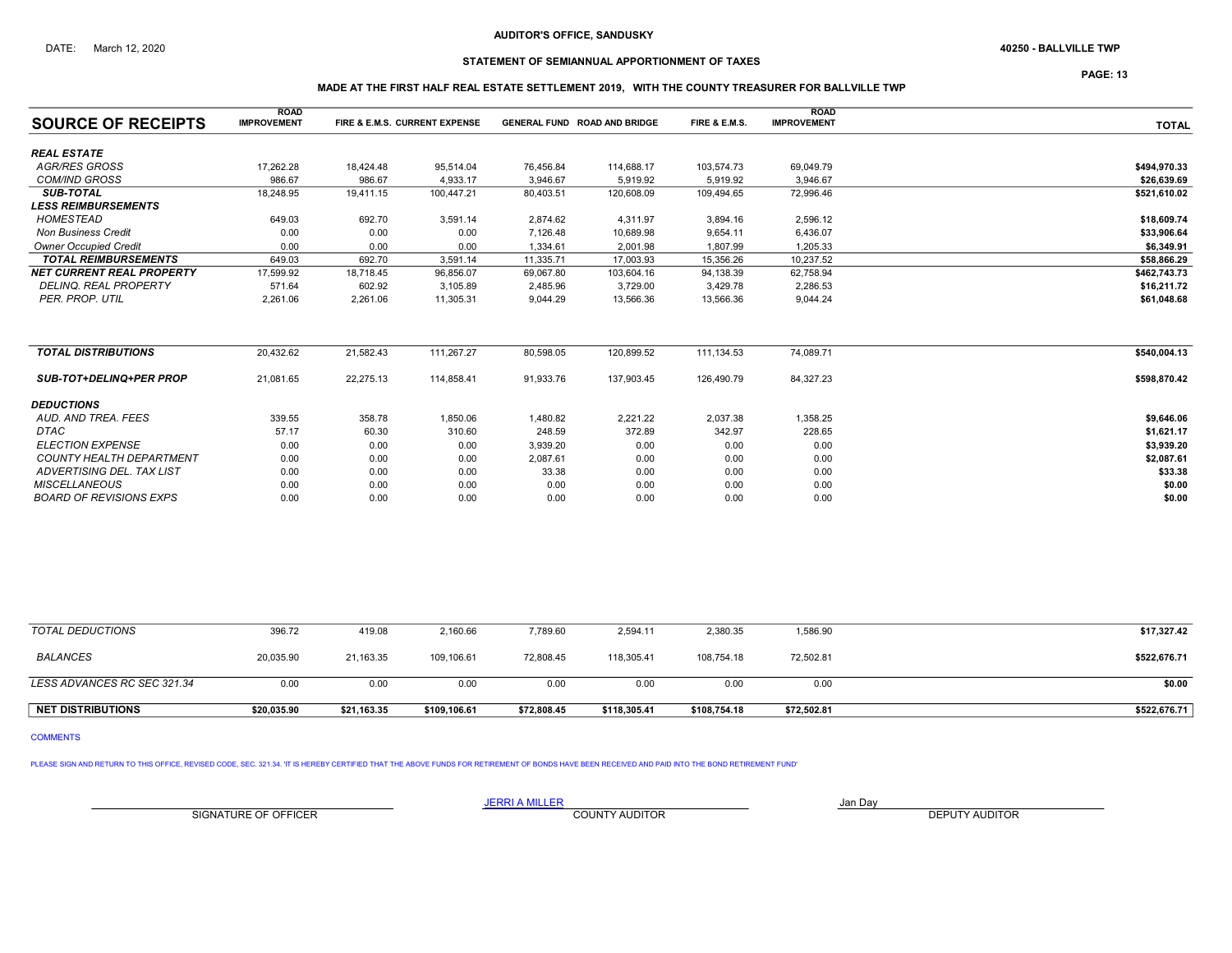## DATE: March 12, 2020 **42090 - GREEN CREEK TWP 42090 - GREEN CREEK TWP**

# STATEMENT OF SEMIANNUAL APPORTIONMENT OF TAXES

PAGE: 14

## MADE AT THE FIRST HALF REAL ESTATE SETTLEMENT 2019, WITH THE COUNTY TREASURER FOR GREEN CREEK TWP

| <b>SOURCE OF RECEIPTS</b>        |           | <b>GENERAL FUND ROAD AND BRIDGE</b> | FIRE & E.M.S. | <b>TOTAL</b> |
|----------------------------------|-----------|-------------------------------------|---------------|--------------|
| <b>REAL ESTATE</b>               |           |                                     |               |              |
| AGR/RES GROSS                    | 68,142.83 | 40,885.99                           | 48,190.20     | \$157,219.02 |
| <b>COM/IND GROSS</b>             | 4.096.77  | 2,458.06                            | 3,310.67      | \$9,865.50   |
| <b>SUB-TOTAL</b>                 | 72,239.60 | 43,344.05                           | 51,500.87     | \$167,084.52 |
| <b>LESS REIMBURSEMENTS</b>       |           |                                     |               |              |
| HOMESTEAD                        | 2,226.99  | 1,336.20                            | 1,575.57      | \$5,138.76   |
| <b>Non Business Credit</b>       | 6,415.75  | 3,849.48                            | 4,537.18      | \$14,802.41  |
| <b>Owner Occupied Credit</b>     | 979.16    | 587.50                              | 692.47        | \$2,259.13   |
| <b>TOTAL REIMBURSEMENTS</b>      | 9,621.90  | 5,773.18                            | 6,805.22      | \$22,200.30  |
| <b>NET CURRENT REAL PROPERTY</b> | 62,617.70 | 37,570.87                           | 44,695.65     | \$144,884.22 |
| DELINQ. REAL PROPERTY            | 3,395.70  | 2,037.43                            | 2,401.42      | \$7,834.55   |
| PER. PROP. UTIL                  | 3,165.43  | 1,899.27                            | 2,611.49      | \$7,676.19   |
|                                  |           |                                     |               |              |
| <b>TOTAL DISTRIBUTIONS</b>       | 69,178.83 | 41,507.57                           | 49,708.56     | \$160,394.96 |
| <b>SUB-TOT+DELINQ+PER PROP</b>   | 78,800.73 | 47,280.75                           | 56,513.78     | \$182,595.26 |
| <b>DEDUCTIONS</b>                |           |                                     |               |              |
| AUD. AND TREA. FEES              | 1,270.11  | 762.04                              | 910.87        | \$2,943.02   |
| <b>DTAC</b>                      | 339.57    | 203.74                              | 240.14        | \$783.45     |
| <b>ELECTION EXPENSE</b>          | 1,158.56  | 0.00                                | 0.00          | \$1,158.56   |
| <b>COUNTY HEALTH DEPARTMENT</b>  | 894.52    | 0.00                                | 0.00          | \$894.52     |
| ADVERTISING DEL. TAX LIST        | 24.26     | 0.00                                | 0.00          | \$24.26      |
| <b>MISCELLANEOUS</b>             | 0.00      | 0.00                                | 0.00          | \$0.00       |
| <b>BOARD OF REVISIONS EXPS</b>   | 0.00      | 0.00                                | 0.00          | \$0.00       |
|                                  |           |                                     |               |              |

| TOTAL DEDUCTIONS            | 3,687.02    | 965.78      | 1,151.01    | \$5,803.81   |
|-----------------------------|-------------|-------------|-------------|--------------|
| BALANCES                    | 65,491.81   | 40.541.79   | 48,557.55   | \$154,591.15 |
| LESS ADVANCES RC SEC 321.34 | 0.00        | 0.00        | 0.00        | \$0.00       |
| <b>NET DISTRIBUTIONS</b>    | \$65,491.81 | \$40,541.79 | \$48,557.55 | \$154,591.15 |

## COMMENTS

PLEASE SIGN AND RETURN TO THIS OFFICE, REVISED CODE, SEC. 321.34. 'IT IS HEREBY CERTIFIED THAT THE ABOVE FUNDS FOR RETIREMENT OF BONDS HAVE BEEN RECEIVED AND PAID INTO THE BOND RETIREMENT FUND'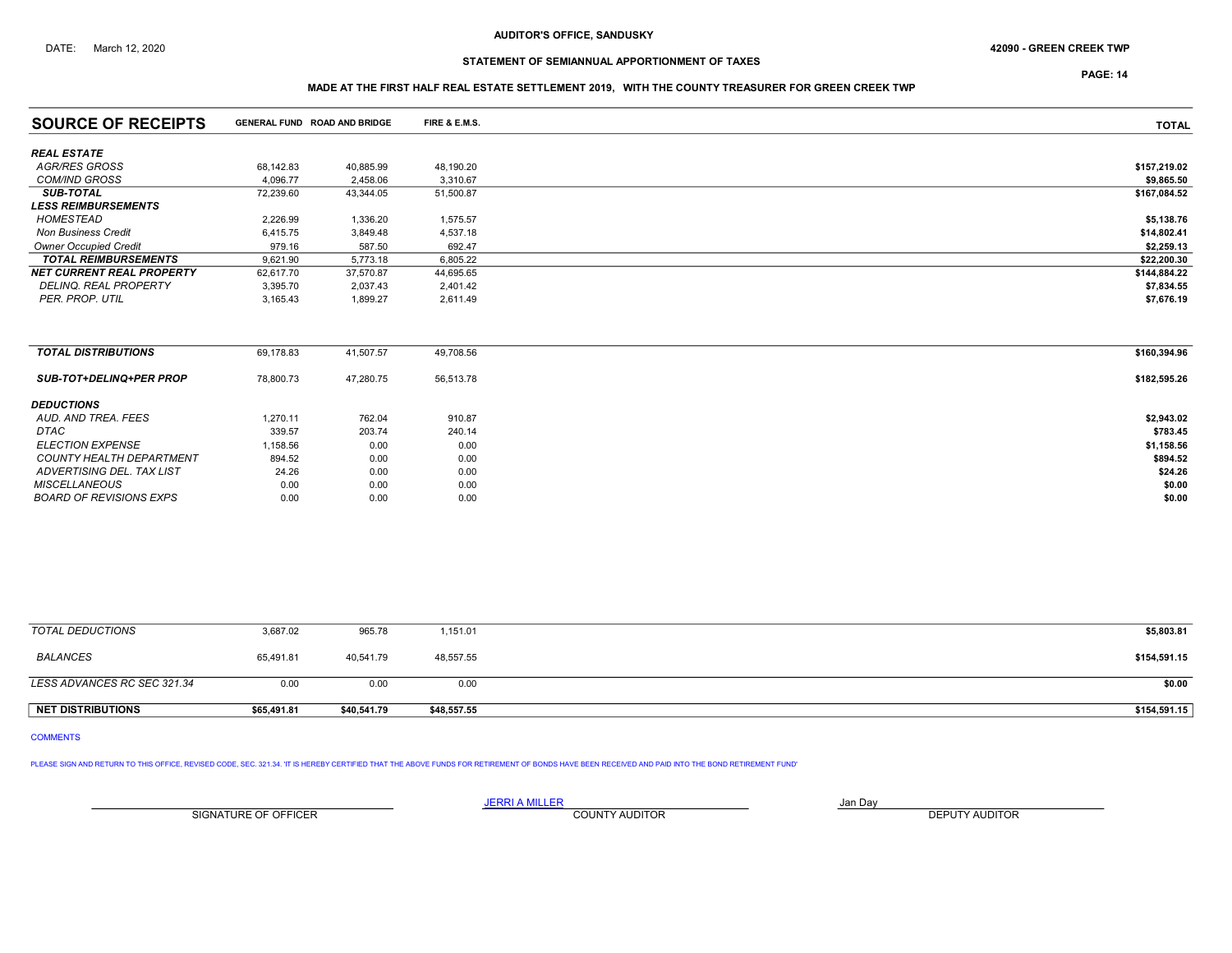# STATEMENT OF SEMIANNUAL APPORTIONMENT OF TAXES

PAGE: 15

## MADE AT THE FIRST HALF REAL ESTATE SETTLEMENT 2019, WITH THE COUNTY TREASURER FOR RICE TWP

|                                  |                     | <b>ROAD AND BRIDGE</b> |             |              |
|----------------------------------|---------------------|------------------------|-------------|--------------|
| <b>SOURCE OF RECEIPTS</b>        | <b>GENERAL FUND</b> | <b>FUND</b>            | <b>FIRE</b> | <b>TOTAL</b> |
| <b>REAL ESTATE</b>               |                     |                        |             |              |
| <b>AGR/RES GROSS</b>             | 24,465.73           | 21,587.41              | 10,902.96   | \$56,956.10  |
| <b>COM/IND GROSS</b>             | 4.092.89            | 3,611.41               | 2,166.84    | \$9,871.14   |
| <b>SUB-TOTAL</b>                 | 28,558.62           | 25,198.82              | 13,069.80   | \$66,827.24  |
| <b>LESS REIMBURSEMENTS</b>       |                     |                        |             |              |
| <b>HOMESTEAD</b>                 | 623.92              | 550.52                 | 278.05      | \$1,452.49   |
| <b>Non Business Credit</b>       | 2,249.75            | 1,985.07               | 1,002.58    | \$5,237.40   |
| <b>Owner Occupied Credit</b>     | 265.09              | 233.91                 | 118.15      | \$617.15     |
| <b>TOTAL REIMBURSEMENTS</b>      | 3,138.76            | 2,769.50               | 1,398.78    | \$7,307.04   |
| <b>NET CURRENT REAL PROPERTY</b> | 25,419.86           | 22,429.32              | 11,671.02   | \$59,520.20  |
| <b>DELINQ, REAL PROPERTY</b>     | 1,357.13            | 1,197.46               | 611.80      | \$3,166.39   |
| PER. PROP. UTIL                  | 2,851.46            | 2,516.00               | 1,509.60    | \$6,877.06   |
|                                  |                     |                        |             |              |
| <b>TOTAL DISTRIBUTIONS</b>       | 29,628.45           | 26,142.78              | 13,792.42   | \$69,563.65  |
| SUB-TOT+DELINQ+PER PROP          | 32,767.21           | 28,912.28              | 15,191.20   | \$76,870.69  |
| <b>DEDUCTIONS</b>                |                     |                        |             |              |
| AUD, AND TREA, FEES              | 527.49              | 465.43                 | 244.54      | \$1,237.46   |
| <b>DTAC</b>                      | 135.71              | 119.75                 | 61.18       | \$316.64     |
| <b>ELECTION EXPENSE</b>          | 579.26              | 0.00                   | 0.00        | \$579.26     |
| <b>COUNTY HEALTH DEPARTMENT</b>  | 448.73              | 0.00                   | 0.00        | \$448.73     |
| ADVERTISING DEL. TAX LIST        | 15.88               | 0.00                   | 0.00        | \$15.88      |
| <b>MISCELLANEOUS</b>             | 0.00                | 0.00                   | 0.00        | \$0.00       |
| <b>BOARD OF REVISIONS EXPS</b>   | 0.00                | 0.00                   | 0.00        | \$0.00       |
|                                  |                     |                        |             |              |

| <b>NET DISTRIBUTIONS</b>    | \$27,921.38 | \$25,557.60 | \$13,486.70 | \$66,965.68 |
|-----------------------------|-------------|-------------|-------------|-------------|
| LESS ADVANCES RC SEC 321.34 | 0.00        | 0.00        | 0.00        | \$0.00      |
| BALANCES                    | 27,921.38   | 25,557.60   | 13,486.70   | \$66,965.68 |
| <b>TOTAL DEDUCTIONS</b>     | ,707.07     | 585.18      | 305.72      | \$2,597.97  |

# COMMENTS

PLEASE SIGN AND RETURN TO THIS OFFICE, REVISED CODE, SEC. 321.34. 'IT IS HEREBY CERTIFIED THAT THE ABOVE FUNDS FOR RETIREMENT OF BONDS HAVE BEEN RECEIVED AND PAID INTO THE BOND RETIREMENT FUND'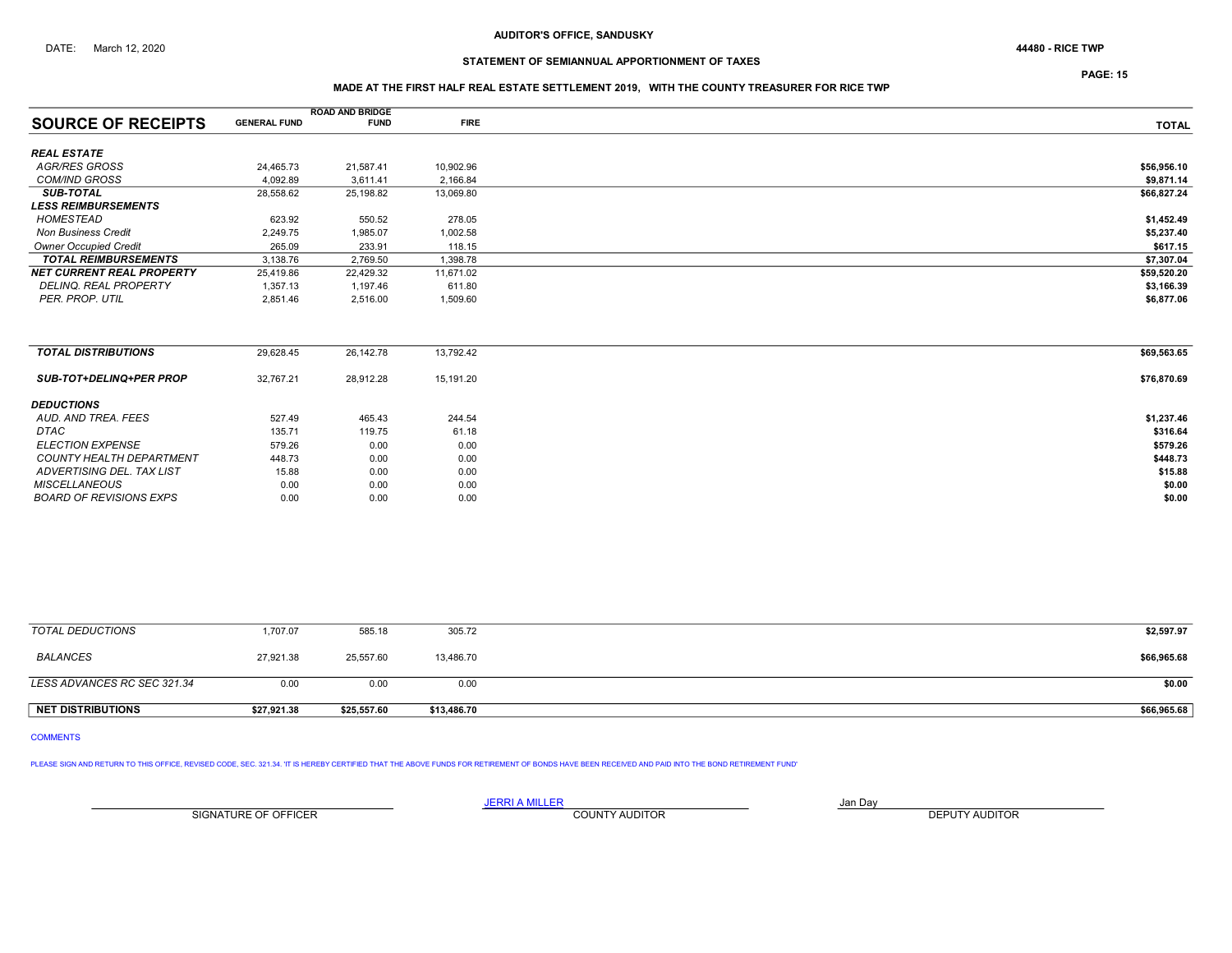## STATEMENT OF SEMIANNUAL APPORTIONMENT OF TAXES

PAGE: 16

## MADE AT THE FIRST HALF REAL ESTATE SETTLEMENT 2019, WITH THE COUNTY TREASURER FOR RILEY TWP

| <b>SOURCE OF RECEIPTS</b>        | GENERAL FUND ROAD AND BRIDGE |           | <b>FIRE</b> | <b>TOTAL</b> |
|----------------------------------|------------------------------|-----------|-------------|--------------|
| <b>REAL ESTATE</b>               |                              |           |             |              |
| <b>AGR/RES GROSS</b>             | 24,035.01                    | 35,127.70 | 20,057.86   | \$79,220.57  |
| <b>COM/IND GROSS</b>             | 1,879.48                     | 2,746.93  | 2,013.08    | \$6,639.49   |
| <b>SUB-TOTAL</b>                 | 25,914.49                    | 37,874.63 | 22,070.94   | \$85,860.06  |
| <b>LESS REIMBURSEMENTS</b>       |                              |           |             |              |
| HOMESTEAD                        | 546.21                       | 798.30    | 455.84      | \$1,800.35   |
| <b>Non Business Credit</b>       | 2,180.16                     | 3,186.35  | 1,819.40    | \$7,185.91   |
| <b>Owner Occupied Credit</b>     | 218.21                       | 318.92    | 182.09      | \$719.22     |
| <b>TOTAL REIMBURSEMENTS</b>      | 2,944.58                     | 4,303.57  | 2,457.33    | \$9,705.48   |
| <b>NET CURRENT REAL PROPERTY</b> | 22,969.91                    | 33,571.06 | 19,613.61   | \$76,154.58  |
| DELINQ. REAL PROPERTY            | 841.64                       | 1,230.07  | 702.37      | \$2,774.08   |
| PER. PROP. UTIL                  | 12,764.20                    | 18,655.38 | 14,237.01   | \$45,656.59  |
|                                  |                              |           |             |              |
| <b>TOTAL DISTRIBUTIONS</b>       | 36,575.75                    | 53,456.51 | 34,552.99   | \$124,585.25 |
| <b>SUB-TOT+DELINQ+PER PROP</b>   | 39,520.33                    | 57,760.08 | 37,010.32   | \$134,290.73 |
| <b>DEDUCTIONS</b>                |                              |           |             |              |
| AUD. AND TREA. FEES              | 636.16                       | 929.83    | 595.82      | \$2,161.81   |
| DTAC                             | 84.16                        | 123.01    | 70.24       | \$277.41     |
| <b>ELECTION EXPENSE</b>          | 386.16                       | 0.00      | 0.00        | \$386.16     |
| <b>COUNTY HEALTH DEPARTMENT</b>  | 907.62                       | 0.00      | 0.00        | \$907.62     |
| ADVERTISING DEL. TAX LIST        | 5.08                         | 0.00      | 0.00        | \$5.08       |
| <b>MISCELLANEOUS</b>             | 0.00                         | 0.00      | 0.00        | \$0.00       |
| <b>BOARD OF REVISIONS EXPS</b>   | 0.00                         | 0.00      | 0.00        | \$0.00       |

| <b>NET DISTRIBUTIONS</b>    | \$34,556.57 | \$52,403.67 | \$33,886.93 | \$120,847.17 |
|-----------------------------|-------------|-------------|-------------|--------------|
| LESS ADVANCES RC SEC 321.34 | 0.00        | 0.00        | 0.00        | \$0.00       |
| BALANCES                    | 34,556.57   | 52,403.67   | 33,886.93   | \$120,847.17 |
| TOTAL DEDUCTIONS            | 2,019.18    | 1,052.84    | 666.06      | \$3,738.08   |

# COMMENTS

PLEASE SIGN AND RETURN TO THIS OFFICE, REVISED CODE, SEC. 321.34. 'IT IS HEREBY CERTIFIED THAT THE ABOVE FUNDS FOR RETIREMENT OF BONDS HAVE BEEN RECEIVED AND PAID INTO THE BOND RETIREMENT FUND'

SIGNATURE OF OFFICER **EXECUTE A RELATION COUNTY AUDITOR** COUNTY AUDITOR **DEPUTY AUDITOR**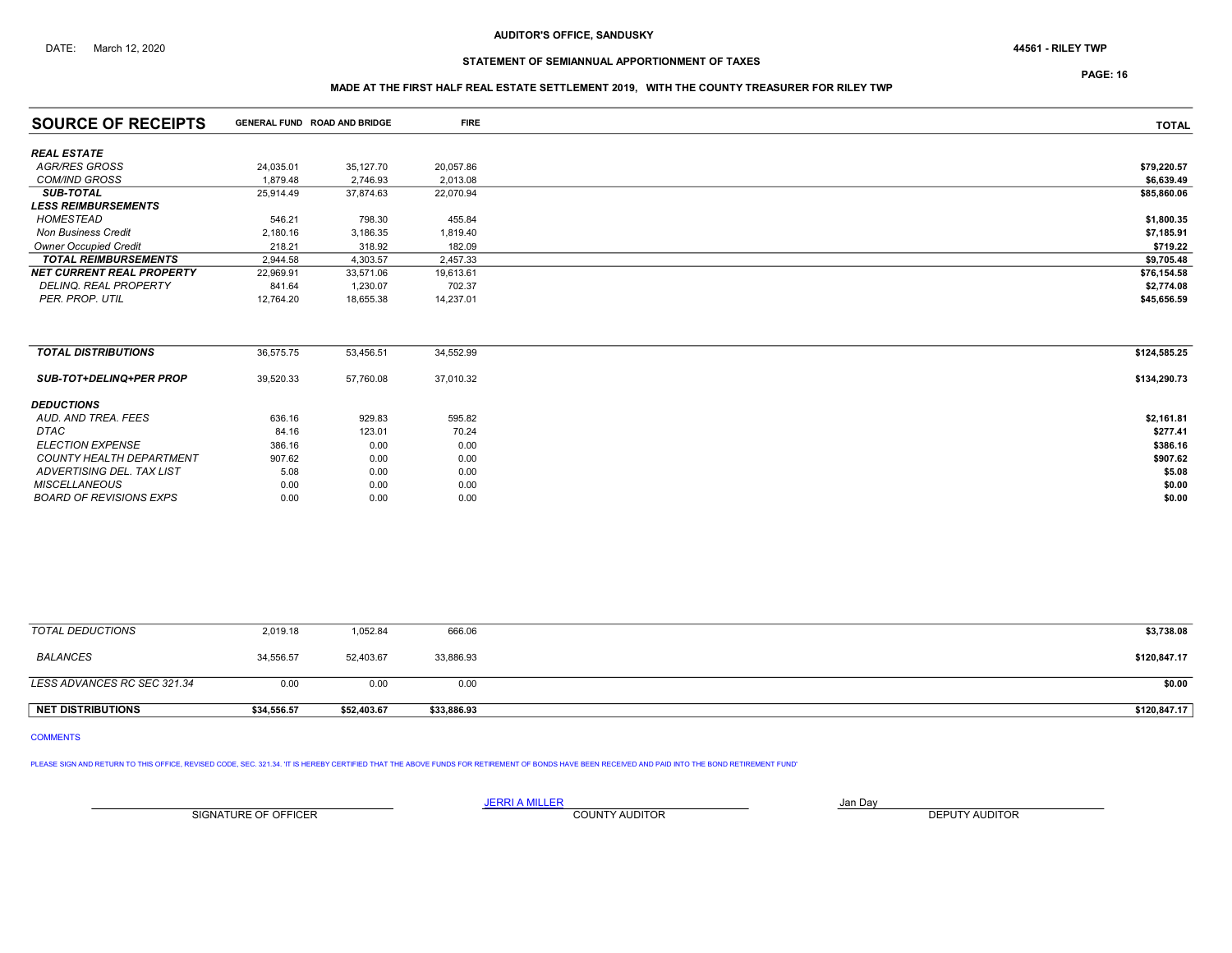# STATEMENT OF SEMIANNUAL APPORTIONMENT OF TAXES

PAGE: 17

## MADE AT THE FIRST HALF REAL ESTATE SETTLEMENT 2019, WITH THE COUNTY TREASURER FOR SANDUSKY TWP

|                                  |           |                                              |           | <b>ROAD</b>        |             |              |
|----------------------------------|-----------|----------------------------------------------|-----------|--------------------|-------------|--------------|
| <b>SOURCE OF RECEIPTS</b>        |           | GENERAL FUND ROAD AND BRIDGE CURRENT EXPENSE |           | <b>IMPROVEMENT</b> | <b>FIRE</b> | <b>TOTAL</b> |
| <b>REAL ESTATE</b>               |           |                                              |           |                    |             |              |
| AGR/RES GROSS                    | 52,216.17 | 76,315.56                                    | 13,653.59 | 13,653.59          | 36,874.19   | \$192,713.10 |
| <b>COM/IND GROSS</b>             | 10.815.22 | 15,806.95                                    | 4,062.06  | 4,062.06           | 8,156.62    | \$42,902.91  |
| <b>SUB-TOTAL</b>                 | 63,031.39 | 92,122.51                                    | 17,715.65 | 17,715.65          | 45,030.81   | \$235,616.01 |
| <b>LESS REIMBURSEMENTS</b>       |           |                                              |           |                    |             |              |
| HOMESTEAD                        | 1,758.03  | 2,569.45                                     | 459.69    | 459.69             | 1,241.51    | \$6,488.37   |
| <b>Non Business Credit</b>       | 4,831.65  | 7,061.62                                     | 1,263.39  | 1,263.39           | 3,412.03    | \$17,832.08  |
| <b>Owner Occupied Credit</b>     | 752.96    | 1,100.46                                     | 196.88    | 196.88             | 531.72      | \$2,778.90   |
| <b>TOTAL REIMBURSEMENTS</b>      | 7.342.64  | 10,731.53                                    | 1,919.96  | 1,919.96           | 5,185.26    | \$27,099.35  |
| <b>NET CURRENT REAL PROPERTY</b> | 55,688.75 | 81,390.98                                    | 15,795.69 | 15,795.69          | 39,845.55   | \$208,516.66 |
| <b>DELINQ, REAL PROPERTY</b>     | 1.981.45  | 2,895.97                                     | 539.79    | 539.79             | 1,408.39    | \$7,365.39   |
| PER. PROP. UTIL                  | 23,414.36 | 34,221.17                                    | 9,005.58  | 9,005.58           | 18,011.15   | \$93,657.84  |
|                                  |           |                                              |           |                    |             |              |
| <b>TOTAL DISTRIBUTIONS</b>       | 81,084.56 | 118,508.12                                   | 25,341.06 | 25,341.06          | 59,265.09   | \$309,539.89 |
| <b>SUB-TOT+DELINQ+PER PROP</b>   | 88,427.20 | 129,239.65                                   | 27,261.02 | 27,261.02          | 64,450.35   | \$336,639.24 |
| <b>DEDUCTIONS</b>                |           |                                              |           |                    |             |              |
| AUD. AND TREA. FEES              | 1,424.19  | 2,081.53                                     | 439.02    | 439.02             | 1,038.04    | \$5,421.80   |
| DTAC                             | 198.16    | 289.60                                       | 53.97     | 53.97              | 140.84      | \$736.54     |
| <b>ELECTION EXPENSE</b>          | 1,544.76  | 0.00                                         | 0.00      | 0.00               | 0.00        | \$1,544.76   |
| <b>COUNTY HEALTH DEPARTMENT</b>  | 1,736.57  | 0.00                                         | 0.00      | 0.00               | 0.00        | \$1,736.57   |
| ADVERTISING DEL. TAX LIST        | 26.21     | 0.00                                         | 0.00      | 0.00               | 0.00        | \$26.21      |
| <b>MISCELLANEOUS</b>             | 0.00      | 0.00                                         | 0.00      | 0.00               | 0.00        | \$0.00       |
| <b>BOARD OF REVISIONS EXPS</b>   | 0.00      | 0.00                                         | 0.00      | 0.00               | 0.00        | \$0.00       |

| TOTAL DEDUCTIONS            | 4,929.89    | 2,371.13     | 492.99      | 492.99      | 1,178.88    | \$9,465.88   |
|-----------------------------|-------------|--------------|-------------|-------------|-------------|--------------|
| <b>BALANCES</b>             | 76,154.67   | 116,136.99   | 24,848.07   | 24,848.07   | 58,086.21   | \$300,074.01 |
| LESS ADVANCES RC SEC 321.34 | 0.00        | 0.00         | 0.00        | 0.00        | 0.00        | \$0.00       |
| <b>NET DISTRIBUTIONS</b>    | \$76.154.67 | \$116,136.99 | \$24.848.07 | \$24,848.07 | \$58,086.21 | \$300,074.01 |

COMMENTS

PLEASE SIGN AND RETURN TO THIS OFFICE, REVISED CODE, SEC. 321.34. 'IT IS HEREBY CERTIFIED THAT THE ABOVE FUNDS FOR RETIREMENT OF BONDS HAVE BEEN RECEIVED AND PAID INTO THE BOND RETIREMENT FUND'

SIGNATURE OF OFFICER **EXECUTE A RELATION COUNTY AUDITOR** COUNTY AUDITOR **DEPUTY AUDITOR**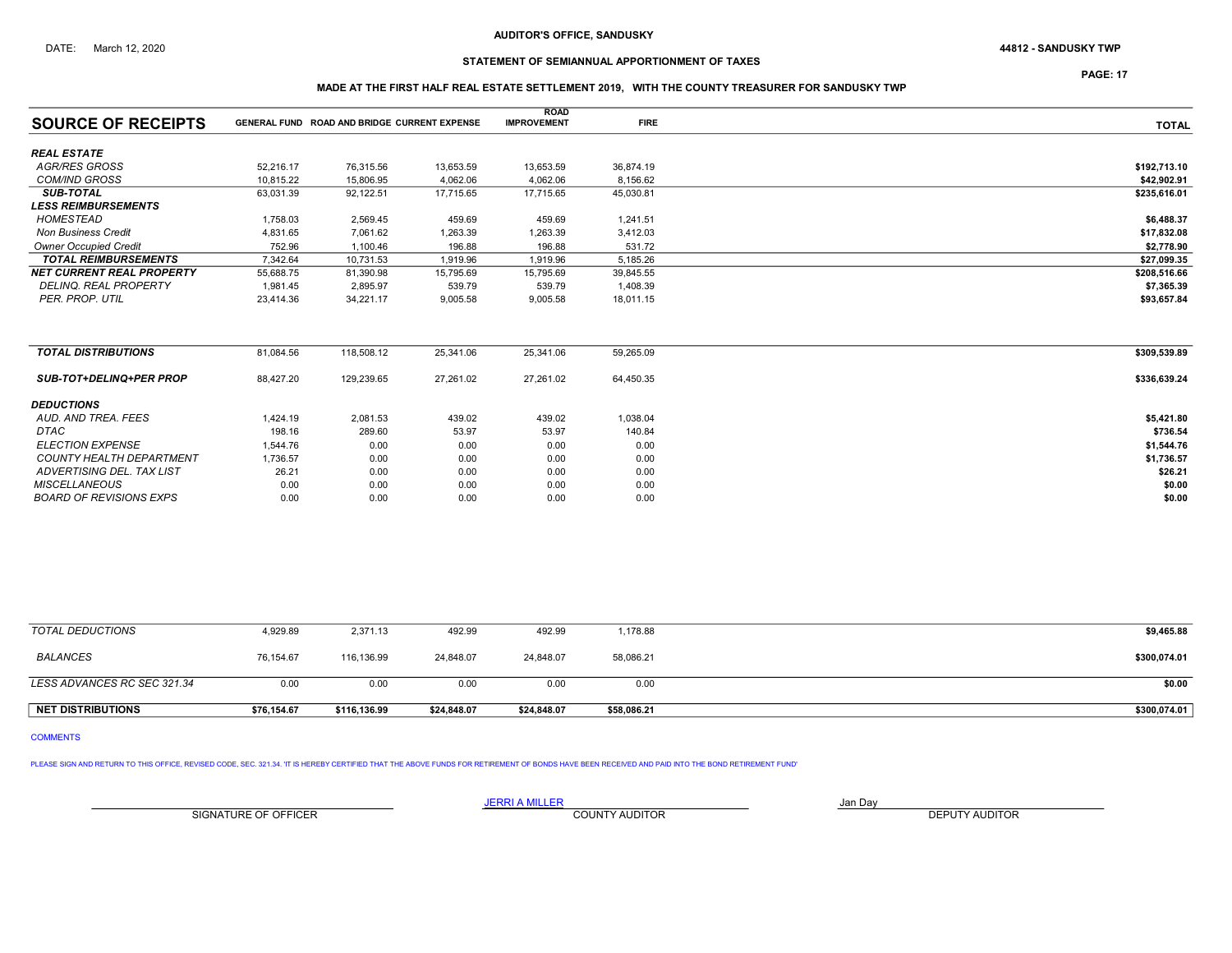## STATEMENT OF SEMIANNUAL APPORTIONMENT OF TAXES

PAGE: 18

## MADE AT THE FIRST HALF REAL ESTATE SETTLEMENT 2019, WITH THE COUNTY TREASURER FOR SCOTT TWP

| <b>SOURCE OF RECEIPTS</b>        | <b>FIRE &amp; E.M.S.</b> | GENERAL FUND ROAD AND BRIDGE |           | <b>FIRE</b> | <b>GARBAGE</b> | <b>TOTAL</b> |
|----------------------------------|--------------------------|------------------------------|-----------|-------------|----------------|--------------|
| <b>REAL ESTATE</b>               |                          |                              |           |             |                |              |
| AGR/RES GROSS                    | 54,159.70                | 48,445.46                    | 13,212.38 | 7,752.77    | 8,869.46       | \$132,439.77 |
| <b>COM/IND GROSS</b>             | 608.28                   | 484.24                       | 132.06    | 177.24      | 101.38         | \$1,503.20   |
| <b>SUB-TOTAL</b>                 | 54,767.98                | 48,929.70                    | 13,344.44 | 7,930.01    | 8,970.84       | \$133,942.97 |
| <b>LESS REIMBURSEMENTS</b>       |                          |                              |           |             |                |              |
| HOMESTEAD                        | 1,086.56                 | 970.74                       | 264.75    | 157.28      | 177.98         | \$2,657.31   |
| <b>Non Business Credit</b>       | 0.00                     | 4,183.00                     | 1,140.81  | 669.40      | 765.83         | \$6,759.04   |
| <b>Owner Occupied Credit</b>     | 0.00                     | 379.83                       | 103.59    | 61.35       | 69.61          | \$614.38     |
| <b>TOTAL REIMBURSEMENTS</b>      | 1.086.56                 | 5,533.57                     | 1,509.15  | 888.03      | 1,013.42       | \$10,030.73  |
| <b>NET CURRENT REAL PROPERTY</b> | 53.681.42                | 43,396.13                    | 11,835.29 | 7,041.98    | 7,957.42       | \$123,912.24 |
| <b>DELINQ, REAL PROPERTY</b>     | 2,775.39                 | 2,482.56                     | 677.06    | 397.29      | 454.51         | \$6,786.81   |
| PER. PROP. UTIL                  | 2,096.42                 | 1,537.36                     | 419.29    | 698.80      | 349.40         | \$5,101.27   |
|                                  |                          |                              |           |             |                |              |
| <b>TOTAL DISTRIBUTIONS</b>       | 58,553.23                | 47,416.05                    | 12,931.64 | 8,138.07    | 8,761.33       | \$135,800.32 |
| <b>SUB-TOT+DELINQ+PER PROP</b>   | 59,639.79                | 52,949.62                    | 14,440.79 | 9,026.10    | 9,774.75       | \$145,831.05 |
| <b>DEDUCTIONS</b>                |                          |                              |           |             |                |              |
| AUD. AND TREA. FEES              | 960.06                   | 852.39                       | 232.50    | 145.30      | 157.35         | \$2,347.60   |
| <b>DTAC</b>                      | 277.54                   | 248.25                       | 67.71     | 39.73       | 45.45          | \$678.68     |
| <b>ELECTION EXPENSE</b>          | 0.00                     | 386.16                       | 0.00      | 0.00        | 0.00           | \$386.16     |
| <b>COUNTY HEALTH DEPARTMENT</b>  | 0.00                     | 495.51                       | 0.00      | 0.00        | 0.00           | \$495.51     |
| ADVERTISING DEL. TAX LIST        | 0.00                     | 18.99                        | 0.00      | 0.00        | 0.00           | \$18.99      |
| <b>MISCELLANEOUS</b>             | 0.00                     | 0.00                         | 0.00      | 0.00        | 0.00           | \$0.00       |
| <b>BOARD OF REVISIONS EXPS</b>   | 0.00                     | 0.00                         | 0.00      | 0.00        | 0.00           | \$0.00       |

| <b>NET DISTRIBUTIONS</b>    | \$57,315.63 | \$45,414.75 | \$12,631.43 | \$7,953.04 | \$8,558.53 | \$131,873.38 |
|-----------------------------|-------------|-------------|-------------|------------|------------|--------------|
| LESS ADVANCES RC SEC 321.34 | 0.00        | 0.00        | 0.00        | 0.00       | 0.00       | \$0.00       |
| <b>BALANCES</b>             | 57,315.63   | 45,414.75   | 12,631.43   | 7,953.04   | 8,558.53   | \$131,873.38 |
| TOTAL DEDUCTIONS            | 1,237.60    | 2,001.30    | 300.21      | 185.03     | 202.80     | \$3,926.94   |

COMMENTS

PLEASE SIGN AND RETURN TO THIS OFFICE, REVISED CODE, SEC. 321.34. 'IT IS HEREBY CERTIFIED THAT THE ABOVE FUNDS FOR RETIREMENT OF BONDS HAVE BEEN RECEIVED AND PAID INTO THE BOND RETIREMENT FUND'

SIGNATURE OF OFFICER **EXECUTE A RELATION COUNTY AUDITOR** COUNTY AUDITOR **DEPUTY AUDITOR**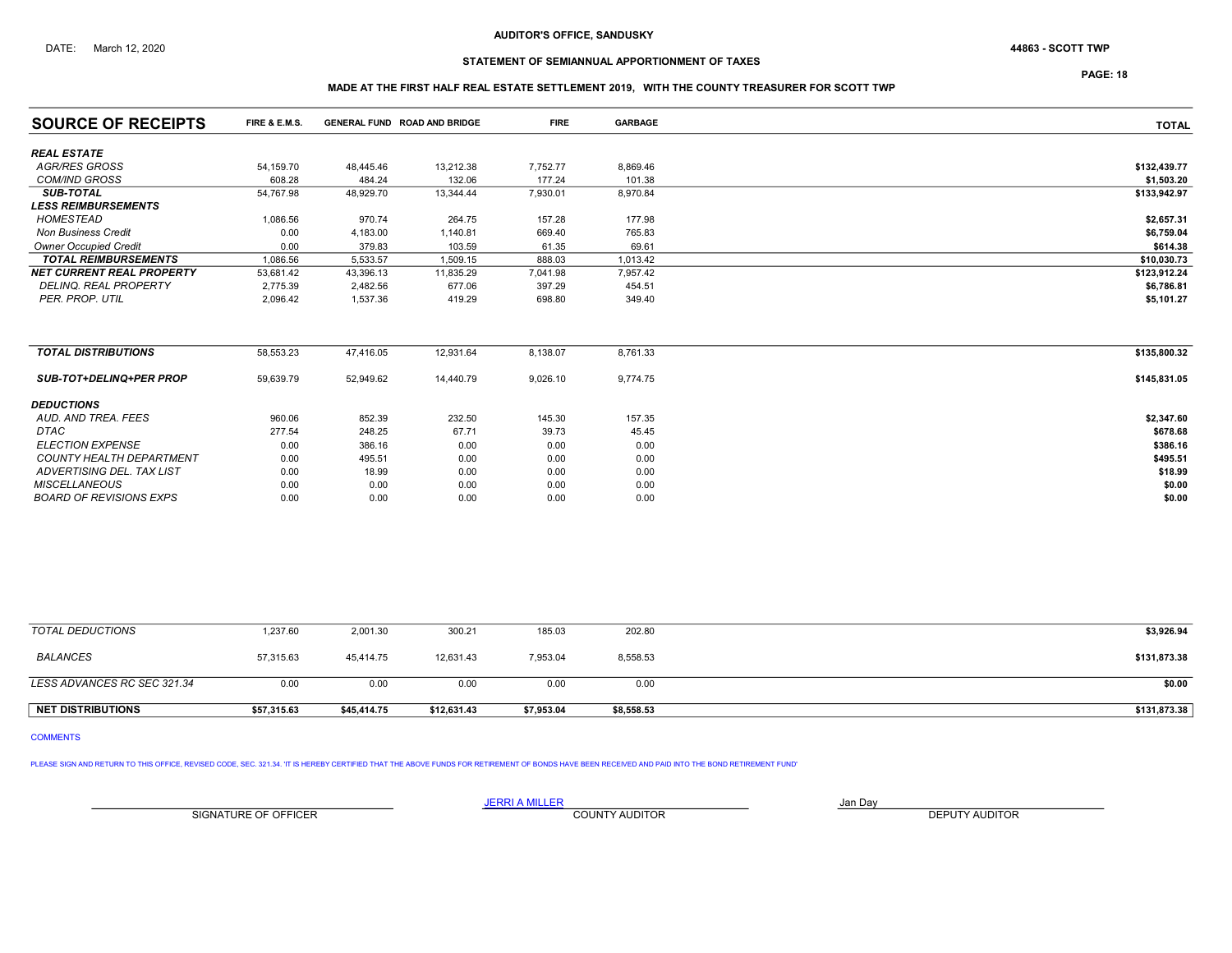# STATEMENT OF SEMIANNUAL APPORTIONMENT OF TAXES

PAGE: 19

## MADE AT THE FIRST HALF REAL ESTATE SETTLEMENT 2019, WITH THE COUNTY TREASURER FOR TOWNSEND TWP

| <b>SOURCE OF RECEIPTS</b>        | <b>FIRE</b> | <b>FIRE</b> |           | GENERAL FUND ROAD AND BRIDGE | <b>ROAD</b><br><b>IMPROVEMENT</b> | <b>TOTAL</b> |
|----------------------------------|-------------|-------------|-----------|------------------------------|-----------------------------------|--------------|
| <b>REAL ESTATE</b>               |             |             |           |                              |                                   |              |
| <b>AGR/RES GROSS</b>             |             |             |           |                              |                                   |              |
|                                  | 25,328.75   | 38,962.32   | 21,520.12 | 11,738.63                    | 24,907.59                         | \$122,457.41 |
| <b>COM/IND GROSS</b>             | 1.404.75    | 1.874.84    | 1,031.19  | 562.49                       | 1,399.62                          | \$6,272.89   |
| <b>SUB-TOTAL</b>                 | 26,733.50   | 40,837.16   | 22,551.31 | 12,301.12                    | 26,307.21                         | \$128,730.30 |
| <b>LESS REIMBURSEMENTS</b>       |             |             |           |                              |                                   |              |
| <b>HOMESTEAD</b>                 | 647.09      | 994.55      | 549.31    | 299.62                       | 636.39                            | \$3,126.96   |
| <b>Non Business Credit</b>       | 0.00        | 0.00        | 2,012.74  | 1,097.90                     | 2,329.57                          | \$5,440.21   |
| <b>Owner Occupied Credit</b>     | 0.00        | 0.00        | 206.12    | 112.43                       | 238.59                            | \$557.14     |
| <b>TOTAL REIMBURSEMENTS</b>      | 647.09      | 994.55      | 2,768.17  | 1,509.95                     | 3,204.55                          | \$9,124.31   |
| <b>NET CURRENT REAL PROPERTY</b> | 26,086.41   | 39,842.61   | 19,783.14 | 10,791.17                    | 23,102.66                         | \$119,605.99 |
| <b>DELINQ, REAL PROPERTY</b>     | 2,092.41    | 3,210.83    | 1,773.32  | 967.30                       | 2,058.12                          | \$10,101.98  |
| PER. PROP. UTIL                  | 39,927.14   | 53,236.01   | 29,279.84 | 15,970.79                    | 39,927.14                         | \$178,340.92 |
|                                  |             |             |           |                              |                                   |              |
| <b>TOTAL DISTRIBUTIONS</b>       | 68,105.96   | 96,289.45   | 50,836.30 | 27,729.26                    | 65,087.92                         | \$308,048.89 |
| <b>SUB-TOT+DELINQ+PER PROP</b>   | 68,753.05   | 97.284.00   | 53,604.47 | 29,239.21                    | 68,292.47                         | \$317,173.20 |
| <b>DEDUCTIONS</b>                |             |             |           |                              |                                   |              |
| AUD, AND TREA, FEES              | 1,107.08    | 1,566.54    | 863.18    | 470.82                       | 1,099.66                          | \$5,107.28   |
| <b>DTAC</b>                      | 209.24      | 321.09      | 177.34    | 96.72                        | 205.81                            | \$1,010.20   |
| <b>ELECTION EXPENSE</b>          | 0.00        | 0.00        | 463.40    | 0.00                         | 0.00                              | \$463.40     |
| <b>COUNTY HEALTH DEPARTMENT</b>  | 0.00        | 0.00        | 1,828.72  | 0.00                         | 0.00                              | \$1,828.72   |
| ADVERTISING DEL. TAX LIST        | 0.00        | 0.00        | 10.79     | 0.00                         | 0.00                              | \$10.79      |
| <b>MISCELLANEOUS</b>             | 0.00        | 0.00        | 0.00      | 0.00                         | 0.00                              | \$0.00       |
| <b>BOARD OF REVISIONS EXPS</b>   | 0.00        | 0.00        | 0.00      | 0.00                         | 0.00                              | \$0.00       |

| <b>NET DISTRIBUTIONS</b>    | \$66,789.64 | \$94.401.82 | \$47,492.87 | \$27,161.72 | \$63,782.45 | \$299,628.50 |
|-----------------------------|-------------|-------------|-------------|-------------|-------------|--------------|
| LESS ADVANCES RC SEC 321.34 | 0.00        | 0.00        | 0.00        | 0.00        | 0.00        | \$0.00       |
| <b>BALANCES</b>             | 66,789.64   | 94,401.82   | 47,492.87   | 27,161.72   | 63,782.45   | \$299,628.50 |
| TOTAL DEDUCTIONS            | 1,316.32    | 1,887.63    | 3,343.43    | 567.54      | 1,305.47    | \$8,420.39   |

# COMMENTS

PLEASE SIGN AND RETURN TO THIS OFFICE, REVISED CODE, SEC. 321.34. IT IS HEREBY CERTIFIED THAT THE ABOVE FUNDS FOR RETIREMENT OF BONDS HAVE BEEN RECEIVED AND PAID INTO THE BOND RETIREMENT FUND'

**JERRI A MILLER**<br>COUNTY AUDITOR SIGNATURE OF OFFICER **EXECUTE A RELATION COUNTY AUDITOR** COUNTY AUDITOR **DEPUTY AUDITOR**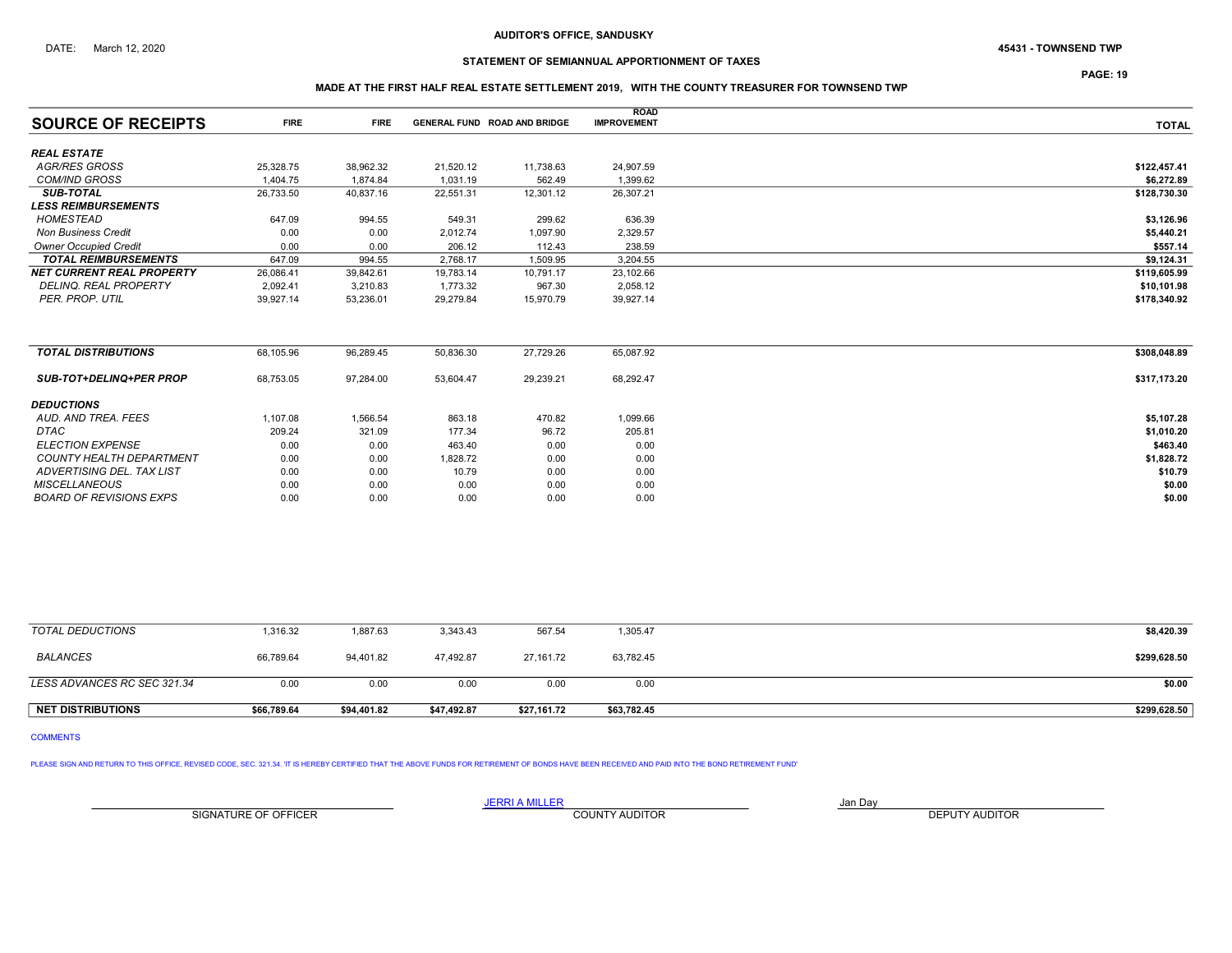# STATEMENT OF SEMIANNUAL APPORTIONMENT OF TAXES

PAGE: 20

## MADE AT THE FIRST HALF REAL ESTATE SETTLEMENT 2019, WITH THE COUNTY TREASURER FOR WOODVILLE TWP

|                                  |                 | <b>EMERGENCY</b>       |                     |            | <b>EMERGENCY</b> |                                      |              |
|----------------------------------|-----------------|------------------------|---------------------|------------|------------------|--------------------------------------|--------------|
| <b>SOURCE OF RECEIPTS</b>        | <b>CEMETERY</b> | <b>MEDICAL SERVICE</b> | <b>GENERAL FUND</b> |            |                  | FIRE MEDICAL SERVICE ROAD AND BRIDGE | <b>TOTAL</b> |
| <b>REAL ESTATE</b>               |                 |                        |                     |            |                  |                                      |              |
| <b>AGR/RES GROSS</b>             | 18,939.78       | 0.00                   | 27,113.73           | 86,016.46  | 128,735.97       | 60,780.41                            | \$321,586.35 |
| <b>COM/IND GROSS</b>             | 2,057.77        | 0.00                   | 2,953.71            | 11,693.89  | 15,201.83        | 6,863.89                             | \$38,771.09  |
| <b>SUB-TOTAL</b>                 | 20,997.55       | 0.00                   | 30,067.44           | 97,710.35  | 143,937.80       | 67,644.30                            | \$360,357.44 |
| <b>LESS REIMBURSEMENTS</b>       |                 |                        |                     |            |                  |                                      |              |
| <b>HOMESTEAD</b>                 | 467.84          | 0.00                   | 667.58              | 2,124.76   | 3,180.01         | 1,009.01                             | \$7,449.20   |
| <b>Non Business Credit</b>       | 0.00            | 0.00                   | 2,553.47            | 8,099.15   | 12,121.54        | 5,648.26                             | \$28,422.42  |
| <b>Owner Occupied Credit</b>     | 0.00            | 0.00                   | 373.56              | 1,188.95   | 1,779.43         | 640.07                               | \$3,982.01   |
| <b>TOTAL REIMBURSEMENTS</b>      | 467.84          | 0.00                   | 3,594.61            | 11,412.86  | 17,080.98        | 7,297.34                             | \$39,853.63  |
| <b>NET CURRENT REAL PROPERTY</b> | 20,529.71       | 0.00                   | 26,472.83           | 86,297.49  | 126,856.82       | 60,346.96                            | \$320,503.81 |
| DELINQ. REAL PROPERTY            | 597.76          | 0.00                   | 853.34              | 2,760.66   | 4,086.78         | 2,251.66                             | \$10,550.20  |
| PER. PROP. UTIL                  | 7,187.66        | 0.00                   | 10,062.39           | 43,125.66  | 56,063.41        | 36,478.45                            | \$152,917.57 |
| <b>TOTAL DISTRIBUTIONS</b>       | 28,315.13       | 0.00                   | 37,388.56           | 132,183.81 | 187,007.01       | 99,077.07                            | \$483,971.58 |
|                                  |                 |                        |                     |            |                  |                                      |              |
| <b>SUB-TOT+DELINQ+PER PROP</b>   | 28,782.97       | 0.00                   | 40,983.17           | 143,596.67 | 204,087.99       | 106,374.41                           | \$523,825.21 |
| <b>DEDUCTIONS</b>                |                 |                        |                     |            |                  |                                      |              |
| AUD, AND TREA, FEES              | 463.68          | 0.00                   | 660.16              | 2,313.02   | 3,287.55         | 1,712.62                             | \$8,437.03   |
| <b>DTAC</b>                      | 59.77           | 0.00                   | 85.32               | 276.07     | 408.68           | 225.17                               | \$1,055.01   |
| <b>ELECTION EXPENSE</b>          | 0.00            | 0.00                   | 965.46              | 0.00       | 0.00             | 0.00                                 | \$965.46     |
| <b>COUNTY HEALTH DEPARTMENT</b>  | 0.00            | 0.00                   | 1,207.09            | 0.00       | 0.00             | 0.00                                 | \$1,207.09   |
| ADVERTISING DEL. TAX LIST        | 0.00            | 0.00                   | 0.00                | 19.41      | 0.00             | 0.00                                 | \$19.41      |
| <b>MISCELLANEOUS</b>             | 0.00            | 0.00                   | 0.00                | 0.00       | 0.00             | 0.00                                 | \$0.00       |
| <b>BOARD OF REVISIONS EXPS</b>   | 0.00            | 0.00                   | 0.00                | 0.00       | 0.00             | 0.00                                 | \$0.00       |

| <b>NET DISTRIBUTIONS</b>    | \$27,791.68 | \$0.00 | \$34.470.53 | \$129,575.31 | \$183,310.78 | \$97,139.28 | \$472,287.58 |
|-----------------------------|-------------|--------|-------------|--------------|--------------|-------------|--------------|
| LESS ADVANCES RC SEC 321.34 | 0.00        | 0.00   | 0.00        | 0.00         | 0.00         | 0.00        | \$0.00       |
| BALANCES                    | 27.791.68   | 0.00   | 34.470.53   | 129.575.31   | 183.310.78   | 97,139.28   | \$472,287.58 |
| TOTAL DEDUCTIONS            | 523.45      | 0.00   | 2,918.03    | 2,608.50     | 3,696.23     | 1,937.79    | \$11,684.00  |

# COMMENTS

PLEASE SIGN AND RETURN TO THIS OFFICE, REVISED CODE, SEC. 321.34. 'IT IS HEREBY CERTIFIED THAT THE ABOVE FUNDS FOR RETIREMENT OF BONDS HAVE BEEN RECEIVED AND PAID INTO THE BOND RETIREMENT FUND'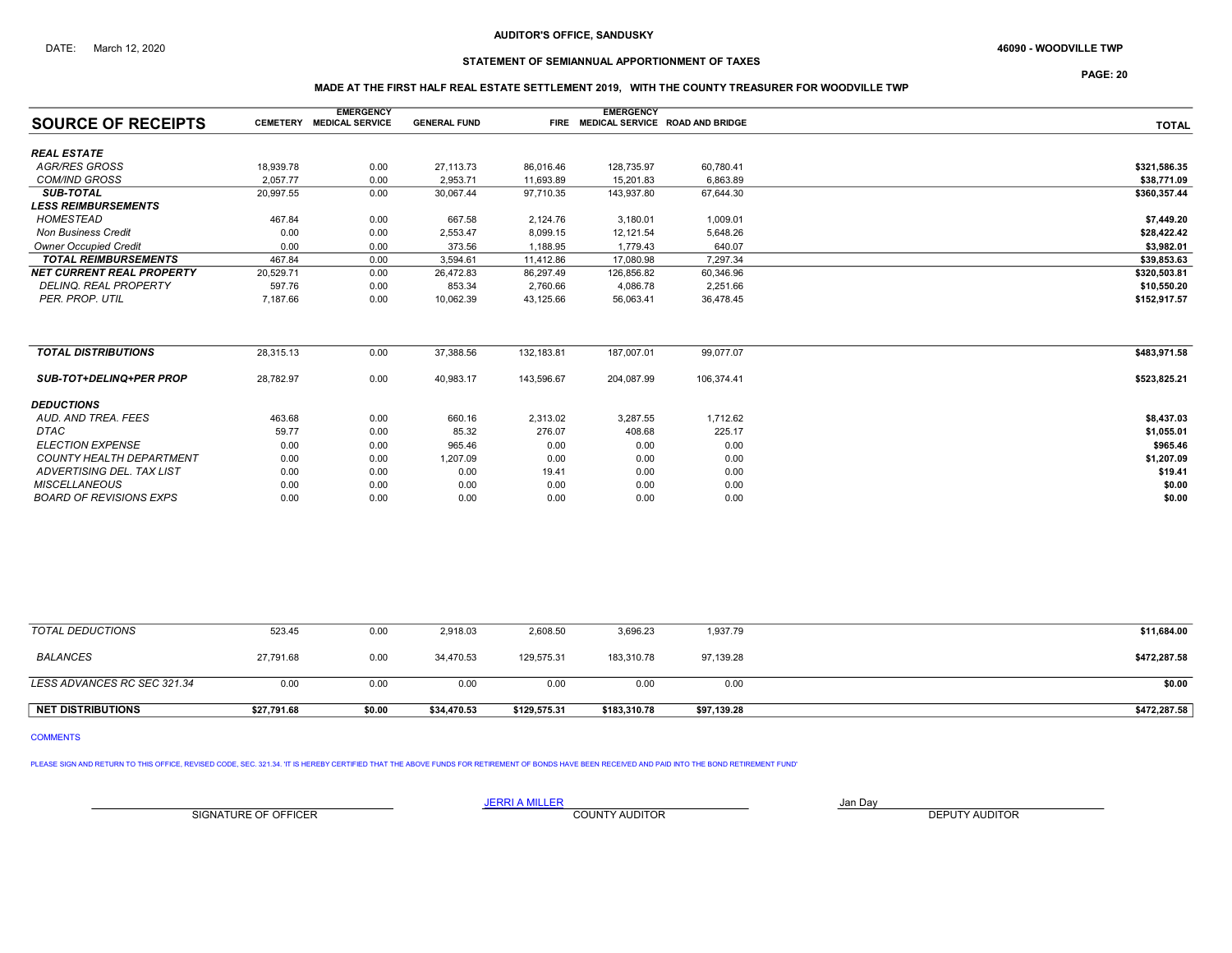# STATEMENT OF SEMIANNUAL APPORTIONMENT OF TAXES

PAGE: 21

## MADE AT THE FIRST HALF REAL ESTATE SETTLEMENT 2019, WITH THE COUNTY TREASURER FOR YORK TWP

|                                  |                                     |           |             |             | <b>ROAD</b>        |              |
|----------------------------------|-------------------------------------|-----------|-------------|-------------|--------------------|--------------|
| <b>SOURCE OF RECEIPTS</b>        | <b>GENERAL FUND ROAD AND BRIDGE</b> |           | <b>FIRE</b> | <b>FIRE</b> | <b>IMPROVEMENT</b> | <b>TOTAL</b> |
| <b>REAL ESTATE</b>               |                                     |           |             |             |                    |              |
| AGR/RES GROSS                    | 44,912.72                           | 32,936.19 | 12,345.93   | 24,275.23   | 54,892.42          | \$169,362.49 |
| <b>COM/IND GROSS</b>             | 1.930.77                            | 1,415.88  | 797.85      | 1,276.71    | 2,553.41           | \$7,974.62   |
| <b>SUB-TOTAL</b>                 | 46,843.49                           | 34,352.07 | 13,143.78   | 25,551.94   | 57,445.83          | \$177,337.11 |
| <b>LESS REIMBURSEMENTS</b>       |                                     |           |             |             |                    |              |
| HOMESTEAD                        | 1,221.69                            | 895.92    | 335.83      | 660.32      | 1,493.17           | \$4,606.93   |
| <b>Non Business Credit</b>       | 4,121.20                            | 3,022.25  | 1,132.87    | 2,227.51    | 5,036.95           | \$15,540.78  |
| <b>Owner Occupied Credit</b>     | 572.92                              | 420.14    | 157.60      | 309.76      | 700.31             | \$2,160.73   |
| <b>TOTAL REIMBURSEMENTS</b>      | 5.915.81                            | 4,338.31  | 1,626.30    | 3,197.59    | 7,230.43           | \$22,308.44  |
| <b>NET CURRENT REAL PROPERTY</b> | 40,927.68                           | 30,013.76 | 11,517.48   | 22,354.35   | 50,215.40          | \$155,028.67 |
| <b>DELINQ, REAL PROPERTY</b>     | 2,507.38                            | 1,838.76  | 726.29      | 1,387.56    | 3,091.37           | \$9,551.36   |
| PER. PROP. UTIL                  | 2.700.40                            | 1.980.29  | 1,800.27    | 1,800.27    | 3,600.53           | \$11,881.76  |
|                                  |                                     |           |             |             |                    |              |
| <b>TOTAL DISTRIBUTIONS</b>       | 46,135.46                           | 33,832.81 | 14,044.04   | 25,542.18   | 56,907.30          | \$176,461.79 |
| <b>SUB-TOT+DELINQ+PER PROP</b>   | 52,051.27                           | 38,171.12 | 15,670.34   | 28,739.77   | 64,137.73          | \$198,770.23 |
| <b>DEDUCTIONS</b>                |                                     |           |             |             |                    |              |
| AUD. AND TREA. FEES              | 838.15                              | 614.59    | 252.30      | 462.75      | 1,032.73           | \$3,200.52   |
| <b>DTAC</b>                      | 250.75                              | 183.87    | 72.62       | 138.75      | 309.13             | \$955.12     |
| <b>ELECTION EXPENSE</b>          | 579.26                              | 0.00      | 0.00        | 0.00        | 0.00               | \$579.26     |
| <b>COUNTY HEALTH DEPARTMENT</b>  | 761.26                              | 0.00      | 0.00        | 0.00        | 0.00               | \$761.26     |
| ADVERTISING DEL. TAX LIST        | 11.19                               | 0.00      | 0.00        | 0.00        | 0.00               | \$11.19      |
| <b>MISCELLANEOUS</b>             | 0.00                                | 0.00      | 0.00        | 0.00        | 0.00               | \$0.00       |

| TOTAL DEDUCTIONS            | 2.440.61    | 798.46      | 324.92      | 601.50      | 1,341.86    | \$5,507.35   |
|-----------------------------|-------------|-------------|-------------|-------------|-------------|--------------|
| <b>BALANCES</b>             | 43.694.85   | 33.034.35   | 13.719.12   | 24.940.68   | 55,565.44   | \$170,954.44 |
| LESS ADVANCES RC SEC 321.34 | 0.00        | 0.00        | 0.00        | 0.00        | 0.00        | \$0.00       |
| <b>NET DISTRIBUTIONS</b>    | \$43.694.85 | \$33,034.35 | \$13,719.12 | \$24,940.68 | \$55,565.44 | \$170,954.44 |

 $BOARD \, OF \, REVISIONS \, EXPS$   $10.00$   $0.00$   $0.00$   $0.00$   $0.00$   $0.00$   $0.00$   $0.00$   $0.00$   $0.00$   $0.00$   $0.00$   $0.00$   $0.00$   $0.00$ 

```
COMMENTS
```
PLEASE SIGN AND RETURN TO THIS OFFICE, REVISED CODE, SEC. 321.34. 'IT IS HEREBY CERTIFIED THAT THE ABOVE FUNDS FOR RETIREMENT OF BONDS HAVE BEEN RECEIVED AND PAID INTO THE BOND RETIREMENT FUND'

SIGNATURE OF OFFICER **EXECUTE A RELATION COUNTY AUDITOR** COUNTY AUDITOR **DEPUTY AUDITOR**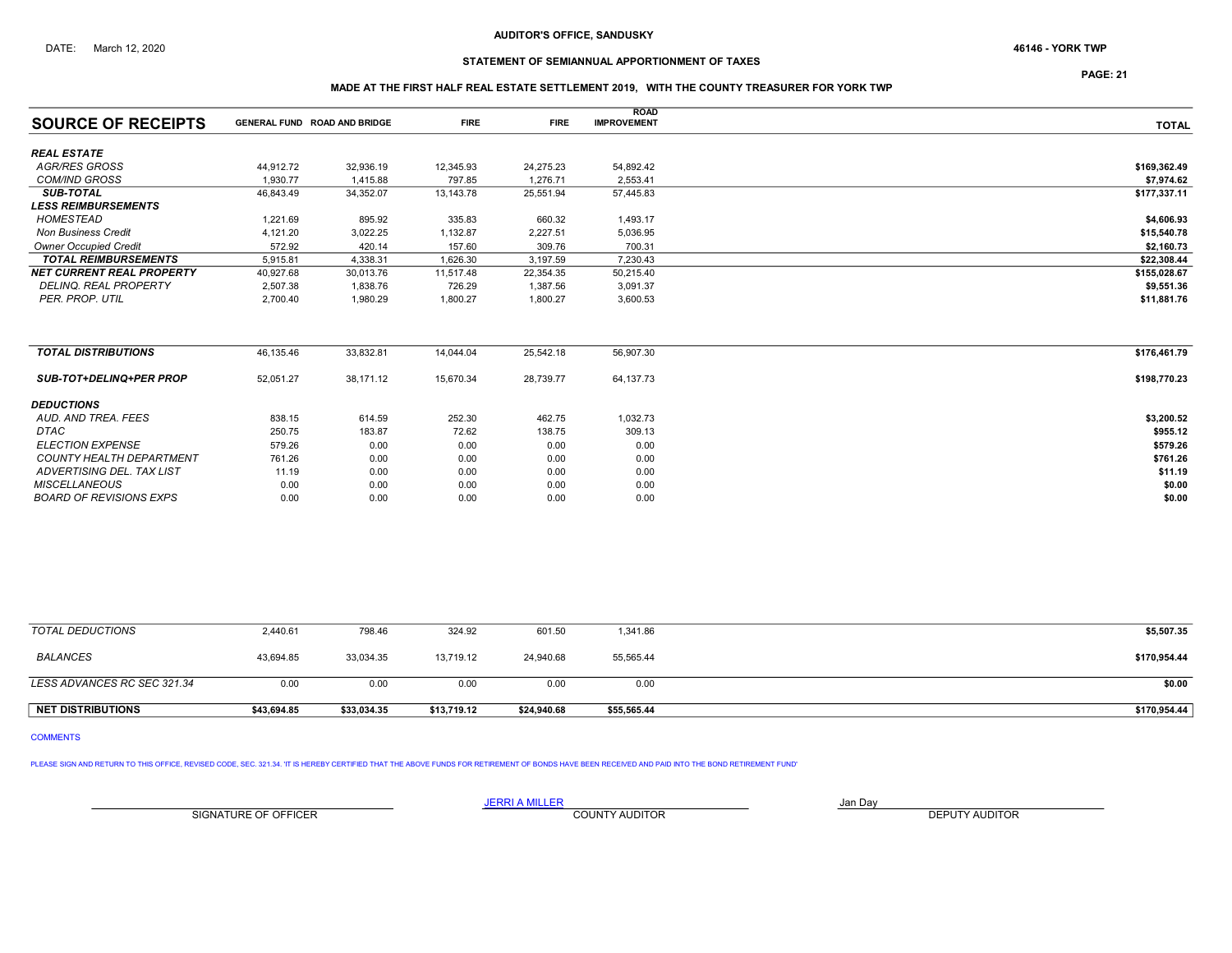# STATEMENT OF SEMIANNUAL APPORTIONMENT OF TAXES

PAGE: 22

## MADE AT THE FIRST HALF REAL ESTATE SETTLEMENT 2019, WITH THE COUNTY TREASURER FOR JACKSON TWP

|                                           |           | <b>ROAD AND BRIDGE</b> |                     |             |              |
|-------------------------------------------|-----------|------------------------|---------------------|-------------|--------------|
| <b>SOURCE OF RECEIPTS CURRENT EXPENSE</b> |           | (OUTSIDE MUN.)         | <b>GENERAL FUND</b> | <b>FIRE</b> | <b>TOTAL</b> |
| <b>REAL ESTATE</b>                        |           |                        |                     |             |              |
| <b>AGR/RES GROSS</b>                      | 38,325.15 | 47,338.61              | 20,440.40           | 41,753.29   | \$147,857.45 |
| <b>COM/IND GROSS</b>                      | 767.17    | 749.76                 | 409.15              | 1,016.16    | \$2.942.24   |
| <b>SUB-TOTAL</b>                          | 39,092.32 | 48,088.37              | 20,849.55           | 42,769.45   | \$150,799.69 |
| <b>LESS REIMBURSEMENTS</b>                |           |                        |                     |             |              |
| HOMESTEAD                                 | 826.76    | 906.22                 | 440.95              | 900.70      | \$3,074.63   |
| <b>Non Business Credit</b>                | 0.00      | 4,240.31               | 1,848.95            | 3,776.84    | \$9,866.10   |
| <b>Owner Occupied Credit</b>              | 0.00      | 437.51                 | 198.20              | 404.88      | \$1,040.59   |
| <b>TOTAL REIMBURSEMENTS</b>               | 826.76    | 5,584.04               | 2,488.10            | 5,082.42    | \$13,981.32  |
| <b>NET CURRENT REAL PROPERTY</b>          | 38,265.56 | 42,504.33              | 18,361.45           | 37,687.03   | \$136,818.37 |
| DELINQ. REAL PROPERTY                     | 1,849.21  | 1,821.55               | 986.27              | 2,014.63    | \$6,671.66   |
| PER. PROP. UTIL                           | 5,479.84  | 6,885.09               | 2,922.58            | 7,306.44    | \$22,593.95  |
| <b>TOTAL DISTRIBUTIONS</b>                | 45,594.61 | 51.210.97              | 22,270.30           | 47,008.10   | \$166,083.98 |
|                                           |           |                        |                     |             |              |
| SUB-TOT+DELINQ+PER PROP                   | 46,421.37 | 56,795.01              | 24,758.40           | 52,090.52   | \$180,065.30 |
| <b>DEDUCTIONS</b>                         |           |                        |                     |             |              |
| AUD, AND TREA, FEES                       | 747.71    | 914.84                 | 398.78              | 839.01      | \$2,900.34   |
| DTAC                                      | 184.91    | 182.16                 | 98.63               | 201.46      | \$667.16     |
| <b>ELECTION EXPENSE</b>                   | 0.00      | 0.00                   | 772.35              | 0.00        | \$772.35     |
| <b>COUNTY HEALTH DEPARTMENT</b>           | 0.00      | 0.00                   | 621.48              | 0.00        | \$621.48     |
| ADVERTISING DEL. TAX LIST                 | 0.00      | 0.00                   | 12.72               | 0.00        | \$12.72      |
| <b>MISCELLANEOUS</b>                      | 0.00      | 0.00                   | 0.00                | 0.00        | \$0.00       |
| <b>BOARD OF REVISIONS EXPS</b>            | 0.00      | 0.00                   | 0.00                | 0.00        | \$0.00       |
|                                           |           |                        |                     |             |              |

| <b>NET DISTRIBUTIONS</b>    | \$44.661.99 | \$50.113.97 | \$20,366.34 | \$45,967.63 | \$161,109.93 |
|-----------------------------|-------------|-------------|-------------|-------------|--------------|
| LESS ADVANCES RC SEC 321.34 | 0.00        | 0.00        | 0.00        | 0.00        | \$0.00       |
|                             |             |             |             |             |              |
| BALANCES                    | 44,661.99   | 50,113.97   | 20,366.34   | 45,967.63   | \$161,109.93 |
| TOTAL DEDUCTIONS            | 932.62      | 1,097.00    | 1,903.96    | 1,040.47    | \$4,974.05   |

# COMMENTS

PLEASE SIGN AND RETURN TO THIS OFFICE, REVISED CODE, SEC. 321.34. 'IT IS HEREBY CERTIFIED THAT THE ABOVE FUNDS FOR RETIREMENT OF BONDS HAVE BEEN RECEIVED AND PAID INTO THE BOND RETIREMENT FUND'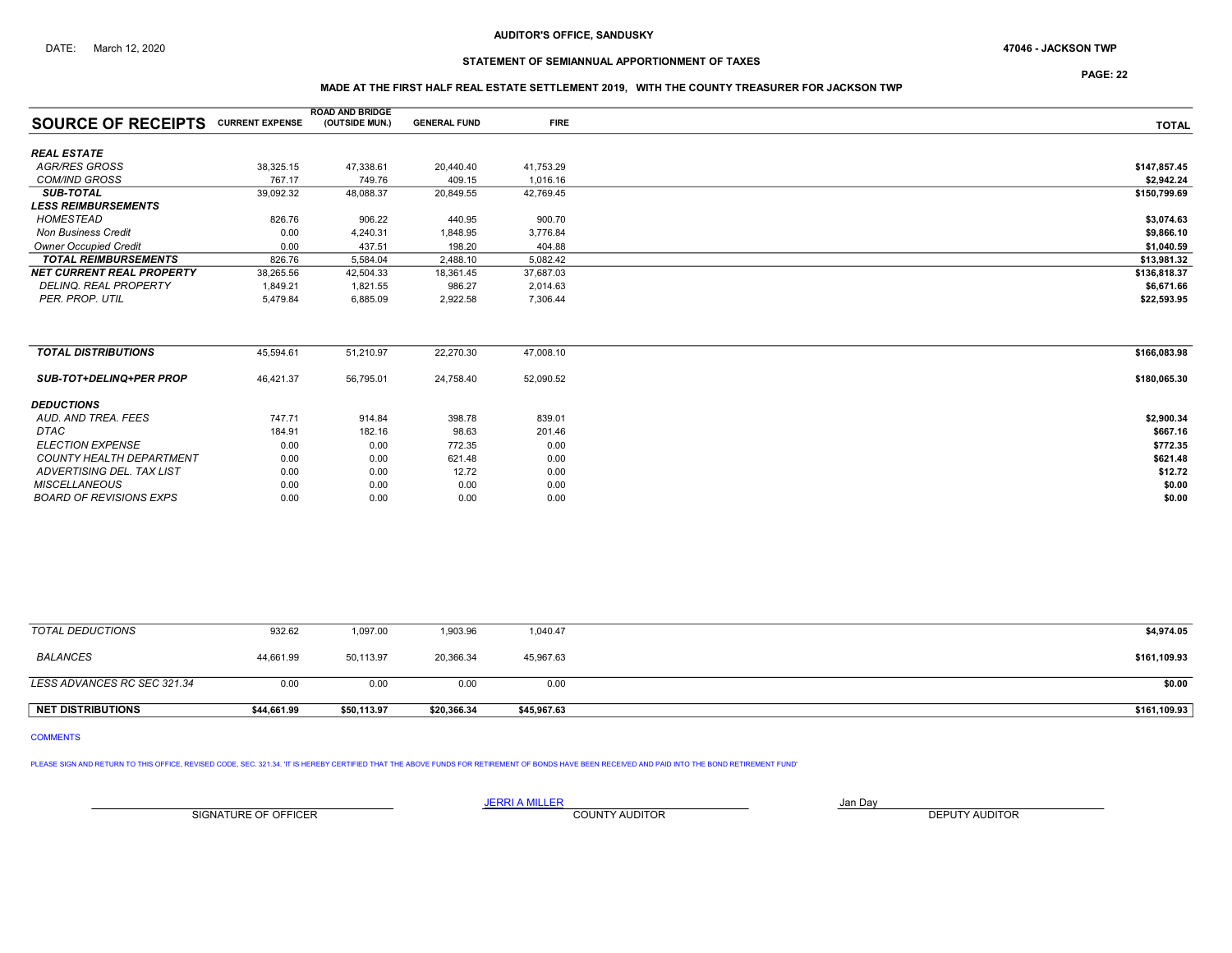# STATEMENT OF SEMIANNUAL APPORTIONMENT OF TAXES

PAGE: 23

## MADE AT THE FIRST HALF REAL ESTATE SETTLEMENT 2019, WITH THE COUNTY TREASURER FOR MADISON TWP

| <b>SOURCE OF RECEIPTS</b>        |           | FIRE ROAD AND BRIDGE | <b>GENERAL FUND CURRENT EXPENSE</b> |           | <b>CEMETERY</b> | <b>TOTAL</b> |
|----------------------------------|-----------|----------------------|-------------------------------------|-----------|-----------------|--------------|
| <b>REAL ESTATE</b>               |           |                      |                                     |           |                 |              |
| AGR/RES GROSS                    | 75,523.26 | 50,900.24            | 16,418.04                           | 13,297.21 | 20,096.00       | \$176,234.75 |
| <b>COM/IND GROSS</b>             | 7.081.14  | 2.295.08             | 1,540.22                            | 2,338.49  | 3,000.33        | \$16,255.26  |
| <b>SUB-TOTAL</b>                 | 82,604.40 | 53,195.32            | 17,958.26                           | 15,635.70 | 23,096.33       | \$192,490.01 |
| <b>LESS REIMBURSEMENTS</b>       |           |                      |                                     |           |                 |              |
| <b>HOMESTEAD</b>                 | 2,218.18  | 978.57               | 482.22                              | 390.53    | 590.24          | \$4,659.74   |
| <b>Non Business Credit</b>       | 0.00      | 4,616.20             | 1,534.66                            | 1,243.20  | 1,878.72        | \$9,272.78   |
| <b>Owner Occupied Credit</b>     | 0.00      | 525.13               | 222.32                              | 180.06    | 272.12          | \$1,199.63   |
| <b>TOTAL REIMBURSEMENTS</b>      | 2.218.18  | 6,119.90             | 2,239.20                            | 1,813.79  | 2,741.08        | \$15,132.15  |
| <b>NET CURRENT REAL PROPERTY</b> | 80,386.22 | 47,075.42            | 15,719.06                           | 13,821.91 | 20,355.25       | \$177,357.86 |
| <b>DELINQ, REAL PROPERTY</b>     | 3,568.61  | 2,565.87             | 775.79                              | 643.45    | 965.05          | \$8,518.77   |
| PER. PROP. UTIL                  | 8,422.77  | 8,104.71             | 1,831.06                            | 3,662.06  | 3,662.06        | \$25,682.66  |
|                                  |           |                      |                                     |           |                 |              |
| <b>TOTAL DISTRIBUTIONS</b>       | 92,377.60 | 57,746.00            | 18,325.91                           | 18,127.42 | 24,982.36       | \$211,559.29 |
| <b>SUB-TOT+DELINQ+PER PROP</b>   | 94,595.78 | 63,865.90            | 20,565.11                           | 19,941.21 | 27,723.44       | \$226,691.44 |
| <b>DEDUCTIONS</b>                |           |                      |                                     |           |                 |              |
| AUD. AND TREA. FEES              | 1,522.87  | 1,028.12             | 331.04                              | 321.02    | 446.33          | \$3,649.38   |
| <b>DTAC</b>                      | 356.87    | 256.58               | 77.58                               | 64.34     | 96.51           | \$851.88     |
| <b>ELECTION EXPENSE</b>          | 0.00      | 0.00                 | 1,313.04                            | 0.00      | 0.00            | \$1,313.04   |
| <b>COUNTY HEALTH DEPARTMENT</b>  | 0.00      | 0.00                 | 480.65                              | 0.00      | 0.00            | \$480.65     |
| ADVERTISING DEL. TAX LIST        | 0.00      | 0.00                 | 11.39                               | 0.00      | 0.00            | \$11.39      |
| <b>MISCELLANEOUS</b>             | 0.00      | 0.00                 | 0.00                                | 0.00      | 0.00            | \$0.00       |
| <b>BOARD OF REVISIONS EXPS</b>   | 0.00      | 0.00                 | 0.00                                | 0.00      | 0.00            | \$0.00       |

| <b>NET DISTRIBUTIONS</b>    | \$90,497.86 | \$56,461.30 | \$16,112.21 | \$17,742.06 | \$24,439.52 | \$205,252.95 |
|-----------------------------|-------------|-------------|-------------|-------------|-------------|--------------|
| LESS ADVANCES RC SEC 321.34 | 0.00        | 0.00        | 0.00        | 0.00        | 0.00        | \$0.00       |
| <b>BALANCES</b>             | 90,497.86   | 56,461.30   | 16,112.21   | 17.742.06   | 24,439.52   | \$205,252.95 |
| TOTAL DEDUCTIONS            | 1,879.74    | 1,284.70    | 2,213.70    | 385.36      | 542.84      | \$6,306.34   |

# COMMENTS

PLEASE SIGN AND RETURN TO THIS OFFICE, REVISED CODE, SEC. 321.34. 'IT IS HEREBY CERTIFIED THAT THE ABOVE FUNDS FOR RETIREMENT OF BONDS HAVE BEEN RECEIVED AND PAID INTO THE BOND RETIREMENT FUND'

SIGNATURE OF OFFICER **EXECUTE A RELATION COUNTY AUDITOR** COUNTY AUDITOR **DEPUTY AUDITOR**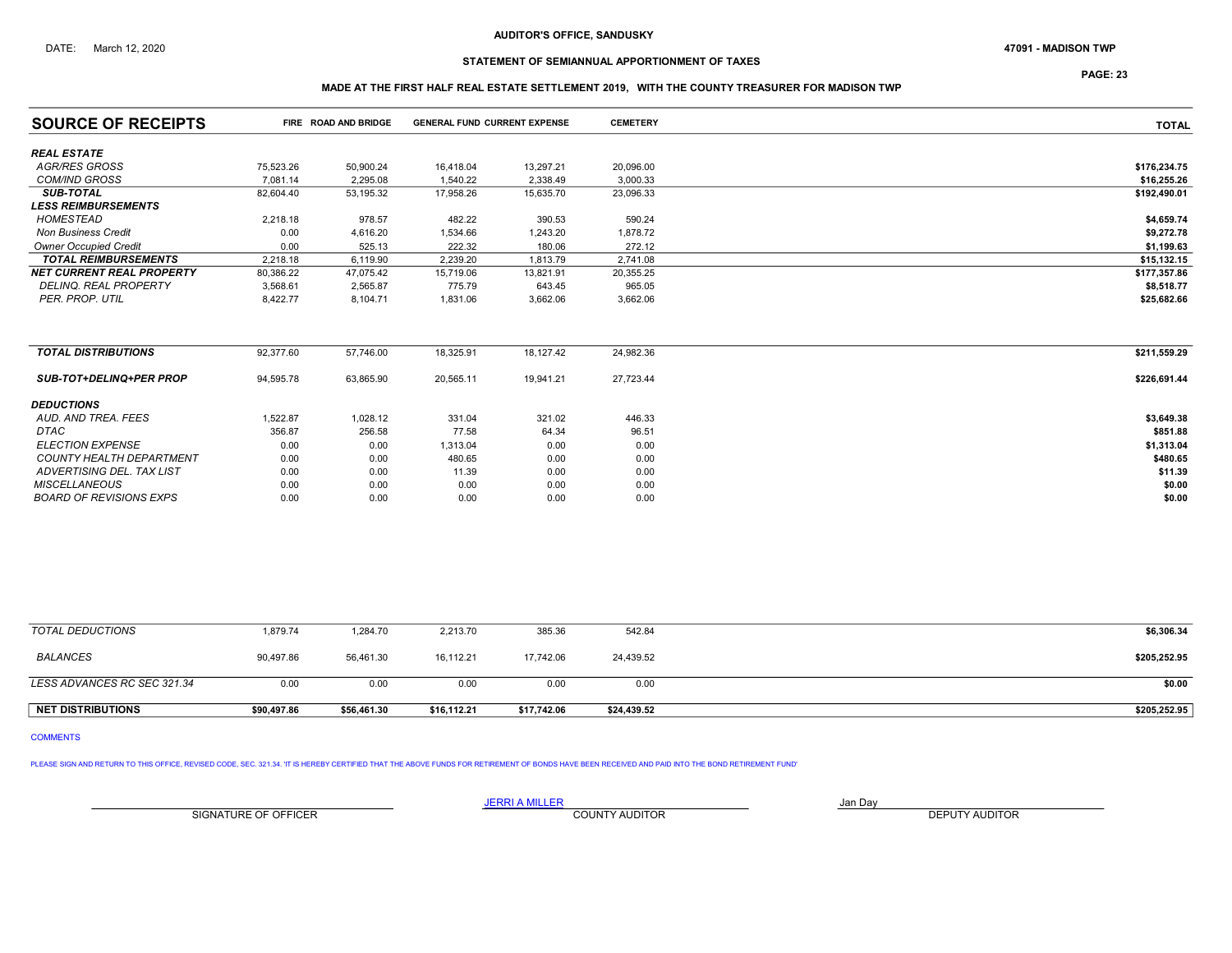## DATE: March 12, 2020 47178 - WASHINGTON TWP

# STATEMENT OF SEMIANNUAL APPORTIONMENT OF TAXES

PAGE: 24

## MADE AT THE FIRST HALF REAL ESTATE SETTLEMENT 2019, WITH THE COUNTY TREASURER FOR WASHINGTON TWP

| <b>SOURCE OF RECEIPTS</b>        | <b>FIRE</b> |           | FIRE ROAD AND BRIDGE | <b>GENERAL FUND</b> | <b>TOTAL</b> |
|----------------------------------|-------------|-----------|----------------------|---------------------|--------------|
| <b>REAL ESTATE</b>               |             |           |                      |                     |              |
| <b>AGR/RES GROSS</b>             | 42,658.08   | 32,957.36 | 80,139.08            | 13,183.16           | \$168,937.68 |
| <b>COM/IND GROSS</b>             | 3,207.03    | 2,310.72  | 5,473.63             | 928.34              | \$11,919.72  |
| <b>SUB-TOTAL</b>                 | 45,865.11   | 35,268.08 | 85,612.71            | 14,111.50           | \$180,857.40 |
| <b>LESS REIMBURSEMENTS</b>       |             |           |                      |                     |              |
| HOMESTEAD                        | 978.48      | 755.58    | 1,523.55             | 302.25              | \$3,559.86   |
| <b>Non Business Credit</b>       | 0.00        | 0.00      | 7,237.70             | 1,200.89            | \$8,438.59   |
| <b>Owner Occupied Credit</b>     | 0.00        | 0.00      | 724.36               | 132.97              | \$857.33     |
| <b>TOTAL REIMBURSEMENTS</b>      | 978.48      | 755.58    | 9,485.61             | 1,636.11            | \$12,855.78  |
| <b>NET CURRENT REAL PROPERTY</b> | 44,886.63   | 34,512.50 | 76,127.10            | 12,475.39           | \$168,001.62 |
| <b>DELINQ. REAL PROPERTY</b>     | 2,741.68    | 2,106.07  | 5,197.05             | 842.72              | \$10,887.52  |
| PER. PROP. UTIL                  | 15,273.36   | 10,182.27 | 28,152.34            | 4,072.90            | \$57,680.87  |
|                                  |             |           |                      |                     |              |
| <b>TOTAL DISTRIBUTIONS</b>       | 62,901.67   | 46,800.84 | 109,476.49           | 17,391.01           | \$236,570.01 |
| <b>SUB-TOT+DELINQ+PER PROP</b>   | 63,880.15   | 47,556.42 | 118,962.10           | 19,027.12           | \$249,425.79 |
| <b>DEDUCTIONS</b>                |             |           |                      |                     |              |
| AUD. AND TREA. FEES              | 1,028.71    | 765.92    | 1,916.02             | 306.46              | \$4,017.11   |
| <b>DTAC</b>                      | 274.17      | 210.61    | 519.71               | 84.27               | \$1,088.76   |
| <b>ELECTION EXPENSE</b>          | 0.00        | 0.00      | 0.00                 | 1,787.66            | \$1,787.66   |
| <b>COUNTY HEALTH DEPARTMENT</b>  | 0.00        | 0.00      | 0.00                 | 1,150.15            | \$1,150.15   |
| ADVERTISING DEL. TAX LIST        | 0.00        | 0.00      | 0.00                 | 15.73               | \$15.73      |
| <b>MISCELLANEOUS</b>             | 0.00        | 0.00      | 0.00                 | 0.00                | \$0.00       |
| <b>BOARD OF REVISIONS EXPS</b>   | 0.00        | 0.00      | 0.00                 | 0.00                | \$0.00       |
|                                  |             |           |                      |                     |              |

| <b>NET DISTRIBUTIONS</b>    | \$61,598.79 | \$45,824.31 | \$107,040.76 | \$14,046.74 | \$228,510.60 |
|-----------------------------|-------------|-------------|--------------|-------------|--------------|
| LESS ADVANCES RC SEC 321.34 | 0.00        | 0.00        | 0.00         | 0.00        | \$0.00       |
|                             |             |             |              |             |              |
| BALANCES                    | 61,598.79   | 45.824.31   | 107,040.76   | 14.046.74   | \$228,510.60 |
| TOTAL DEDUCTIONS            | 1,302.88    | 976.53      | 2,435.73     | 3,344.27    | \$8,059.41   |

# COMMENTS

PLEASE SIGN AND RETURN TO THIS OFFICE, REVISED CODE, SEC. 321.34. 'IT IS HEREBY CERTIFIED THAT THE ABOVE FUNDS FOR RETIREMENT OF BONDS HAVE BEEN RECEIVED AND PAID INTO THE BOND RETIREMENT FUND'

SIGNATURE OF OFFICER **EXECUTE A RELATION COUNTY AUDITOR** COUNTY AUDITOR **DEPUTY AUDITOR**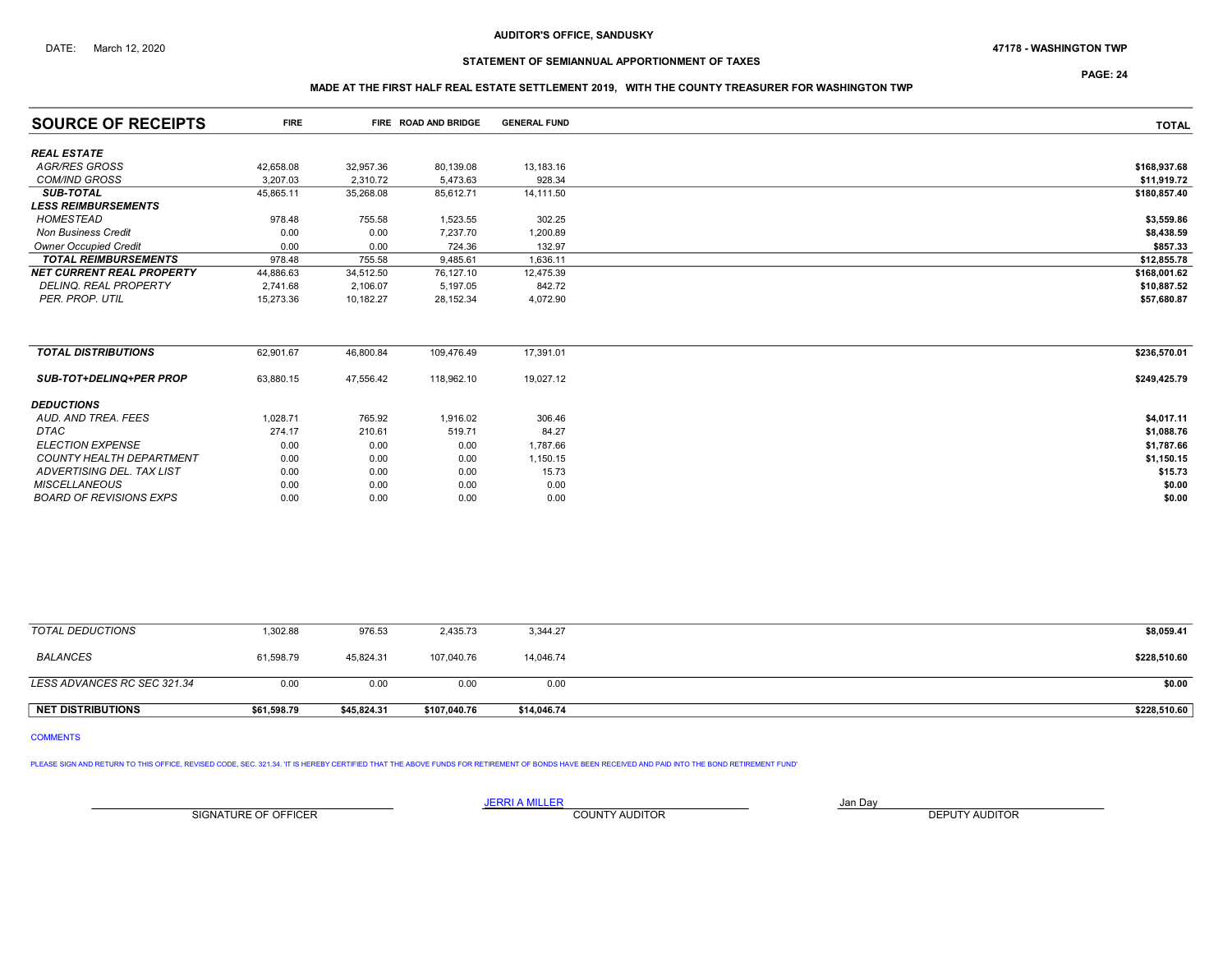# STATEMENT OF SEMIANNUAL APPORTIONMENT OF TAXES

PAGE: 25

## MADE AT THE FIRST HALF REAL ESTATE SETTLEMENT 2019, WITH THE COUNTY TREASURER FOR BELLEVUE CITY

| <b>SOURCE OF RECEIPTS</b>        | <b>FIREMAN'S FUND</b> | <b>GENERAL FUND</b> | <b>POLICE PENSION</b> | <b>AMBULANCE &amp;</b><br>E.M.S. | <b>RECREATIONAL</b> | <b>RECREATIONAL</b> | <b>RECREATIONAL</b> | <b>TOTAL</b> |
|----------------------------------|-----------------------|---------------------|-----------------------|----------------------------------|---------------------|---------------------|---------------------|--------------|
|                                  |                       |                     |                       |                                  |                     |                     |                     |              |
| <b>REAL ESTATE</b>               |                       |                     |                       |                                  |                     |                     |                     |              |
| <b>AGR/RES GROSS</b>             | 8,717.21              | 58,114.20           | 8,717.21              | 28,924.52                        | 13,298.27           | 26,596.54           | 13,298.27           | \$157,666.22 |
| <b>COM/IND GROSS</b>             | 3.478.88              | 23,193.37           | 3,478.87              | 21,874.02                        | 5,468.51            | 10,937.01           | 5,468.51            | \$73,899.17  |
| <b>SUB-TOTAL</b>                 | 12,196.09             | 81,307.57           | 12,196.08             | 50,798.54                        | 18,766.78           | 37,533.55           | 18,766.78           | \$231,565.39 |
| <b>LESS REIMBURSEMENTS</b>       |                       |                     |                       |                                  |                     |                     |                     |              |
| <b>HOMESTEAD</b>                 | 402.69                | 2,684.70            | 402.71                | 1,336.19                         | 614.35              | 1,228.70            | 614.35              | \$7,283.69   |
| <b>Non Business Credit</b>       | 853.57                | 5,690.47            | 853.57                | 2,832.26                         | 1,302.15            | 2,604.30            | 1,302.15            | \$15,438.47  |
| <b>Owner Occupied Credit</b>     | 163.29                | 1,088.53            | 163.29                | 542.30                           | 249.10              | 498.19              | 249.10              | \$2,953.80   |
| <b>TOTAL REIMBURSEMENTS</b>      | 1,419.55              | 9.463.70            | 1,419.57              | 4,710.75                         | 2,165.60            | 4,331.19            | 2,165.60            | \$25,675.96  |
| <b>NET CURRENT REAL PROPERTY</b> | 10,776.54             | 71,843.87           | 10,776.51             | 46,087.79                        | 16,601.18           | 33,202.36           | 16,601.18           | \$205,889.43 |
| <b>DELINQ, REAL PROPERTY</b>     | 531.76                | 3,545.10            | 531.76                | 2,053.15                         | 815.72              | 1,631.46            | 815.72              | \$9,924.67   |
| PER. PROP. UTIL                  | 386.02                | 2.573.61            | 386.05                | 2,573.61                         | 643.41              | 1,286.80            | 643.41              | \$8,492.91   |
|                                  |                       |                     |                       |                                  |                     |                     |                     |              |
| <b>TOTAL DISTRIBUTIONS</b>       | 11,694.32             | 77,962.58           | 11,694.32             | 50,714.55                        | 18,060.31           | 36,120.62           | 18,060.31           | \$224,307.01 |
| <b>SUB-TOT+DELINQ+PER PROP</b>   | 13,113.87             | 87,426.28           | 13,113.89             | 55,425.30                        | 20,225.91           | 40,451.81           | 20,225.91           | \$249,982.97 |
| <b>DEDUCTIONS</b>                |                       |                     |                       |                                  |                     |                     |                     |              |
| AUD, AND TREA, FEES              | 211.51                | 1,410.39            | 211.57                | 894.71                           | 326.32              | 652.59              | 326.32              | \$4,033.41   |
| <b>DTAC</b>                      | 53.20                 | 354.51              | 53.17                 | 205.31                           | 81.57               | 163.14              | 81.57               | \$992.47     |
| <b>ELECTION EXPENSE</b>          | 0.00                  | 1,544.76            | 0.00                  | 0.00                             | 0.00                | 0.00                | 0.00                | \$1,544.76   |
| <b>COUNTY HEALTH DEPARTMENT</b>  | 0.00                  | 0.00                | 0.00                  | 0.00                             | 0.00                | 0.00                | 0.00                | \$0.00       |
| ADVERTISING DEL. TAX LIST        | 0.00                  | 21.99               | 0.00                  | 0.00                             | 0.00                | 0.00                | 0.00                | \$21.99      |
| <b>MISCELLANEOUS</b>             | 0.00                  | 0.00                | 0.00                  | 0.00                             | 0.00                | 0.00                | 0.00                | \$0.00       |
| <b>BOARD OF REVISIONS EXPS</b>   | 0.00                  | 0.00                | 0.00                  | 0.00                             | 0.00                | 0.00                | 0.00                | \$0.00       |

| <b>NET DISTRIBUTIONS</b>    | \$11.429.61 | \$74,630.93 | \$11,429.58 | \$49,614.53 | \$17,652.42 | \$35,304.89 | \$17,652.42 | \$217,714.38 |
|-----------------------------|-------------|-------------|-------------|-------------|-------------|-------------|-------------|--------------|
| LESS ADVANCES RC SEC 321.34 | 0.00        | 0.00        | 0.00        | 0.00        | 0.00        | 0.00        | 0.00        | \$0.00       |
| <b>BALANCES</b>             | 11,429.61   | 74,630.93   | 11,429.58   | 49.614.53   | 17,652.42   | 35,304.89   | 17,652.42   | \$217,714.38 |
| TOTAL DEDUCTIONS            | 264.71      | 3,331.65    | 264.74      | ,100.02     | 407.89      | 815.73      | 407.89      | \$6,592.63   |

COMMENTS

PLEASE SIGN AND RETURN TO THIS OFFICE, REVISED CODE, SEC. 321.34. 'IT IS HEREBY CERTIFIED THAT THE ABOVE FUNDS FOR RETIREMENT OF BONDS HAVE BEEN RECEIVED AND PAID INTO THE BOND RETIREMENT FUND'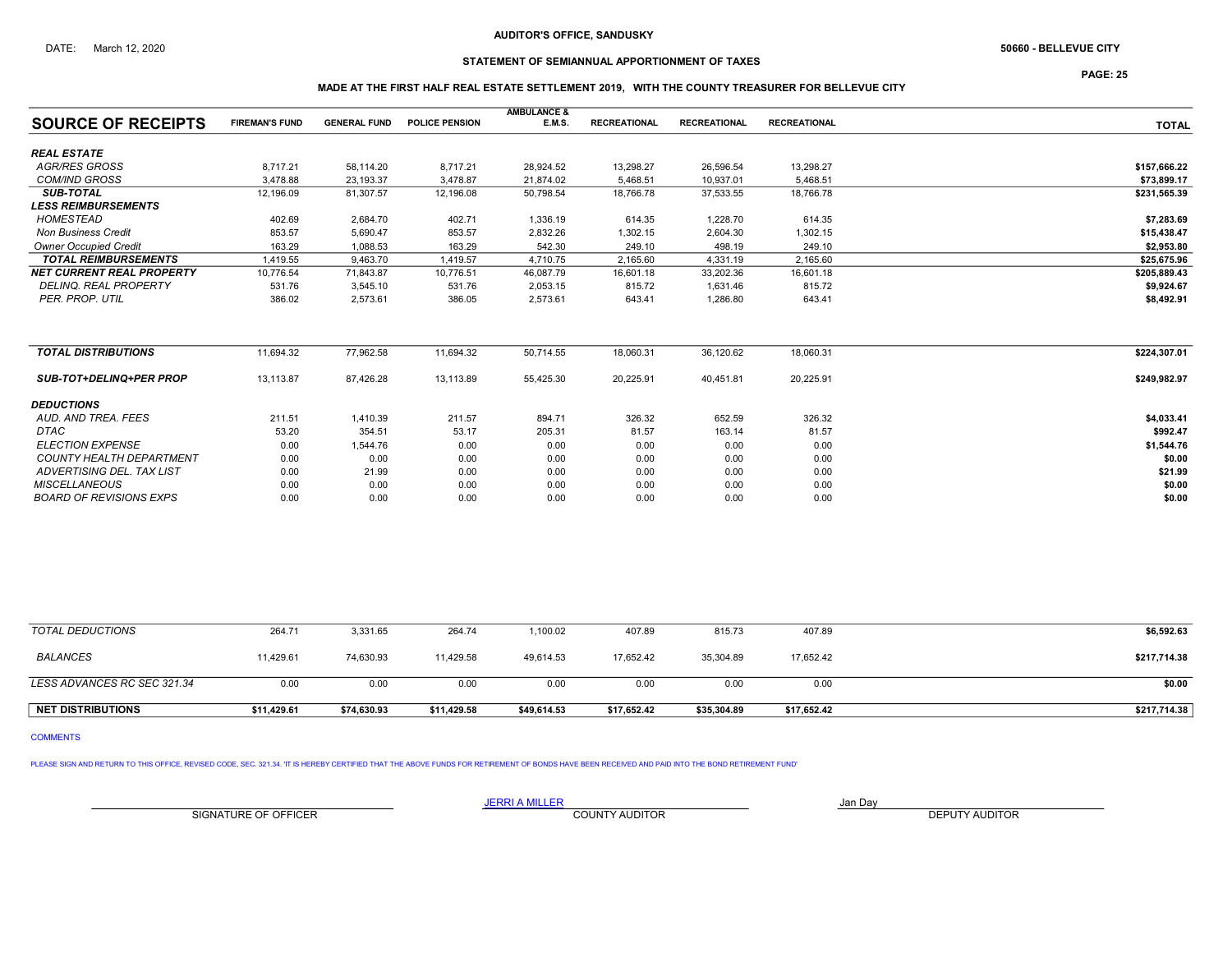# STATEMENT OF SEMIANNUAL APPORTIONMENT OF TAXES

PAGE: 26

## MADE AT THE FIRST HALF REAL ESTATE SETTLEMENT 2019, WITH THE COUNTY TREASURER FOR BURGOON CORP

| <b>SOURCE OF RECEIPTS CURRENT EXPENSE</b> |          | <b>GENERAL FUND</b> | <b>TOTAL</b> |
|-------------------------------------------|----------|---------------------|--------------|
| <b>REAL ESTATE</b>                        |          |                     |              |
| AGR/RES GROSS                             | 7,406.67 | 2,015.23            | \$9,421.90   |
| <b>COM/IND GROSS</b>                      | 94.63    | 27.93               | \$122.56     |
| <b>SUB-TOTAL</b>                          | 7,501.30 | 2,043.16            | \$9,544.46   |
| <b>LESS REIMBURSEMENTS</b>                |          |                     |              |
| <b>HOMESTEAD</b>                          | 376.77   | 102.51              | \$479.28     |
| <b>Non Business Credit</b>                | 0.00     | 205.68              | \$205.68     |
| <b>Owner Occupied Credit</b>              | 0.00     | 27.76               | \$27.76      |
| <b>TOTAL REIMBURSEMENTS</b>               | 376.77   | 335.95              | \$712.72     |
| <b>NET CURRENT REAL PROPERTY</b>          | 7,124.53 | 1,707.21            | \$8,831.74   |
| DELINQ. REAL PROPERTY                     | 1,109.19 | 301.79              | \$1,410.98   |
| PER. PROP. UTIL                           | 594.60   | 148.65              | \$743.25     |
|                                           |          |                     |              |
| <b>TOTAL DISTRIBUTIONS</b>                | 8,828.32 | 2,157.65            | \$10,985.97  |
| <b>SUB-TOT+DELINQ+PER PROP</b>            | 9,205.09 | 2,493.60            | \$11,698.69  |
| <b>DEDUCTIONS</b><br>AUD. AND TREA. FEES  | 148.19   | 40.14               | \$188.33     |
|                                           |          |                     |              |

| AUD. AND INLA. I LLU           | 140.15 | 40. IT | - 100.00 |
|--------------------------------|--------|--------|----------|
| <b>DTAC</b>                    | 110.92 | 30.18  | \$141.10 |
| <b>ELECTION EXPENSE</b>        | 0.00   | 289.61 | \$289.61 |
| COUNTY HEALTH DEPARTMENT       | 0.00   | 27.76  | \$27.76  |
| ADVERTISING DEL. TAX LIST      | 0.00   | 3.17   | \$3.17   |
| <b>MISCELLANEOUS</b>           | 0.00   | 0.00   | \$0.00   |
| <b>BOARD OF REVISIONS EXPS</b> | 0.00   | 0.00   | \$0.00   |
|                                |        |        |          |
|                                |        |        |          |

| TOTAL DEDUCTIONS            | 259.11     | 390.86     | \$649.97    |
|-----------------------------|------------|------------|-------------|
| BALANCES                    | 8,569.21   | 1,766.79   | \$10,336.00 |
| LESS ADVANCES RC SEC 321.34 | 0.00       | 0.00       | \$0.00      |
| <b>NET DISTRIBUTIONS</b>    | \$8,569.21 | \$1,766.79 | \$10,336.00 |

## COMMENTS

PLEASE SIGN AND RETURN TO THIS OFFICE, REVISED CODE, SEC. 321.34. 'IT IS HEREBY CERTIFIED THAT THE ABOVE FUNDS FOR RETIREMENT OF BONDS HAVE BEEN RECEIVED AND PAID INTO THE BOND RETIREMENT FUND'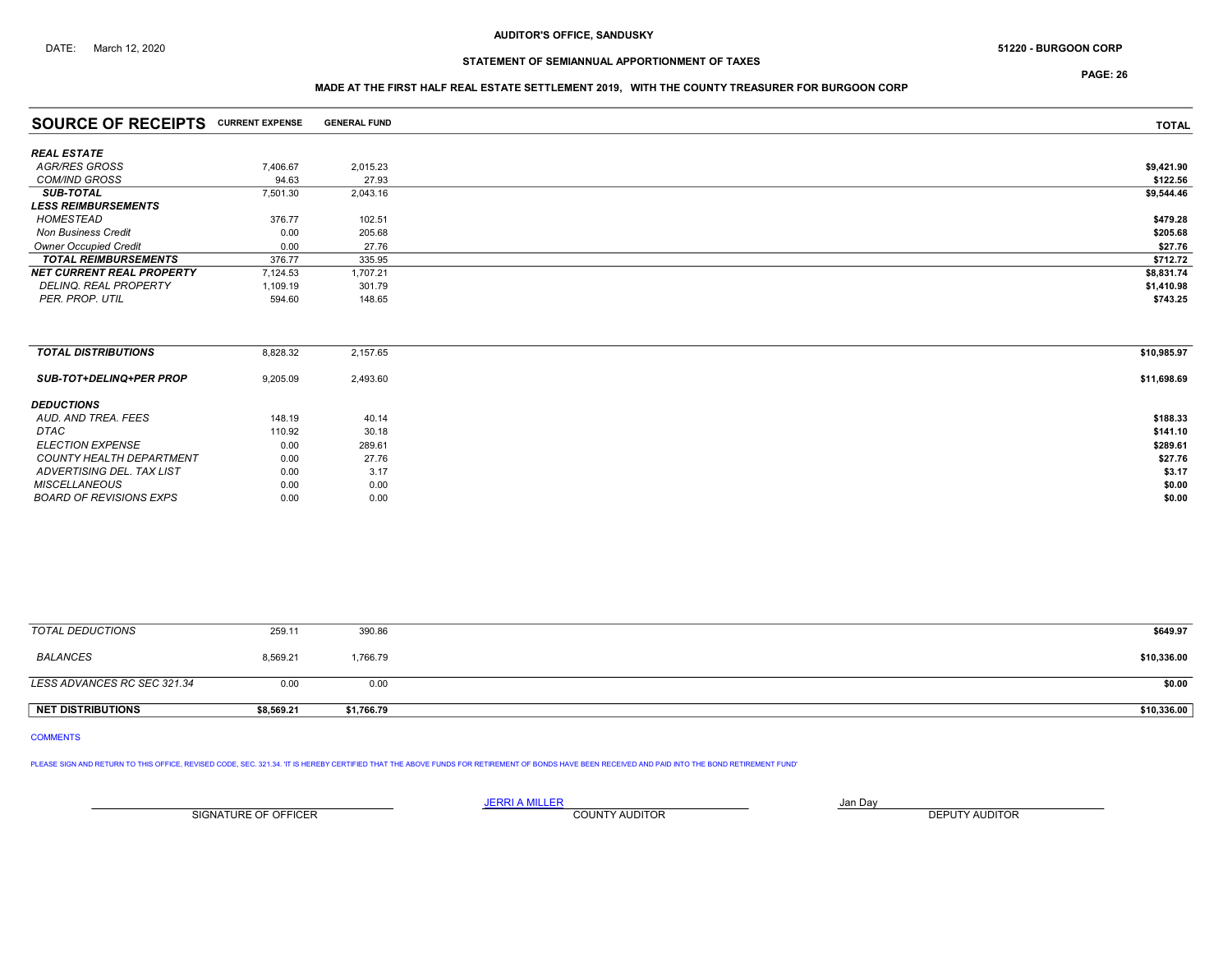# STATEMENT OF SEMIANNUAL APPORTIONMENT OF TAXES

PAGE: 27

## MADE AT THE FIRST HALF REAL ESTATE SETTLEMENT 2019, WITH THE COUNTY TREASURER FOR CLYDE CITY

| <b>SOURCE OF RECEIPTS</b>        | <b>GENERAL FUND</b> | <b>POLICE PENSION</b> | <b>TOTAL</b> |
|----------------------------------|---------------------|-----------------------|--------------|
| <b>REAL ESTATE</b>               |                     |                       |              |
| AGR/RES GROSS                    | 109,387.99          | 11,316.06             | \$120,704.05 |
| <b>COM/IND GROSS</b>             | 50,669.03           | 5,241.55              | \$55,910.58  |
| <b>SUB-TOTAL</b>                 | 160,057.02          | 16,557.61             | \$176,614.63 |
| <b>LESS REIMBURSEMENTS</b>       |                     |                       |              |
| <b>HOMESTEAD</b>                 | 5,025.96            | 519.92                | \$5,545.88   |
| <b>Non Business Credit</b>       | 10,625.12           | 1,099.16              | \$11,724.28  |
| <b>Owner Occupied Credit</b>     | 1.972.38            | 204.03                | \$2,176.41   |
| <b>TOTAL REIMBURSEMENTS</b>      | 17,623.46           | 1,823.11              | \$19,446.57  |
| <b>NET CURRENT REAL PROPERTY</b> | 142,433.56          | 14,734.50             | \$157,168.06 |
| DELINQ. REAL PROPERTY            | 12,872.16           | 1,331.59              | \$14,203.75  |
| PER. PROP. UTIL                  | 5,570.80            | 576.29                | \$6,147.09   |
|                                  |                     |                       |              |
| <b>TOTAL DISTRIBUTIONS</b>       | 160,876.52          | 16,642.38             | \$177,518.90 |
| <b>SUB-TOT+DELINQ+PER PROP</b>   | 178,499.98          | 18,465.49             | \$196,965.47 |
| <b>DEDUCTIONS</b>                |                     |                       |              |
| AUD. AND TREA. FEES              | 2,874.78            | 297.39                | \$3,172.17   |
| DTAC                             | 1,287.21            | 133.16                | \$1,420.37   |
| <b>ELECTION EXPENSE</b>          | 1,448.21            | 0.00                  | \$1,448.21   |
| <b>COUNTY HEALTH DEPARTMENT</b>  | 1,400.10            | 0.00                  | \$1,400.10   |
| ADVERTISING DEL. TAX LIST        | 15.51               | 0.00                  | \$15.51      |
| <b>MISCELLANEOUS</b>             | 0.00                | 0.00                  | \$0.00       |
| <b>BOARD OF REVISIONS EXPS</b>   | 0.00                | 0.00                  | \$0.00       |

| TOTAL DEDUCTIONS            | 7,025.81     | 430.55      | \$7,456.36   |
|-----------------------------|--------------|-------------|--------------|
| <b>BALANCES</b>             | 153,850.71   | 16.211.83   | \$170,062.54 |
| LESS ADVANCES RC SEC 321.34 | 0.00         | 0.00        | \$0.00       |
| <b>NET DISTRIBUTIONS</b>    | \$153,850.71 | \$16,211.83 | \$170,062.54 |

### COMMENTS

PLEASE SIGN AND RETURN TO THIS OFFICE, REVISED CODE, SEC. 321.34. 'IT IS HEREBY CERTIFIED THAT THE ABOVE FUNDS FOR RETIREMENT OF BONDS HAVE BEEN RECEIVED AND PAID INTO THE BOND RETIREMENT FUND'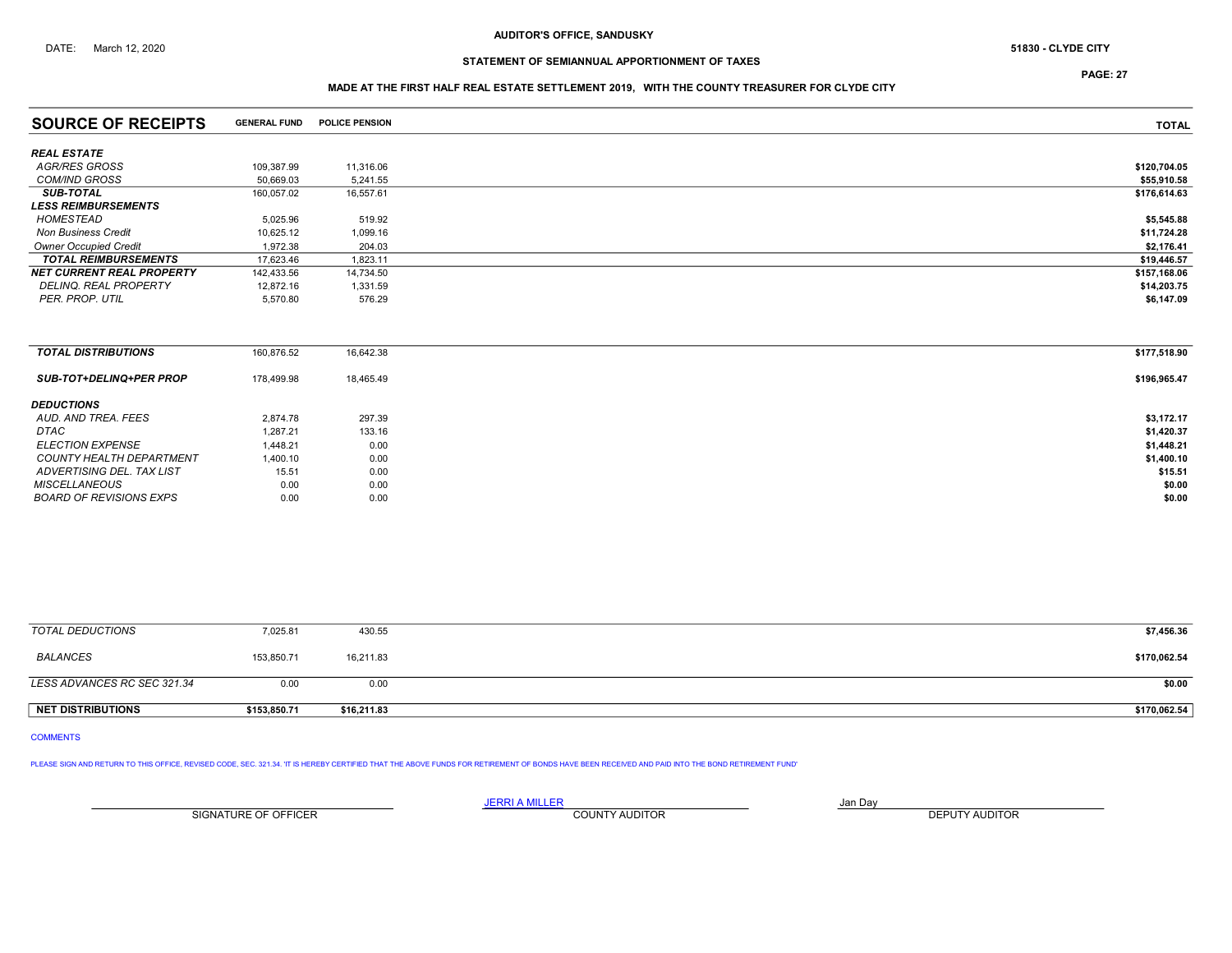PAGE: 28

## MADE AT THE FIRST HALF REAL ESTATE SETTLEMENT 2019, WITH THE COUNTY TREASURER FOR FREMONT CITY

| <b>SOURCE OF RECEIPTS</b>        | <b>GENERAL FUND</b> | <b>TOTAL</b>  |
|----------------------------------|---------------------|---------------|
|                                  |                     |               |
| <b>REAL ESTATE</b>               |                     |               |
| AGR/RES GROSS                    | 239,902.38          | \$239,902.38  |
| <b>COM/IND GROSS</b>             | 173,149.06          | \$173,149.06  |
| <b>SUB-TOTAL</b>                 | 413,051.44          | \$413,051.44  |
| <b>LESS REIMBURSEMENTS</b>       |                     |               |
| HOMESTEAD                        | 11,173.29           | \$11,173.29   |
| <b>Non Business Credit</b>       | 23,679.29           | \$23,679.29   |
| <b>Owner Occupied Credit</b>     | 4,072.52            | \$4,072.52    |
| <b>TOTAL REIMBURSEMENTS</b>      | 38,925.10           | \$38,925.10   |
| <b>NET CURRENT REAL PROPERTY</b> | 374,126.34          | \$374,126.34  |
| DELINQ. REAL PROPERTY            | 37,265.02           | \$37,265.02   |
| PER. PROP. UTIL                  | (71, 104.33)        | (\$71,104.33) |
|                                  |                     |               |
|                                  |                     |               |
| <b>TOTAL DISTRIBUTIONS</b>       | 340,287.03          | \$340,287.03  |
| <b>SUB-TOT+DELINQ+PER PROP</b>   | 379,212.13          | \$379,212.13  |
| <b>DEDUCTIONS</b>                |                     |               |
| AUD. AND TREA. FEES              | 7,720.42            | \$7,720.42    |
| DTAC                             | 3,726.48            | \$3,726.48    |
| <b>ELECTION EXPENSE</b>          | 8,689.46            | \$8,689.46    |

| <b>COUNTY HEALTH DEPARTMENT</b> | 3.322.40 | .<br>\$3,322.40 |
|---------------------------------|----------|-----------------|
| ADVERTISING DEL. TAX LIST       | 68.95    | \$68.95         |
| <b>MISCELLANEOUS</b>            | 0.00     | \$0.00          |
| <b>BOARD OF REVISIONS EXPS</b>  | 0.00     | \$0.00          |
|                                 |          |                 |
|                                 |          |                 |

| TOTAL DEDUCTIONS            | 23,527.71    | \$23,527.71  |
|-----------------------------|--------------|--------------|
| <b>BALANCES</b>             | 316,759.32   | \$316,759.32 |
| LESS ADVANCES RC SEC 321.34 | 0.00         | \$0.00       |
| <b>NET DISTRIBUTIONS</b>    | \$316,759.32 | \$316,759.32 |

COMMENTS

PLEASE SIGN AND RETURN TO THIS OFFICE, REVISED CODE, SEC. 321.34. 'IT IS HEREBY CERTIFIED THAT THE ABOVE FUNDS FOR RETIREMENT OF BONDS HAVE BEEN RECEIVED AND PAID INTO THE BOND RETIREMENT FUND'

SIGNATURE OF OFFICER **EXECUTE A RELATION COUNTY AUDITOR** COUNTY AUDITOR **DEPUTY AUDITOR**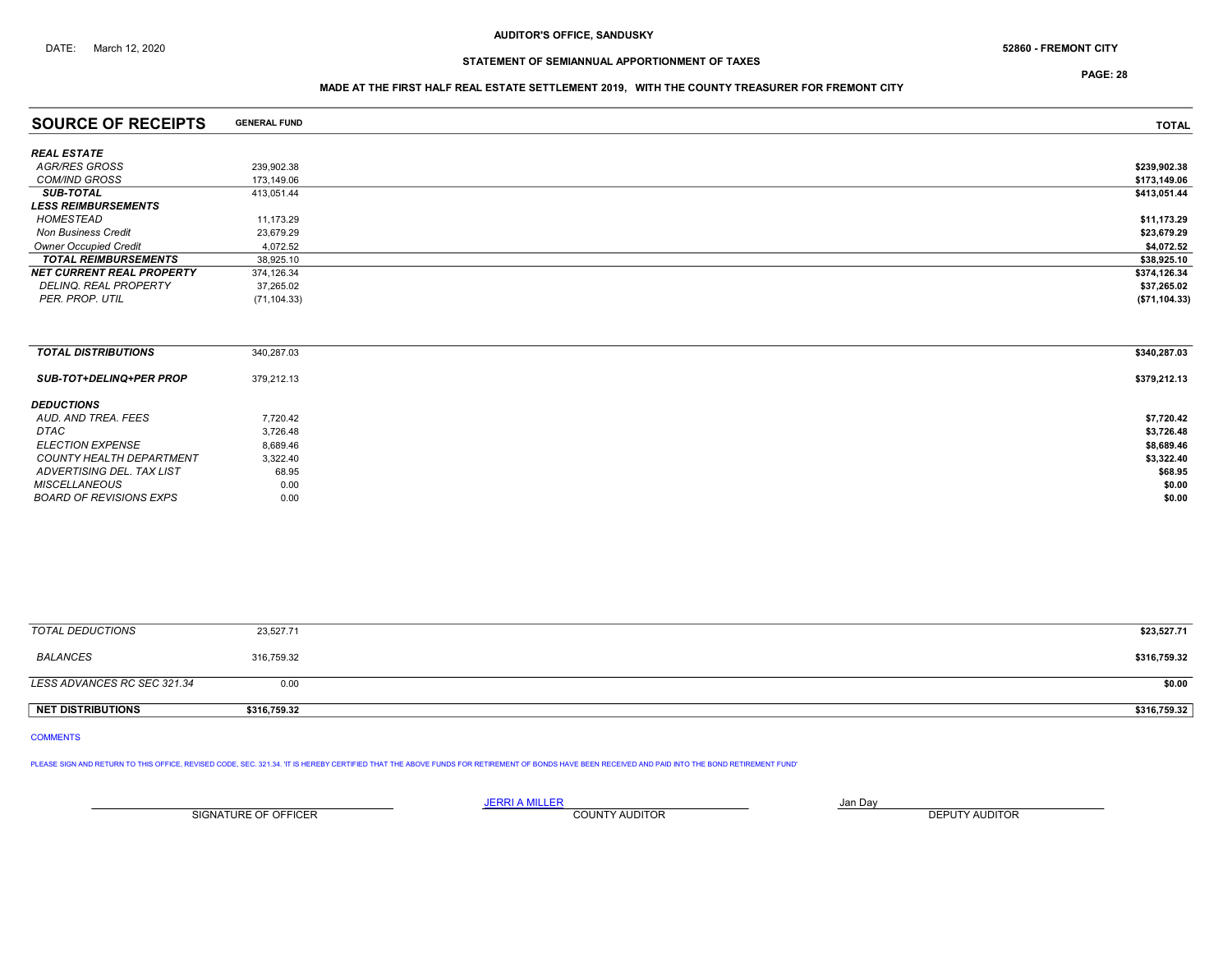PAGE: 29

## MADE AT THE FIRST HALF REAL ESTATE SETTLEMENT 2019, WITH THE COUNTY TREASURER FOR GIBSONBURG CORP

| <b>SOURCE OF RECEIPTS</b>        | <b>GENERAL FUND</b> | <b>TOTAL</b> |
|----------------------------------|---------------------|--------------|
| <b>REAL ESTATE</b>               |                     |              |
| AGR/RES GROSS                    | 50,439.28           | \$50,439.28  |
| <b>COM/IND GROSS</b>             | 7,554.12            | \$7,554.12   |
| <b>SUB-TOTAL</b>                 | 57,993.40           | \$57,993.40  |
| <b>LESS REIMBURSEMENTS</b>       |                     |              |
| HOMESTEAD                        | 2,069.03            | \$2,069.03   |
| <b>Non Business Credit</b>       | 4,875.99            | \$4,875.99   |
| <b>Owner Occupied Credit</b>     | 869.74              | \$869.74     |
| <b>TOTAL REIMBURSEMENTS</b>      | 7,814.76            | \$7,814.76   |
| <b>NET CURRENT REAL PROPERTY</b> | 50,178.64           | \$50,178.64  |
| DELINQ. REAL PROPERTY            | 2,200.52            | \$2,200.52   |
| PER. PROP. UTIL                  | 2,862.22            | \$2,862.22   |
|                                  |                     |              |
|                                  |                     |              |
| <b>TOTAL DISTRIBUTIONS</b>       | 55,241.38           | \$55,241.38  |
| <b>SUB-TOT+DELINQ+PER PROP</b>   | 63,056.14           | \$63,056.14  |
| <b>DEDUCTIONS</b>                |                     |              |
| AUD. AND TREA. FEES              | 1,015.08            | \$1,015.08   |
| DTAC                             | 220.05              | \$220.05     |

ELECTION EXPENSE  $463.40$  \$463.40 COUNTY HEALTH DEPARTMENT 441.47 \$441.47 ADVERTISING DEL. TAX LIST  $3.65$   $3.65$ MISCELLANEOUS 60.00 60.00 60.00 60.00 60.00 60.00 60.00 60.00 60.00 60.00 60.00 60.00 60.00 60.00 60.00 60.00 60.00 60.00 60.00 60.00 60.00 60.00 60.00 60.00 60.00 60.00 60.00 60.00 60.00 60.00 60.00 60.00 60.00 60.00 60.0 BOARD OF REVISIONS EXPS 0.00 \$0.00

| TOTAL DEDUCTIONS            | 2,143.65    | \$2,143.65  |
|-----------------------------|-------------|-------------|
| BALANCES                    | 53,097.73   | \$53,097.73 |
| LESS ADVANCES RC SEC 321.34 | 0.00        | \$0.00      |
| <b>NET DISTRIBUTIONS</b>    | \$53,097.73 | \$53,097.73 |
|                             |             |             |

COMMENTS

PLEASE SIGN AND RETURN TO THIS OFFICE, REVISED CODE, SEC. 321.34. IT IS HEREBY CERTIFIED THAT THE ABOVE FUNDS FOR RETIREMENT OF BONDS HAVE BEEN RECEIVED AND PAID INTO THE BOND RETIREMENT FUND'

<u>JERRI A MILLER</u> JAN DAY AND A STREAM AND A STREAM OF THE STREAM OF THE STREAM OF THE STREAM OF THE STREAM OF THE STREAM OF THE STREAM OF THE STREAM OF THE STREAM OF THE STREAM OF THE STREAM OF THE STREAM OF THE STREAM OF SIGNATURE OF OFFICER **EXECUTS A TELEPHONE COUNTY AUDITOR** COUNTY AUDITOR **DEPUTY AUDITOR**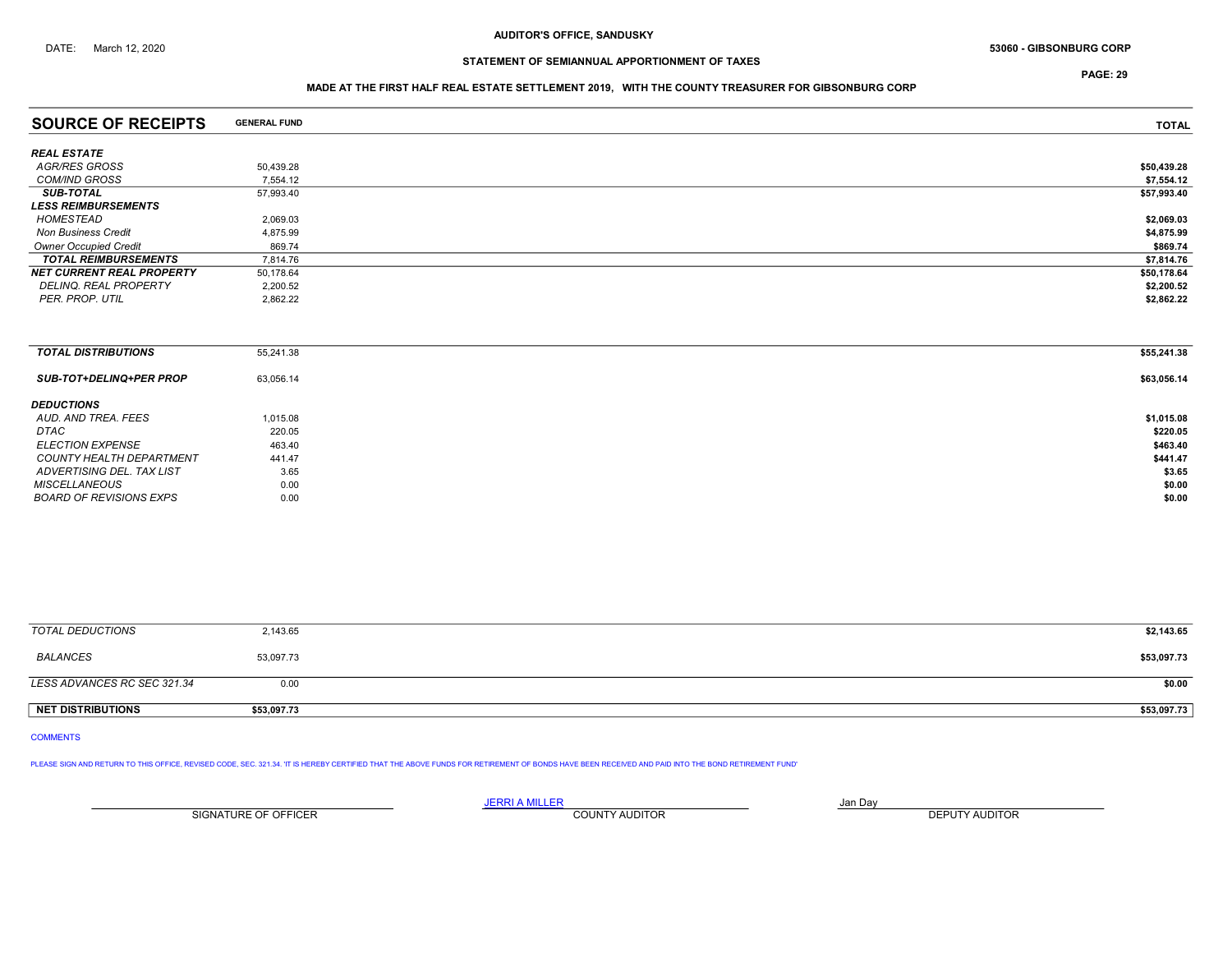## DATE: March 12, 2020 68 - 2020 53280 - GREEN SPRINGS CORP

# STATEMENT OF SEMIANNUAL APPORTIONMENT OF TAXES

PAGE: 30

## MADE AT THE FIRST HALF REAL ESTATE SETTLEMENT 2019, WITH THE COUNTY TREASURER FOR GREEN SPRINGS CORP

| <b>SOURCE OF RECEIPTS</b>        | <b>FIRE &amp; E.M.S.</b> | <b>POLICE</b> | <b>GENERAL FUND</b> | <b>POLICE</b> | <b>TOTAL</b> |
|----------------------------------|--------------------------|---------------|---------------------|---------------|--------------|
| <b>REAL ESTATE</b>               |                          |               |                     |               |              |
| AGR/RES GROSS                    | 11,054.54                | 14,992.99     | 8,835.13            | 6,060.55      | \$40,943.21  |
| <b>COM/IND GROSS</b>             | 8.599.64                 | 12.056.80     | 6,885.62            | 4,405.50      | \$31,947.56  |
| <b>SUB-TOTAL</b>                 | 19.654.18                | 27.049.79     | 15,720.75           | 10,466.05     | \$72,890.77  |
| <b>LESS REIMBURSEMENTS</b>       |                          |               |                     |               |              |
| HOMESTEAD                        | 438.69                   | 594.98        | 350.61              | 240.51        | \$1,624.79   |
| <b>Non Business Credit</b>       | 0.00                     | 0.00          | 895.44              | 614.24        | \$1,509.68   |
| <b>Owner Occupied Credit</b>     | 0.00                     | 0.00          | 157.34              | 107.93        | \$265.27     |
| <b>TOTAL REIMBURSEMENTS</b>      | 438.69                   | 594.98        | 1,403.39            | 962.68        | \$3,399.74   |
| <b>NET CURRENT REAL PROPERTY</b> | 19,215.49                | 26,454.81     | 14,317.36           | 9,503.37      | \$69,491.03  |
| <b>DELINQ, REAL PROPERTY</b>     | 694.88                   | 942.74        | 555.38              | 380.72        | \$2,573.72   |
| PER. PROP. UTIL                  | 1,189.36                 | 1,613.10      | 890.81              | 722.28        | \$4,415.55   |
|                                  |                          |               |                     |               |              |
| <b>TOTAL DISTRIBUTIONS</b>       | 21,099.73                | 29,010.65     | 15,763.55           | 10,606.37     | \$76,480.30  |
| <b>SUB-TOT+DELINQ+PER PROP</b>   | 21,538.42                | 29,605.63     | 17,166.94           | 11,569.05     | \$79,880.04  |
| <b>DEDUCTIONS</b>                |                          |               |                     |               |              |
| AUD. AND TREA. FEES              | 346.73                   | 476.60        | 276.33              | 186.24        | \$1,285.90   |
| <b>DTAC</b>                      | 69.49                    | 94.27         | 55.54               | 38.07         | \$257.37     |
| <b>ELECTION EXPENSE</b>          | 0.00                     | 0.00          | 289.61              | 0.00          | \$289.61     |
| <b>COUNTY HEALTH DEPARTMENT</b>  | 0.00                     | 0.00          | 115.19              | 0.00          | \$115.19     |
| ADVERTISING DEL. TAX LIST        | 0.00                     | 0.00          | 2.43                | 0.00          | \$2.43       |
| <b>MISCELLANEOUS</b>             | 0.00                     | 0.00          | 0.00                | 0.00          | \$0.00       |
| <b>BOARD OF REVISIONS EXPS</b>   | 0.00                     | 0.00          | 0.00                | 0.00          | \$0.00       |

| TOTAL DEDUCTIONS            | 416.22      | 570.87      | 739.10      | 224.31      | \$1,950.50  |
|-----------------------------|-------------|-------------|-------------|-------------|-------------|
| <b>BALANCES</b>             | 20,683.51   | 28,439.78   | 15,024.45   | 10,382.06   | \$74,529.80 |
| LESS ADVANCES RC SEC 321.34 | 0.00        | 0.00        | 0.00        | 0.00        | \$0.00      |
| <b>NET DISTRIBUTIONS</b>    | \$20.683.51 | \$28,439.78 | \$15.024.45 | \$10,382.06 | \$74,529.80 |

## COMMENTS

PLEASE SIGN AND RETURN TO THIS OFFICE, REVISED CODE, SEC. 321.34. IT IS HEREBY CERTIFIED THAT THE ABOVE FUNDS FOR RETIREMENT OF BONDS HAVE BEEN RECEIVED AND PAID INTO THE BOND RETIREMENT FUND'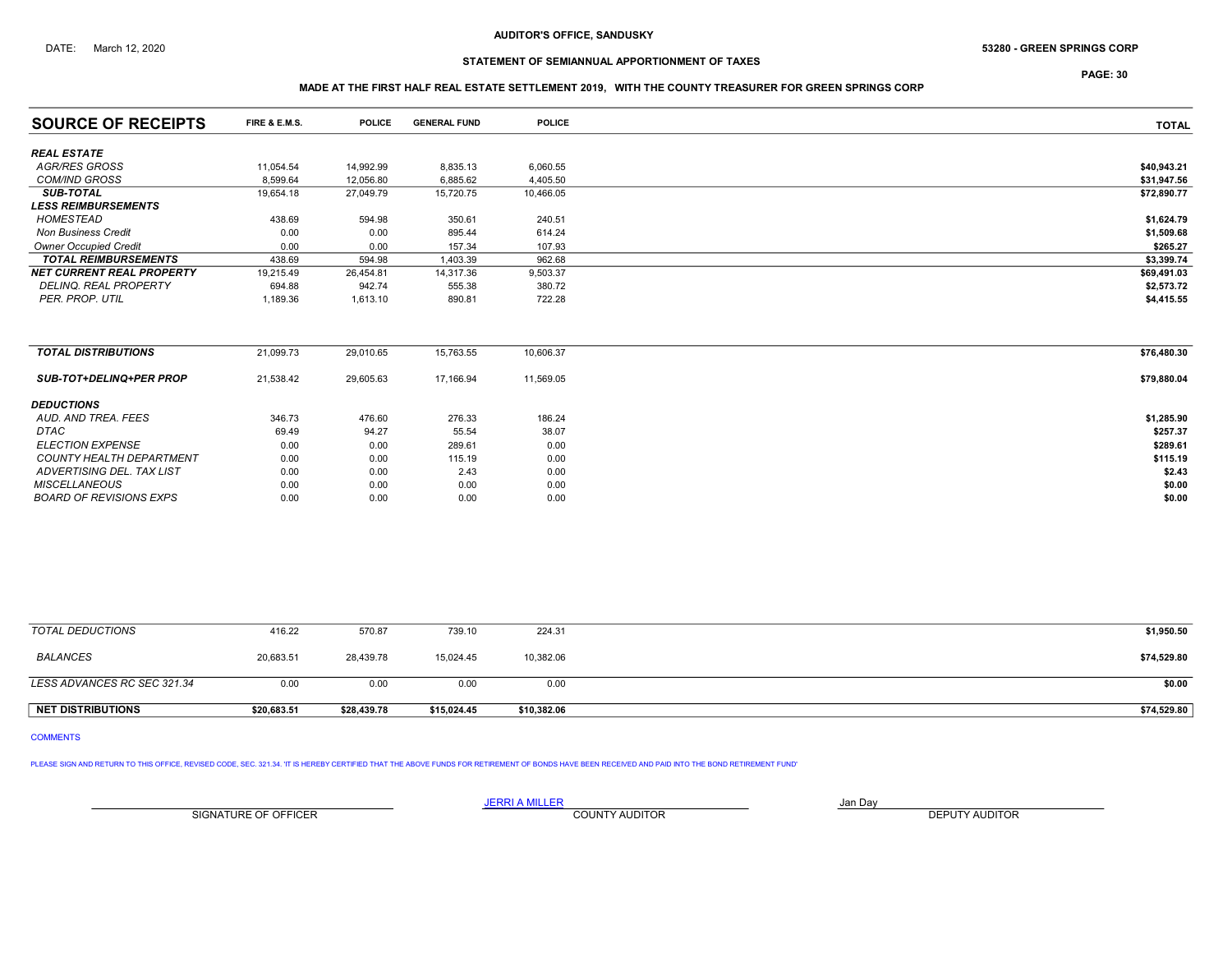# STATEMENT OF SEMIANNUAL APPORTIONMENT OF TAXES

## MADE AT THE FIRST HALF REAL ESTATE SETTLEMENT 2019, WITH THE COUNTY TREASURER FOR HELENA CORP

| <b>SOURCE OF RECEIPTS CURRENT EXPENSE</b> |          | <b>GENERAL FUND CURRENT EXPENSE</b> |          | <b>TOTAL</b> |
|-------------------------------------------|----------|-------------------------------------|----------|--------------|
| <b>REAL ESTATE</b>                        |          |                                     |          |              |
| AGR/RES GROSS                             | 4,719.28 | 4,749.31                            | 3,146.18 | \$12,614.77  |
| <b>COM/IND GROSS</b>                      | 378.47   | 381.03                              | 252.32   | \$1,011.82   |
| <b>SUB-TOTAL</b>                          | 5,097.75 | 5,130.34                            | 3,398.50 | \$13,626.59  |
| <b>LESS REIMBURSEMENTS</b>                |          |                                     |          |              |
| HOMESTEAD                                 | 256.12   | 257.76                              | 170.75   | \$684.63     |
| <b>Non Business Credit</b>                | 0.00     | 461.00                              | 305.38   | \$766.38     |
| <b>Owner Occupied Credit</b>              | 0.00     | 80.26                               | 53.16    | \$133.42     |
| <b>TOTAL REIMBURSEMENTS</b>               | 256.12   | 799.02                              | 529.29   | \$1,584.43   |
| <b>NET CURRENT REAL PROPERTY</b>          | 4,841.63 | 4,331.32                            | 2,869.21 | \$12,042.16  |
| DELINQ. REAL PROPERTY                     | 667.96   | 672.23                              | 445.30   | \$1,785.49   |
| PER. PROP. UTIL                           | 539.25   | 539.25                              | 359.50   | \$1,438.00   |
|                                           |          |                                     |          |              |
| <b>TOTAL DISTRIBUTIONS</b>                | 6,048.84 | 5,542.80                            | 3,674.01 | \$15,265.65  |
| <b>SUB-TOT+DELINQ+PER PROP</b>            | 6,304.96 | 6,341.82                            | 4,203.30 | \$16,850.08  |
| <b>DEDUCTIONS</b>                         |          |                                     |          |              |
| AUD. AND TREA. FEES                       | 101.50   | 102.10                              | 67.65    | \$271.25     |
| <b>DTAC</b>                               | 66.80    | 67.23                               | 44.52    | \$178.55     |
| <b>ELECTION EXPENSE</b>                   | 0.00     | 538.37                              | 0.00     | \$538.37     |
| <b>COUNTY HEALTH DEPARTMENT</b>           | 0.00     | 45.80                               | 0.00     | \$45.80      |
| ADVERTISING DEL. TAX LIST                 | 0.00     | 5.47                                | 0.00     | \$5.47       |
| <b>MISCELLANEOUS</b>                      | 0.00     | 0.00                                | 0.00     | \$0.00       |
| <b>BOARD OF REVISIONS EXPS</b>            | 0.00     | 0.00                                | 0.00     | \$0.00       |

| <b>NET DISTRIBUTIONS</b>    | \$5,880.54 | \$4,783.83 | \$3,561.84 | \$14,226.21 |
|-----------------------------|------------|------------|------------|-------------|
| LESS ADVANCES RC SEC 321.34 | 0.00       | 0.00       | 0.00       | \$0.00      |
|                             |            |            |            |             |
| BALANCES                    | 5,880.54   | 4,783.83   | 3,561.84   | \$14,226.21 |
| TOTAL DEDUCTIONS            | 168.30     | 758.97     | 112.17     | \$1,039.44  |

# COMMENTS

PLEASE SIGN AND RETURN TO THIS OFFICE, REVISED CODE, SEC. 321.34. 'IT IS HEREBY CERTIFIED THAT THE ABOVE FUNDS FOR RETIREMENT OF BONDS HAVE BEEN RECEIVED AND PAID INTO THE BOND RETIREMENT FUND'

SIGNATURE OF OFFICER **EXECUTE A RELATION COUNTY AUDITOR** COUNTY AUDITOR **DEPUTY AUDITOR** 

JERRI A MILLER COUNTY AUDITOR **Fix A SERVICE A MILLER** Jan Day

PAGE: 31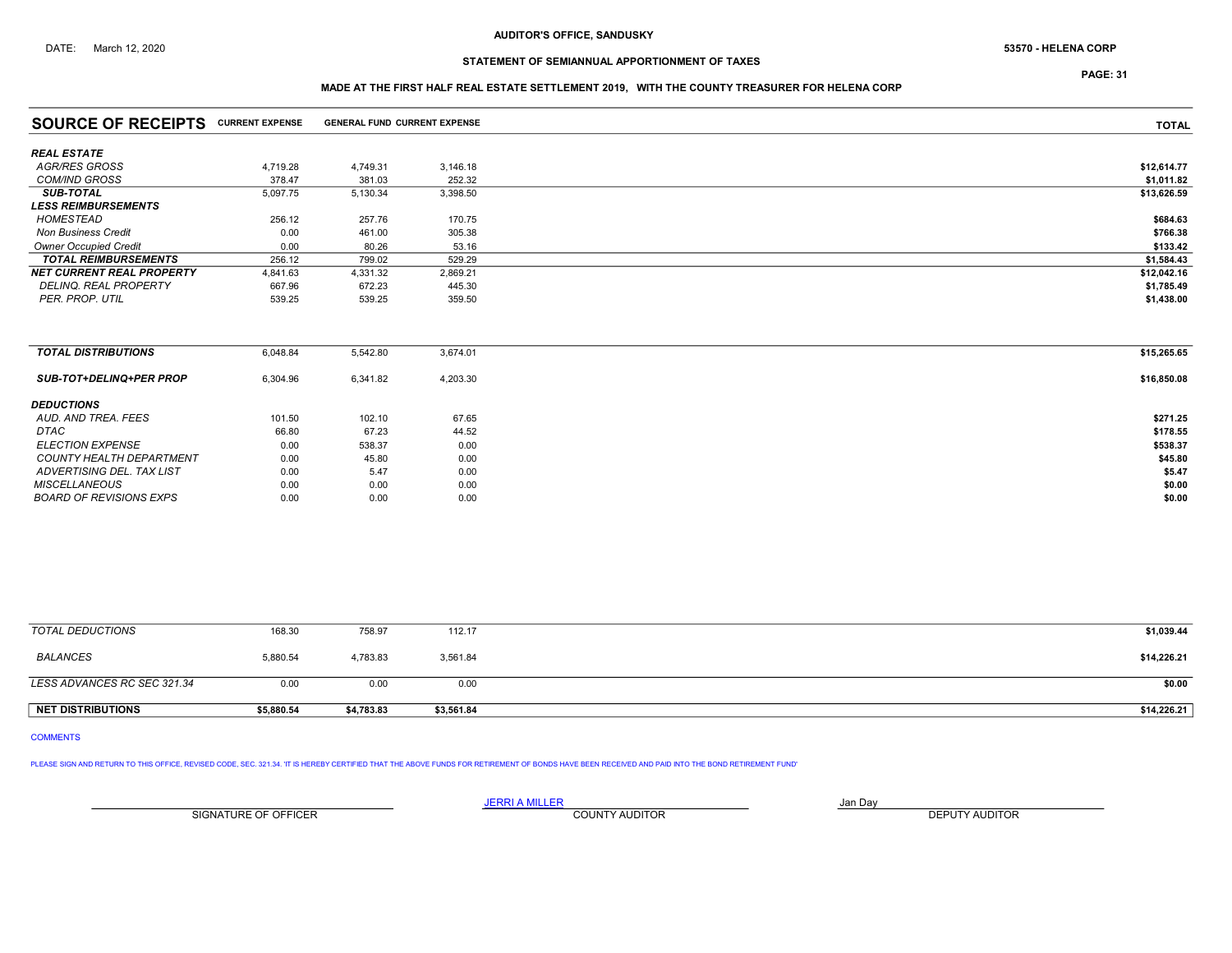# STATEMENT OF SEMIANNUAL APPORTIONMENT OF TAXES

PAGE: 32

## MADE AT THE FIRST HALF REAL ESTATE SETTLEMENT 2019, WITH THE COUNTY TREASURER FOR LINDSEY CORP

| <b>SOURCE OF RECEIPTS CURRENT EXPENSE</b> |           | <b>GENERAL FUND</b> | <b>TOTAL</b> |
|-------------------------------------------|-----------|---------------------|--------------|
| <b>REAL ESTATE</b>                        |           |                     |              |
| AGR/RES GROSS                             | 14,503.20 | 10,153.22           | \$24,656.42  |
| <b>COM/IND GROSS</b>                      | 1.446.34  | 1.012.44            | \$2,458.78   |
| <b>SUB-TOTAL</b>                          | 15,949.54 | 11,165.66           | \$27,115.20  |
| <b>LESS REIMBURSEMENTS</b>                |           |                     |              |
| HOMESTEAD                                 | 689.42    | 482.64              | \$1,172.06   |
| <b>Non Business Credit</b>                | 0.00      | 985.00              | \$985.00     |
| <b>Owner Occupied Credit</b>              | 0.00      | 173.89              | \$173.89     |
| <b>TOTAL REIMBURSEMENTS</b>               | 689.42    | 1,641.53            | \$2,330.95   |
| <b>NET CURRENT REAL PROPERTY</b>          | 15,260.12 | 9,524.13            | \$24,784.25  |
| <b>DELINQ, REAL PROPERTY</b>              | 790.95    | 553.72              | \$1,344.67   |
| PER. PROP. UTIL                           | 337.76    | 236.43              | \$574.19     |
|                                           |           |                     |              |
| <b>TOTAL DISTRIBUTIONS</b>                | 16,388.83 | 10,314.28           | \$26,703.11  |
| <b>SUB-TOT+DELINQ+PER PROP</b>            | 17,078.25 | 11,955.81           | \$29,034.06  |
| <b>DEDUCTIONS</b>                         |           |                     |              |
| AUD, AND TREA, FEES                       | 274.91    | 192.46              | \$467.37     |
| DTAC                                      | 79.09     | 55.37               | \$134.46     |
| <b>ELECTION EXPENSE</b>                   | 0.00      | 231.68              | \$231.68     |
| <b>COUNTY HEALTH DEPARTMENT</b>           | 0.00      | 96.55               | \$96.55      |
| ADVERTISING DEL. TAX LIST                 | 0.00      | 2.89                | \$2.89       |

| <b>TOTAL DEDUCTIONS</b> | 354.00    | 578.95   | \$932.95    |
|-------------------------|-----------|----------|-------------|
| BALANCES                | 16,034.83 | 9,735.33 | \$25,770.16 |
|                         |           |          |             |

ADVERTISING DEL. TAX LIST  $0.00$   $2.89$   $2.89$  $MISCELLANEOUS$  0.00 0.00 0.00 0.00 0.00 \$0.00 BOARD OF REVISIONS EXPS  $0.00$   $0.00$   $0.00$ 

| LESS ADVANCES RC SEC 321.34 | u.ul        | 0.00       | \$0.00      |
|-----------------------------|-------------|------------|-------------|
|                             |             |            |             |
| <b>NET DISTRIBUTIONS</b>    | \$16,034.83 | \$9,735.33 | \$25,770.16 |

### COMMENTS

PLEASE SIGN AND RETURN TO THIS OFFICE, REVISED CODE, SEC. 321.34. IT IS HEREBY CERTIFIED THAT THE ABOVE FUNDS FOR RETIREMENT OF BONDS HAVE BEEN RECEIVED AND PAID INTO THE BOND RETIREMENT FUND'

<u>JERRI A MILLER</u> JAN DAY AND A STREAM AND A STREAM OF THE STREAM OF THE STREAM OF THE STREAM OF THE STREAM OF THE STREAM OF THE STREAM OF THE STREAM OF THE STREAM OF THE STREAM OF THE STREAM OF THE STREAM OF THE STREAM OF SIGNATURE OF OFFICER **EXECUTS A TELEPHONE COUNTY AUDITOR** COUNTY AUDITOR **DEPUTY AUDITOR**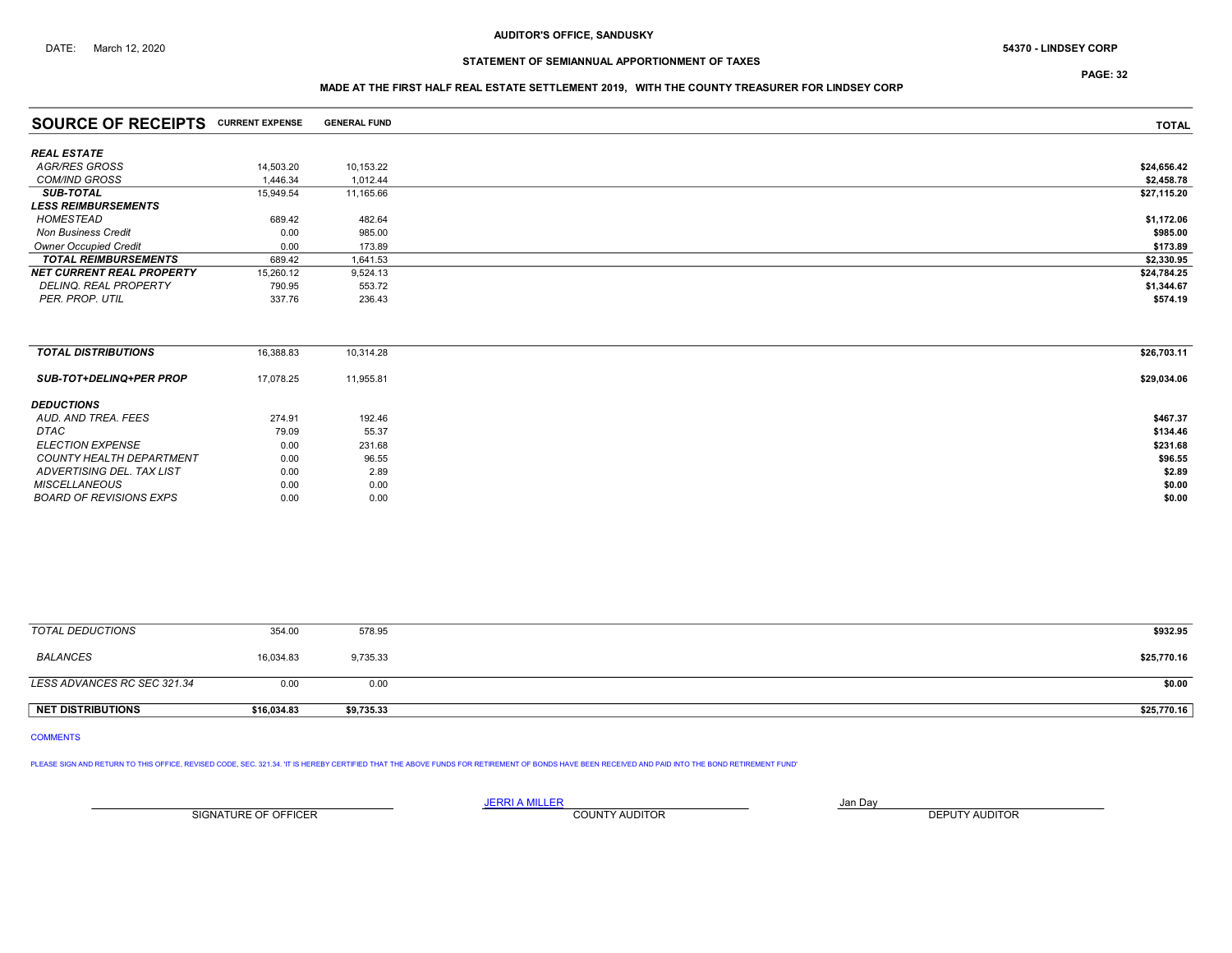# STATEMENT OF SEMIANNUAL APPORTIONMENT OF TAXES

PAGE: 33

## MADE AT THE FIRST HALF REAL ESTATE SETTLEMENT 2019, WITH THE COUNTY TREASURER FOR WOODVILLE CORP

| <b>SOURCE OF RECEIPTS CURRENT EXPENSE</b> |             | <b>GENERAL FUND</b> | <b>POLICE PENSION</b> | <b>TOTAL</b> |
|-------------------------------------------|-------------|---------------------|-----------------------|--------------|
| <b>REAL ESTATE</b>                        |             |                     |                       |              |
| AGR/RES GROSS                             | 139,530.81  | 38,557.09           | 4,819.29              | \$182,907.19 |
| <b>COM/IND GROSS</b>                      | 15,120.40   | 4,025.33            | 503.14                | \$19,648.87  |
| <b>SUB-TOTAL</b>                          | 154,651.21  | 42,582.42           | 5,322.43              | \$202,556.06 |
| <b>LESS REIMBURSEMENTS</b>                |             |                     |                       |              |
| HOMESTEAD                                 | 5,037.44    | 1,392.01            | 174.00                | \$6,603.45   |
| <b>Non Business Credit</b>                | 0.00        | 3,696.42            | 462.02                | \$4,158.44   |
| <b>Owner Occupied Credit</b>              | 0.00        | 711.84              | 88.98                 | \$800.82     |
| <b>TOTAL REIMBURSEMENTS</b>               | 5,037.44    | 5,800.27            | 725.00                | \$11,562.71  |
| <b>NET CURRENT REAL PROPERTY</b>          | 149,613.77  | 36,782.15           | 4,597.43              | \$190,993.35 |
| <b>DELINQ, REAL PROPERTY</b>              | 3,357.46    | 924.15              | 115.51                | \$4,397.12   |
| PER. PROP. UTIL                           | 8,129.10    | 2,075.50            | 259.44                | \$10,464.04  |
|                                           |             |                     |                       |              |
| <b>TOTAL DISTRIBUTIONS</b>                | 161,100.33  | 39,781.80           | 4,972.38              | \$205,854.51 |
| <b>SUB-TOT+DELINQ+PER PROP</b>            | 166, 137.77 | 45,582.07           | 5,697.38              | \$217,417.22 |
| <b>DEDUCTIONS</b>                         |             |                     |                       |              |
| AUD. AND TREA. FEES                       | 2,679.42    | 735.14              | 91.90                 | \$3,506.46   |
| <b>DTAC</b>                               | 335.74      | 92.41               | 11.56                 | \$439.71     |
| <b>ELECTION EXPENSE</b>                   | 0.00        | 579.26              | 0.00                  | \$579.26     |
| <b>COUNTY HEALTH DEPARTMENT</b>           | 0.00        | 443.32              | 0.00                  | \$443.32     |
| ADVERTISING DEL. TAX LIST                 | 0.00        | 12.19               | 0.00                  | \$12.19      |
| <b>MISCELLANEOUS</b>                      | 0.00        | 0.00                | 0.00                  | \$0.00       |
| <b>BOARD OF REVISIONS EXPS</b>            | 0.00        | 0.00                | 0.00                  | \$0.00       |

| TOTAL DEDUCTIONS            | 3,015.16     | 1,862.32    | 103.46     | \$4,980.94   |
|-----------------------------|--------------|-------------|------------|--------------|
| BALANCES                    | 158.085.17   | 37,919.48   | 4,868.92   | \$200,873.57 |
| LESS ADVANCES RC SEC 321.34 | 0.00         | 0.00        | 0.00       | \$0.00       |
| <b>NET DISTRIBUTIONS</b>    | \$158,085.17 | \$37,919.48 | \$4,868.92 | \$200,873.57 |

# COMMENTS

PLEASE SIGN AND RETURN TO THIS OFFICE, REVISED CODE, SEC. 321.34. 'IT IS HEREBY CERTIFIED THAT THE ABOVE FUNDS FOR RETIREMENT OF BONDS HAVE BEEN RECEIVED AND PAID INTO THE BOND RETIREMENT FUND'

SIGNATURE OF OFFICER **EXECUTE A RELATION COUNTY AUDITOR** COUNTY AUDITOR **DEPUTY AUDITOR**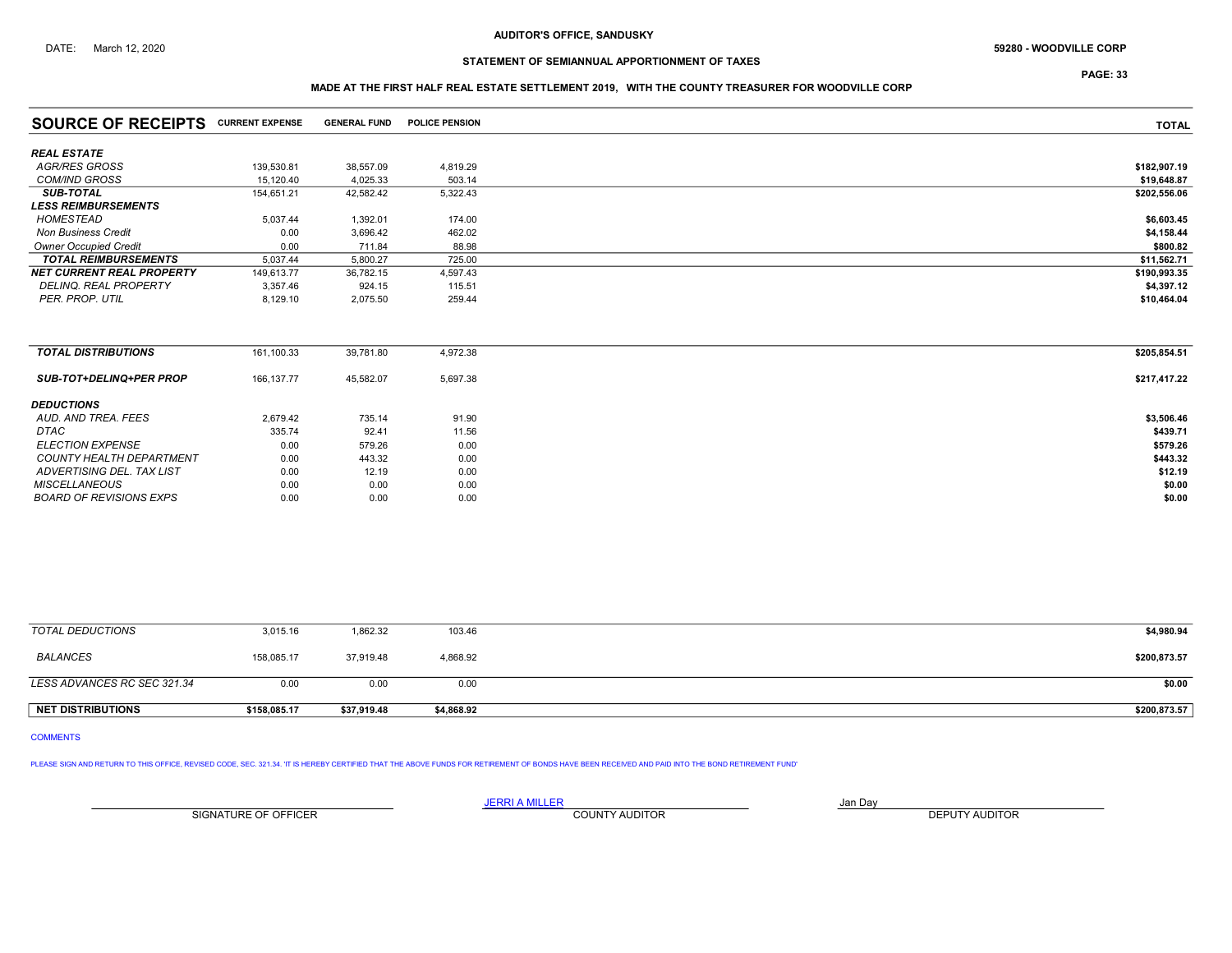PAGE: 34

## MADE AT THE FIRST HALF REAL ESTATE SETTLEMENT 2019, WITH THE COUNTY TREASURER FOR BIRCHARD PUBLIC LIBRARY

| <b>SOURCE OF RECEIPTS CURRENT EXPENSE</b> |            | <b>TOTAL</b> |
|-------------------------------------------|------------|--------------|
| <b>REAL ESTATE</b>                        |            |              |
| AGR/RES GROSS                             | 357,567.44 | \$357,567.44 |
| <b>COM/IND GROSS</b>                      | 82.552.06  | \$82,552.06  |
| <b>SUB-TOTAL</b>                          | 440,119.50 | \$440,119.50 |
| <b>LESS REIMBURSEMENTS</b>                |            |              |
| HOMESTEAD                                 | 11,499.43  | \$11,499.43  |
| <b>Non Business Credit</b>                | 33,418.68  | \$33,418.68  |
| <b>Owner Occupied Credit</b>              | 4,919.00   | \$4,919.00   |
| <b>TOTAL REIMBURSEMENTS</b>               | 49,837.11  | \$49,837.11  |
| <b>NET CURRENT REAL PROPERTY</b>          | 390,282.39 | \$390,282.39 |
| DELINQ. REAL PROPERTY                     | 24,033.63  | \$24,033.63  |
| PER. PROP. UTIL                           | 75,075.75  | \$75,075.75  |
|                                           |            |              |
|                                           |            |              |
|                                           |            |              |

| <b>TOTAL DISTRIBUTIONS</b>      | 489,391.77 | \$489,391.77 |
|---------------------------------|------------|--------------|
| SUB-TOT+DELINQ+PER PROP         | 539,228.88 | \$539,228.88 |
| <b>DEDUCTIONS</b>               |            |              |
| AUD. AND TREA. FEES             | 9,187.95   | \$9,187.95   |
| DTAC                            | 2,403.36   | \$2,403.36   |
| <b>ELECTION EXPENSE</b>         | 0.00       | \$0.00       |
| <b>COUNTY HEALTH DEPARTMENT</b> | 0.00       | \$0.00       |
| ADVERTISING DEL. TAX LIST       | 50.08      | \$50.08      |
| <b>MISCELLANEOUS</b>            | 0.00       | \$0.00       |
| BOARD OF REVISIONS EXPS         | 0.00       | \$0.00       |

| TOTAL DEDUCTIONS            | 11,641.39    | \$11,641.39  |
|-----------------------------|--------------|--------------|
| BALANCES                    | 477,750.38   | \$477,750.38 |
| LESS ADVANCES RC SEC 321.34 | 0.00         | \$0.00       |
| <b>NET DISTRIBUTIONS</b>    | \$477,750.38 | \$477,750.38 |

COMMENTS

PLEASE SIGN AND RETURN TO THIS OFFICE, REVISED CODE, SEC. 321.34. 'IT IS HEREBY CERTIFIED THAT THE ABOVE FUNDS FOR RETIREMENT OF BONDS HAVE BEEN RECEIVED AND PAID INTO THE BOND RETIREMENT FUND'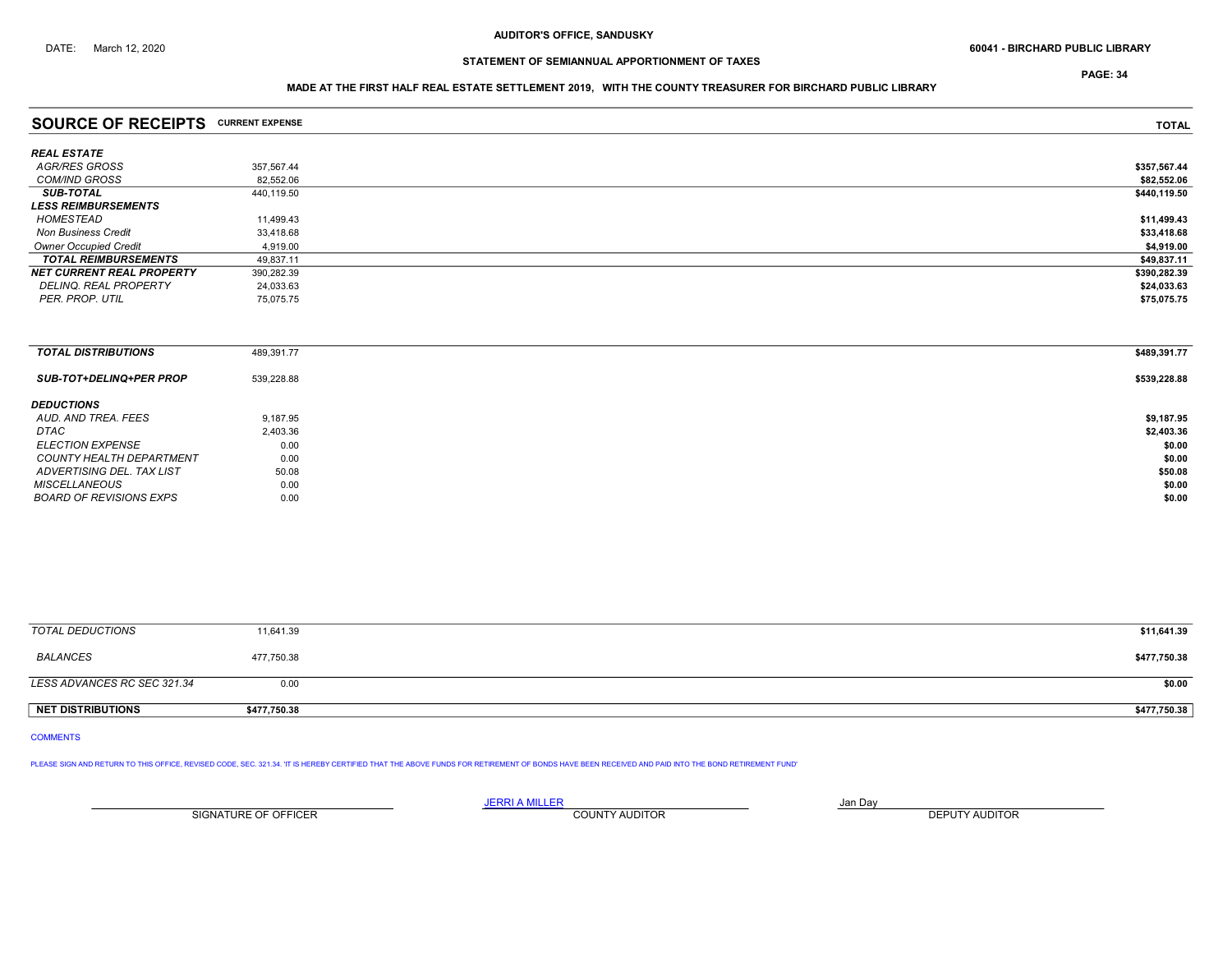ADVERTISING DEL. TAX LIST

# STATEMENT OF SEMIANNUAL APPORTIONMENT OF TAXES

PAGE: 35

## MADE AT THE FIRST HALF REAL ESTATE SETTLEMENT 2019, WITH THE COUNTY TREASURER FOR SANDUSKY COUNTY HEALTH DISTRIC

| <b>SOURCE OF RECEIPTS CURRENT EXPENSE</b> |            | <b>TOTAL</b> |
|-------------------------------------------|------------|--------------|
| <b>REAL ESTATE</b>                        |            |              |
| <b>AGR/RES GROSS</b>                      | 225,298.90 | \$225,298.90 |
| <b>COM/IND GROSS</b>                      | 51,901.63  | \$51,901.63  |
| <b>SUB-TOTAL</b>                          | 277,200.53 | \$277,200.53 |
| <b>LESS REIMBURSEMENTS</b>                |            |              |
| HOMESTEAD                                 | 7,401.09   | \$7,401.09   |
| <b>Non Business Credit</b>                | 21,106.68  | \$21,106.68  |
| <b>Owner Occupied Credit</b>              | 3,163.90   | \$3,163.90   |
| <b>TOTAL REIMBURSEMENTS</b>               | 31,671.67  | \$31,671.67  |
| <b>NET CURRENT REAL PROPERTY</b>          | 245,528.86 | \$245,528.86 |
| DELINQ. REAL PROPERTY                     | 15,774.10  | \$15,774.10  |
| PER. PROP. UTIL                           | 40,533.51  | \$40,533.51  |
|                                           |            |              |
| <b>TOTAL DISTRIBUTIONS</b>                | 301,836.47 | \$301,836.47 |
| SUB-TOT+DELINQ+PER PROP                   | 333,508.14 | \$333,508.14 |
| <b>DEDUCTIONS</b>                         |            |              |
| AUD. AND TREA. FEES                       | 5,623.15   | \$5,623.15   |
| DTAC                                      | 1,577.40   | \$1,577.40   |

ELECTION EXPENSE 16,110.18 16,110.18 16,110.18 COUNTY HEALTH DEPARTMENT  $10.00$ <br>ADVERTISING DEL. TAX LIST  $30.80$ 

MISCELLANEOUS 60.00 60.00 60.00 60.00 60.00 60.00 60.00 60.00 60.00 60.00 60.00 60.00 60.00 60.00 60.00 60.00 60.00 60.00 60.00 60.00 60.00 60.00 60.00 60.00 60.00 60.00 60.00 60.00 60.00 60.00 60.00 60.00 60.00 60.00 60.0 BOARD OF REVISIONS EXPS 0.00 \$0.00

| <b>TOTAL DEDUCTIONS</b>     | 23,341.53  |  | \$23,341.53  |
|-----------------------------|------------|--|--------------|
| BALANCES                    | 278,494.94 |  | \$278,494.94 |
| LESS ADVANCES RC SEC 321.34 | 0.00       |  | \$0.00       |

NET DISTRIBUTIONS \$278,494.94 \$278,494.94

COMMENTS

PLEASE SIGN AND RETURN TO THIS OFFICE, REVISED CODE, SEC. 321.34. IT IS HEREBY CERTIFIED THAT THE ABOVE FUNDS FOR RETIREMENT OF BONDS HAVE BEEN RECEIVED AND PAID INTO THE BOND RETIREMENT FUND'

SIGNATURE OF OFFICER **EXECUTE A THE COUNTY AUDITOR** COUNTY AUDITOR **DEPUTY AUDITOR** 

JERRI A MILLER JAN DAY JAN DAY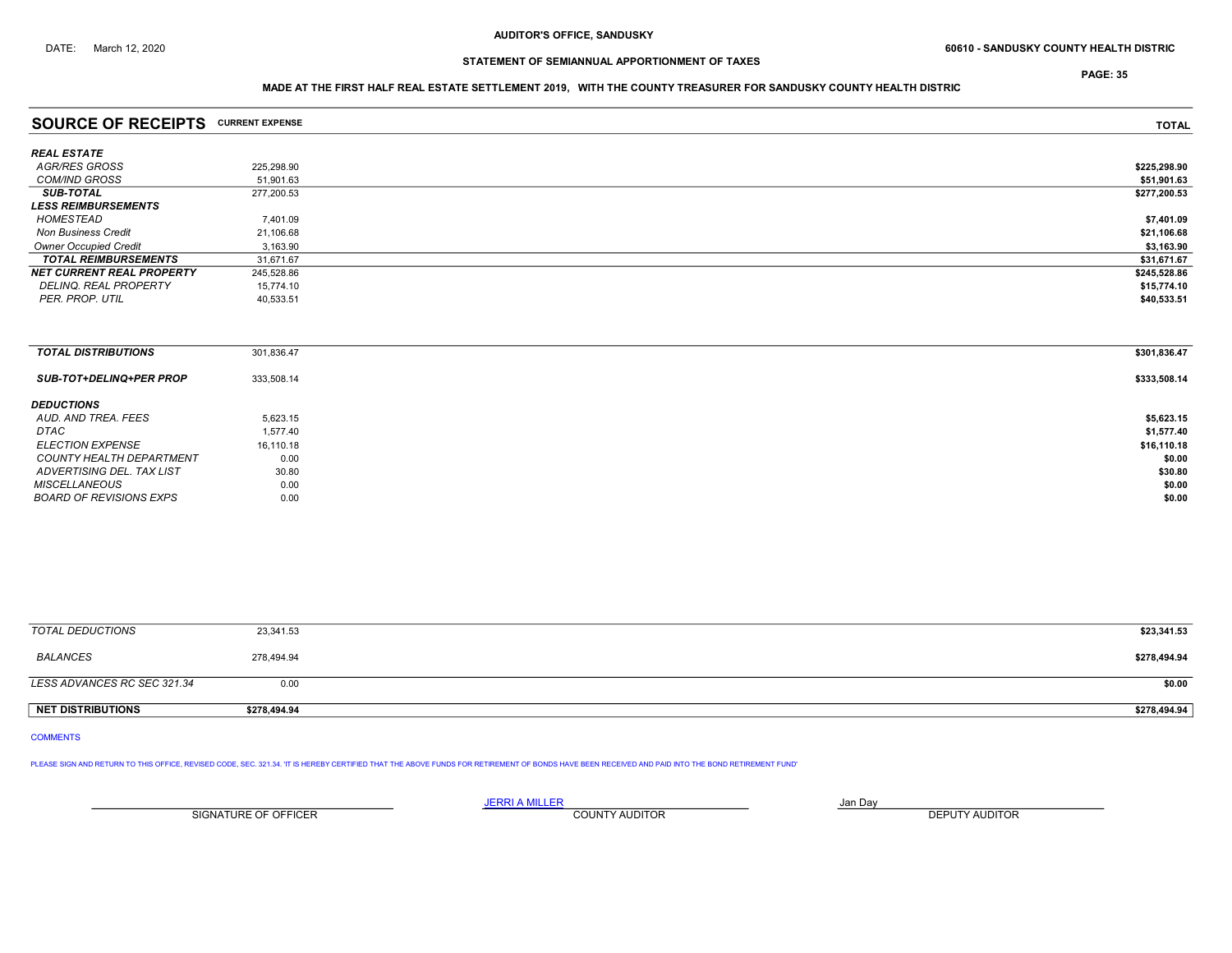PAGE: 36

## MADE AT THE FIRST HALF REAL ESTATE SETTLEMENT 2019, WITH THE COUNTY TREASURER FOR SANDUSKY COUNTY 911

|                                  | <b>MAINTENANCE/OPE</b> |              |
|----------------------------------|------------------------|--------------|
| <b>SOURCE OF RECEIPTS</b>        | <b>RATION</b>          | <b>TOTAL</b> |
|                                  |                        |              |
| <b>REAL ESTATE</b>               |                        |              |
| AGR/RES GROSS                    | 134,433.46             | \$134,433.46 |
| <b>COM/IND GROSS</b>             | 30,581.06              | \$30,581.06  |
| <b>SUB-TOTAL</b>                 | 165,014.52             | \$165,014.52 |
| <b>LESS REIMBURSEMENTS</b>       |                        |              |
| HOMESTEAD                        | 4,411.67               | \$4,411.67   |
| <b>Non Business Credit</b>       | 12,589.17              | \$12,589.17  |
| <b>Owner Occupied Credit</b>     | 1,885.38               | \$1,885.38   |
| <b>TOTAL REIMBURSEMENTS</b>      | 18,886.22              | \$18,886.22  |
| <b>NET CURRENT REAL PROPERTY</b> | 146,128.30             | \$146,128.30 |
| DELINQ. REAL PROPERTY            | 9,418.66               | \$9,418.66   |
| PER. PROP. UTIL                  | 24,248.74              | \$24,248.74  |
|                                  |                        |              |
|                                  |                        |              |
|                                  |                        |              |
| <b>TOTAL DISTRIBUTIONS</b>       | 179,795.70             | \$179,795.70 |
|                                  |                        |              |

| <b>SUB-TOT+DELINQ+PER PROP</b> | 198,681.92 | \$198,681.92 |
|--------------------------------|------------|--------------|
| <b>DEDUCTIONS</b>              |            |              |
| AUD. AND TREA. FEES            | 3,351.03   | \$3,351.03   |
| DTAC                           | 941.87     | \$941.87     |
| <b>ELECTION EXPENSE</b>        | 0.00       | \$0.00       |
| COUNTY HEALTH DEPARTMENT       | 0.00       | \$0.00       |
| ADVERTISING DEL. TAX LIST      | 18.44      | \$18.44      |
| <b>MISCELLANEOUS</b>           | 0.00       | \$0.00       |
| BOARD OF REVISIONS EXPS        | 0.00       | \$0.00       |

| TOTAL DEDUCTIONS            | 4,311.34     | \$4,311.34   |
|-----------------------------|--------------|--------------|
| <b>BALANCES</b>             | 175,484.36   | \$175,484.36 |
| LESS ADVANCES RC SEC 321.34 | 0.00         | \$0.00       |
| <b>NET DISTRIBUTIONS</b>    | \$175,484.36 | \$175,484.36 |

COMMENTS

PLEASE SIGN AND RETURN TO THIS OFFICE, REVISED CODE, SEC. 321.34. 'IT IS HEREBY CERTIFIED THAT THE ABOVE FUNDS FOR RETIREMENT OF BONDS HAVE BEEN RECEIVED AND PAID INTO THE BOND RETIREMENT FUND'

JERRI A MILLER COUNTY AUDITOR **Finally county and Day** SIGNATURE OF OFFICER **EXECUTE A RELATION COUNTY AUDITOR** COUNTY AUDITOR **DEPUTY AUDITOR**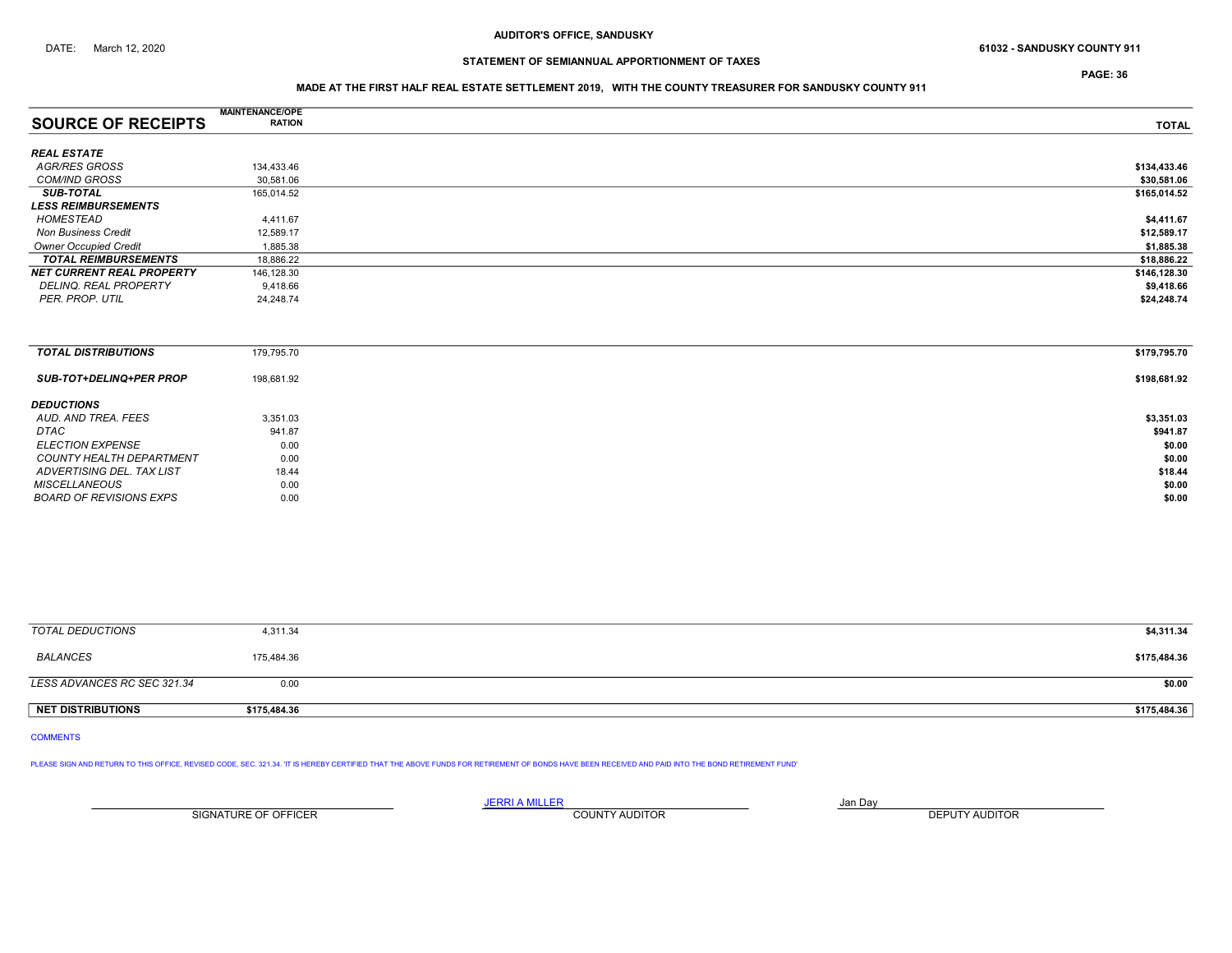PAGE: 37

## MADE AT THE FIRST HALF REAL ESTATE SETTLEMENT 2019, WITH THE COUNTY TREASURER FOR CLYDE PUBLIC LIBRARY DISTRICT

| <b>SOURCE OF RECEIPTS CURRENT EXPENSE</b> |            | <b>TOTAL</b> |
|-------------------------------------------|------------|--------------|
| <b>REAL ESTATE</b>                        |            |              |
| AGR/RES GROSS                             | 107,577.58 | \$107,577.58 |
| <b>COM/IND GROSS</b>                      | 29,282.10  | \$29,282.10  |
| <b>SUB-TOTAL</b>                          | 136,859.68 | \$136,859.68 |
| <b>LESS REIMBURSEMENTS</b>                |            |              |
| HOMESTEAD                                 | 4,102.56   | \$4,102.56   |
| <b>Non Business Credit</b>                | 0.00       | \$0.00       |
| <b>Owner Occupied Credit</b>              | 0.00       | \$0.00       |
| <b>TOTAL REIMBURSEMENTS</b>               | 4,102.56   | \$4,102.56   |
| <b>NET CURRENT REAL PROPERTY</b>          | 132,757.12 | \$132,757.12 |
| DELINQ. REAL PROPERTY                     | 9,255.09   | \$9,255.09   |
| PER. PROP. UTIL                           | 7,004.07   | \$7,004.07   |
|                                           |            |              |
|                                           |            |              |
| <b>TOTAL DISTRIBUTIONS</b>                | 149,016.28 | \$149,016.28 |
| <b>SUB-TOT+DELINQ+PER PROP</b>            | 153,118.84 | \$153,118.84 |
| <b>DEDUCTIONS</b>                         |            |              |
| AUD. AND TREA. FEES                       | 2,466.57   | \$2,466.57   |
| DTAC                                      | 925.51     | \$925.51     |

ELECTION EXPENSE  $0.00$   $0.00$ COUNTY HEALTH DEPARTMENT  $16.28$ <br>ADVERTISING DEL. TAX LIST  $16.28$  \$16.28 ADVERTISING DEL. TAX LIST 678.28 \$16.28 \$16.28 \$16.28 \$16.28 \$16.28 MISCELLANEOUS 60.00 60.00 60.00 60.00 60.00 60.00 60.00 60.00 60.00 60.00 60.00 60.00 60.00 60.00 60.00 60.00 60.00 60.00 60.00 60.00 60.00 60.00 60.00 60.00 60.00 60.00 60.00 60.00 60.00 60.00 60.00 60.00 60.00 60.00 60.0 BOARD OF REVISIONS EXPS 0.00 \$0.00

| 3,408.36   |  | \$3,408.36   |
|------------|--|--------------|
| 145,607.92 |  | \$145,607.92 |
| 0.00       |  |              |
|            |  |              |

NET DISTRIBUTIONS \$145,607.92 \$145,607.92

COMMENTS

PLEASE SIGN AND RETURN TO THIS OFFICE, REVISED CODE, SEC. 321.34. IT IS HEREBY CERTIFIED THAT THE ABOVE FUNDS FOR RETIREMENT OF BONDS HAVE BEEN RECEIVED AND PAID INTO THE BOND RETIREMENT FUND'

<u>JERRI A MILLER</u> JAN DAY AND A STREAM AND A STREAM OF THE STREAM OF THE STREAM OF THE STREAM OF THE STREAM OF THE STREAM OF THE STREAM OF THE STREAM OF THE STREAM OF THE STREAM OF THE STREAM OF THE STREAM OF THE STREAM OF SIGNATURE OF OFFICER **EXECUTE A THE COUNTY AUDITOR** COUNTY AUDITOR **DEPUTY AUDITOR**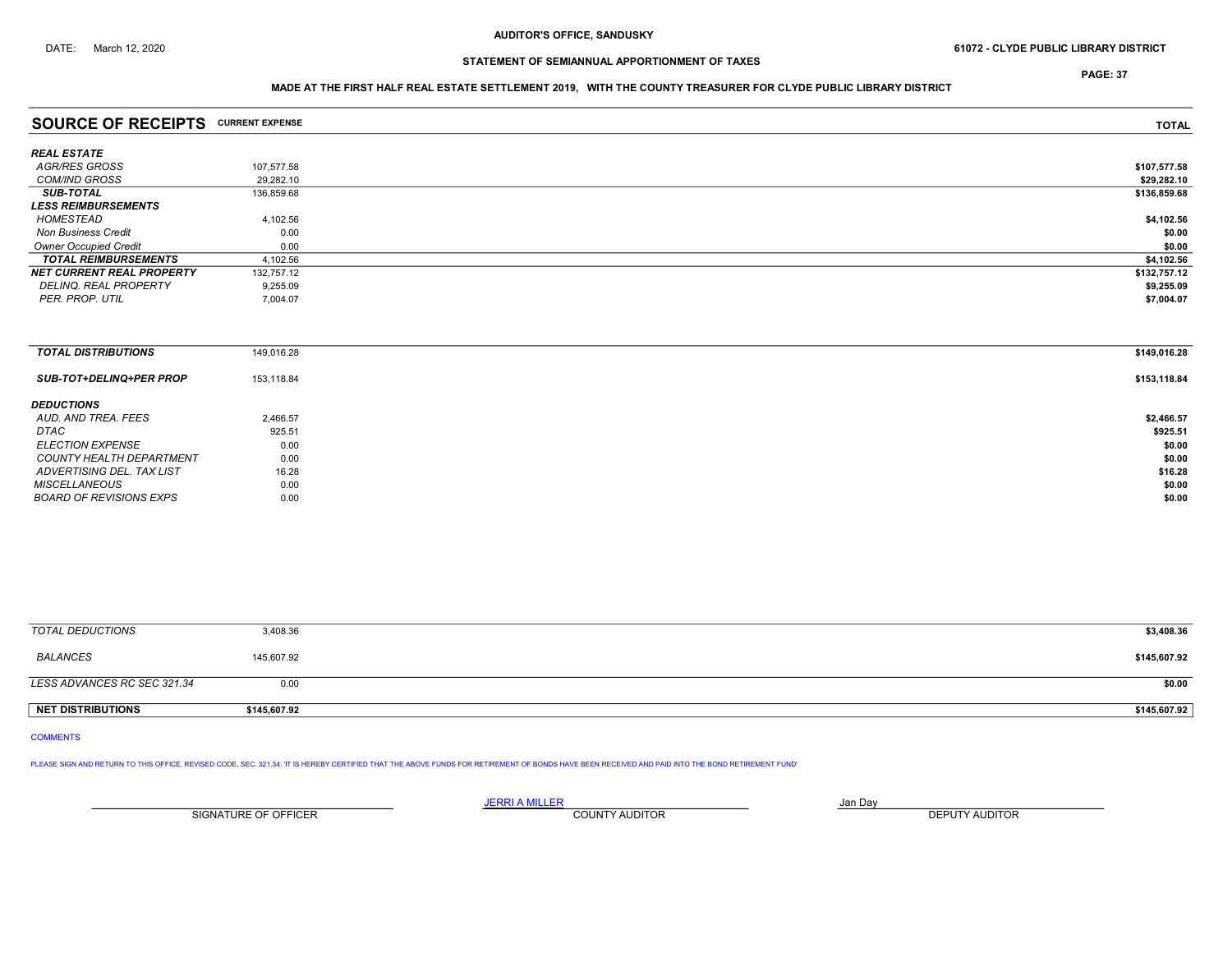PAGE: 38

## MADE AT THE FIRST HALF REAL ESTATE SETTLEMENT 2019, WITH THE COUNTY TREASURER FOR BELLEVUE PUBLIC LIBRARY DISTRI

| <b>SOURCE OF RECEIPTS</b>        | <b>CURRENT EXPENSE</b> | <b>TOTAL</b> |
|----------------------------------|------------------------|--------------|
| <b>REAL ESTATE</b>               |                        |              |
| AGR/RES GROSS                    | 43,406.46              | \$43,406.46  |
| <b>COM/IND GROSS</b>             | 12,034.38              | \$12,034.38  |
| <b>SUB-TOTAL</b>                 | 55,440.84              | \$55,440.84  |
| <b>LESS REIMBURSEMENTS</b>       |                        |              |
| HOMESTEAD                        | 1,626.44               | \$1,626.44   |
| <b>Non Business Credit</b>       | 4,130.19               | \$4,130.19   |
| <b>Owner Occupied Credit</b>     | 698.25                 | \$698.25     |
| <b>TOTAL REIMBURSEMENTS</b>      | 6,454.88               | \$6,454.88   |
| <b>NET CURRENT REAL PROPERTY</b> | 48,985.96              | \$48,985.96  |
| DELINQ. REAL PROPERTY            | 2,673.12               | \$2,673.12   |
| PER. PROP. UTIL                  | 2,608.01               | \$2,608.01   |
|                                  |                        |              |
|                                  |                        |              |
|                                  |                        |              |

| <b>TOTAL DISTRIBUTIONS</b>      | 54,267.09 | \$54,267.09 |
|---------------------------------|-----------|-------------|
| <b>SUB-TOT+DELINQ+PER PROP</b>  | 60,721.97 | \$60,721.97 |
| <b>DEDUCTIONS</b>               |           |             |
| AUD. AND TREA. FEES             | 978.98    | \$978.98    |
| DTAC                            | 267.31    | \$267.31    |
| <b>ELECTION EXPENSE</b>         | 2,124.06  | \$2,124.06  |
| <b>COUNTY HEALTH DEPARTMENT</b> | 0.00      | \$0.00      |
| ADVERTISING DEL. TAX LIST       | 4.02      | \$4.02      |
| <b>MISCELLANEOUS</b>            | 0.00      | \$0.00      |
| <b>BOARD OF REVISIONS EXPS</b>  | 0.00      | \$0.00      |

| TOTAL DEDUCTIONS            | 3,374.37    | \$3,374.37  |
|-----------------------------|-------------|-------------|
| <b>BALANCES</b>             | 50,892.72   | \$50,892.72 |
| LESS ADVANCES RC SEC 321.34 | 0.00        | \$0.00      |
| NET DISTRIBUTIONS           | \$50,892.72 | \$50,892.72 |

COMMENTS

PLEASE SIGN AND RETURN TO THIS OFFICE, REVISED CODE, SEC. 321.34. IT IS HEREBY CERTIFIED THAT THE ABOVE FUNDS FOR RETIREMENT OF BONDS HAVE BEEN RECEIVED AND PAID INTO THE BOND RETIREMENT FUND'

JERRI A MILLER COUNTY AUDITOR **Finally county and Day** SIGNATURE OF OFFICER **EXECUTE A RELATION COUNTY AUDITOR** COUNTY AUDITOR **DEPUTY AUDITOR**